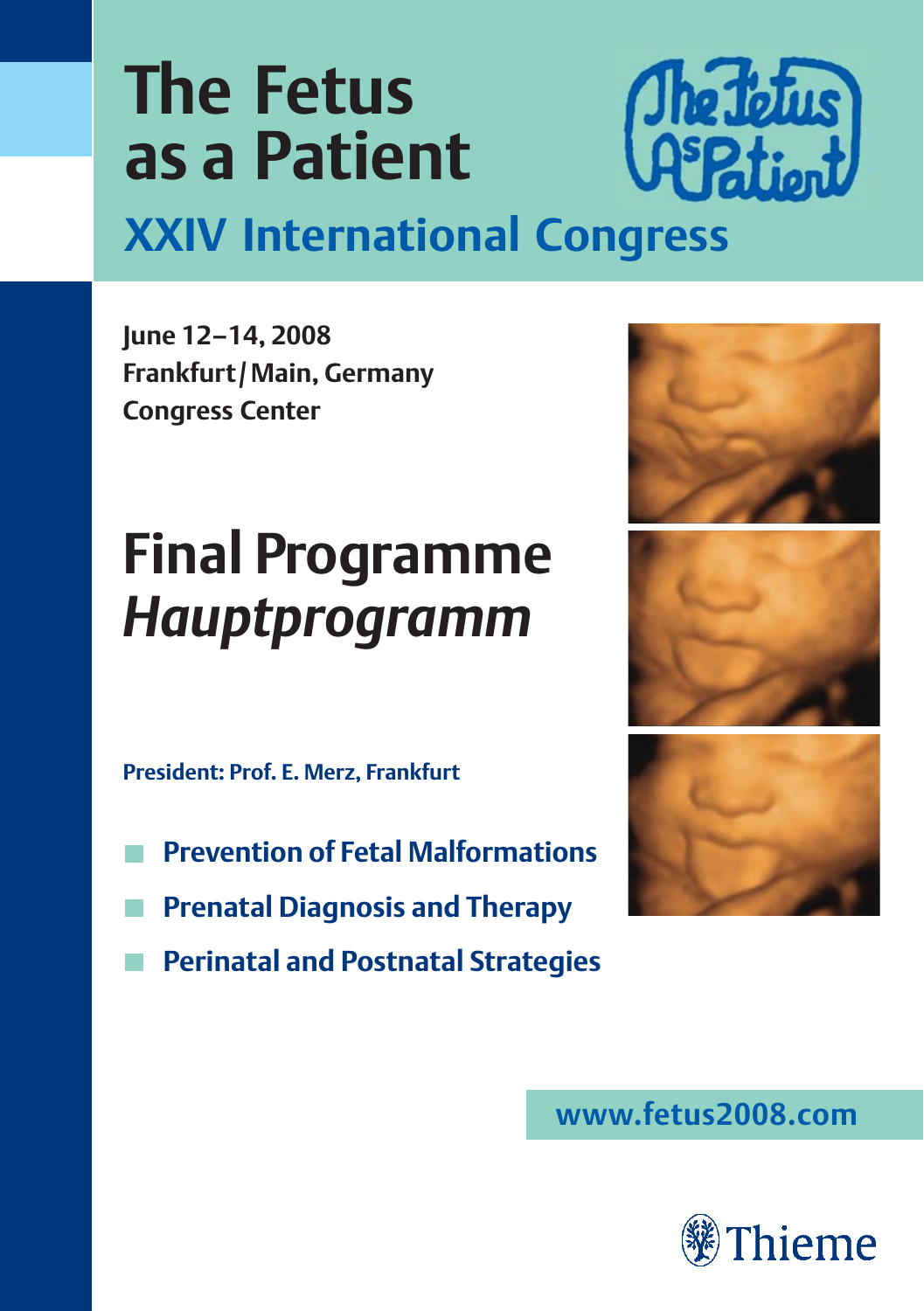

**We thank our Sponsors for their support.** *Wir danken unseren Sponsoren für ihre Unterstützung.*

## **GE Healthcare**



# **PHILIPS**

**Philips Medizin Systeme GmbH**



**Siemens Medical Solutions**



**Sonoace GmbH**



**Toshiba Medical Systems GmbH**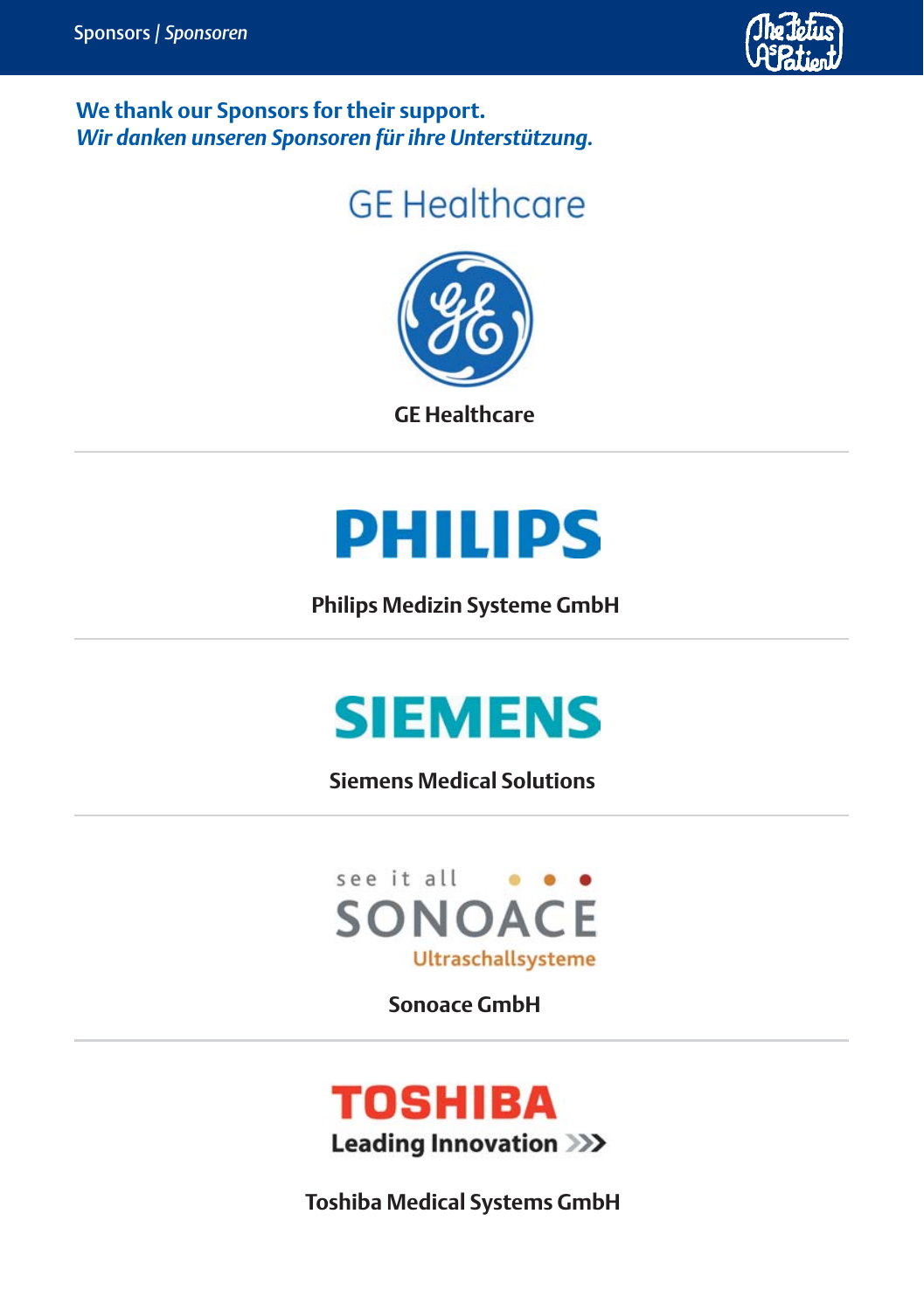

### **Contents /** *Inhaltsverzeichnis* **page / Seite**

| Scientific Programme / Wissenschaftliches Programm |     |
|----------------------------------------------------|-----|
|                                                    |     |
|                                                    |     |
|                                                    |     |
|                                                    |     |
| General information / Allgemeine Informationen 37  |     |
|                                                    |     |
|                                                    |     |
|                                                    |     |
|                                                    |     |
|                                                    | 52  |
| Exhibitors and Sponsors / Aussteller und Sponsoren | .56 |
|                                                    |     |
|                                                    |     |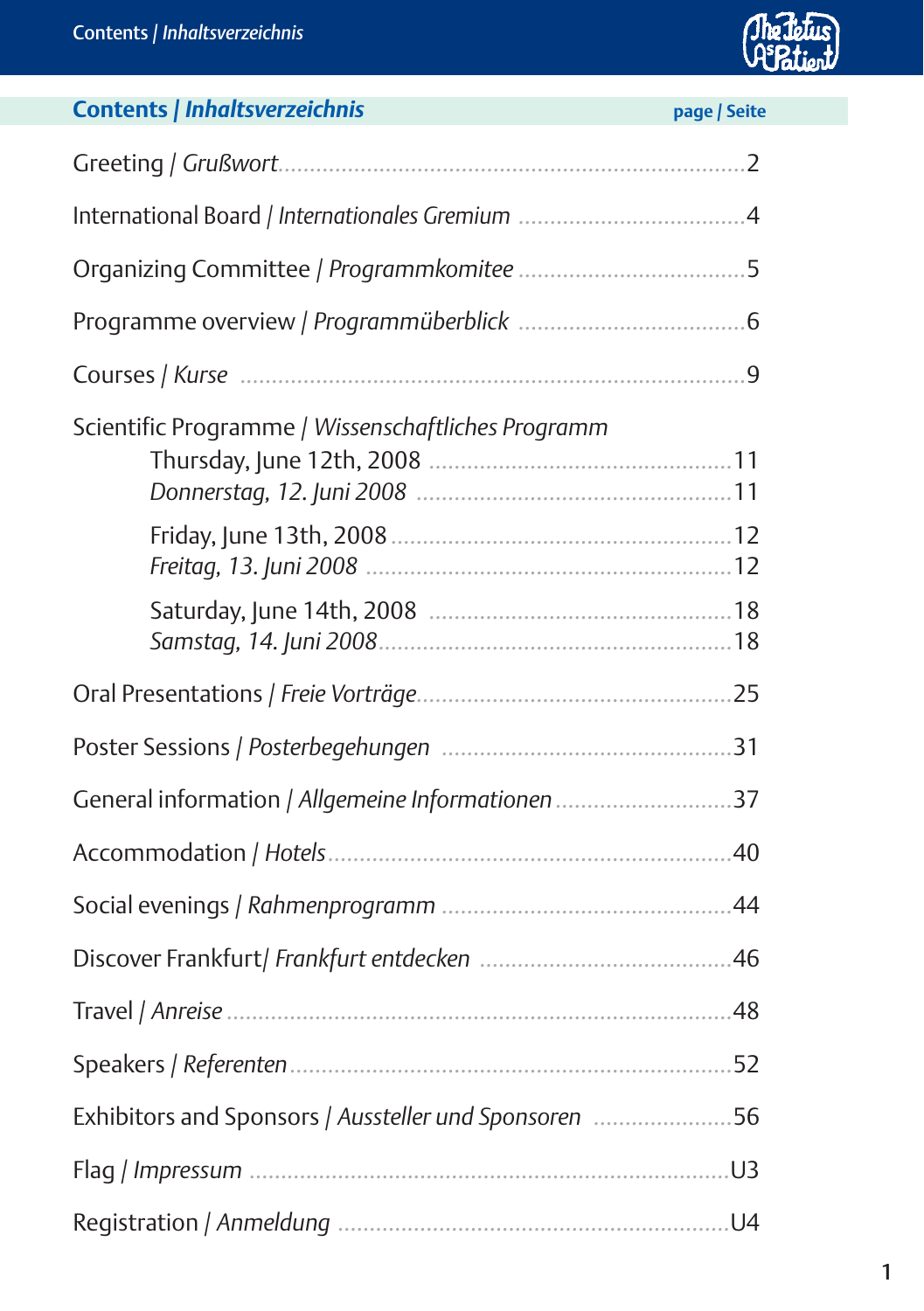

#### **Dear Colleagues:**

On behalf of the German Society for Ultrasound in Medicine and the German Society for Obstetrics and Prenatal Medicine it is a great pleasure for me to invite you to the XXIV International Congress . The Fetus as a Patient" which will take place in Frankfurt/Main Germany from Thursday 12th to Saturday 14th of June 2008.

In this international scientific meeting there will be lectures on recent developments in pre- and perinatal medicine presented by the world's best recognized speakers in this field.



The Congress is designed for those specializing in Fetal and

Perinatal Medicine and all those involved in the care of pregnant women and their babies. Furthermore, it is a good opportunity for those who want to be updated in the field of pre- and perinatal medicine.

We hope you will consider participating in this conference. We look forward to providing you with an enlightening congress and an unforgettable atmosphere in Frankfurt!

Welcome!

#### *Liebe Kolleginnen und Kollegen,*

*im Namen der Deutschen Gesellschaft für Ultraschall in der Medizin und der Deutschen Gesellschaft für Pränatal- und Geburtsmedizin darf ich Sie ganz herzlich zum XXIV. internationalen Kongress "The Fetus as a Patient" einladen. Der Kongress, der bereits in vielen Ländern rund um den Globus veranstaltet wurde, findet nach vielen Jahren diesmal wieder in Deutschland, in Frankfurt am Main, vom 12.-14. Juni 2008 statt.*

*Dieser internationale Kongress bietet Ihnen die einmalige Gelegenheit, sich von hervorragenden, international bekannten Referenten aus der ganzen Welt die neuesten Erkenntnisse auf dem Gebiet der pränatalen und perinatalen Medizin präsentieren zu lassen.* 

*Zielgruppen für den Kongress sind alle, die sich mit Fetal- und Perinatalmedizin beschäftigen oder in weiterem Sinne Schwangere und/oder Neugeborene betreuen. Mit der Vielfalt der angebotenen Themen bietet der Kongress eine exzellente Gelegenheit, sich einen aktuellen Überblick über das Gebiet der Prä- und Perinatalmedizin zu verschaffen. Nutzen Sie die Gelegenheit zu einem Expertendialog.*

*Nehmen Sie teil an der aktuellen internationalen Entwicklung auf dem Gebiet der Präund Perinatalmedizin. Wir freuen uns auf einen spannenden Kongress mit internationalem fachlichen Austausch und kulturellen Begegnungen. Genießen Sie eine unvergessliche Atmosphäre in Frankfurt am Main!*

*Herzlich willkommen!* 

Eberhard Merz, M.D, Professor President of the XXIV International Congress "The Fetus as a Patient" 2008 *Präsident des XXIV Internationalen Kongresses "The Fetus as a Patient" 2008*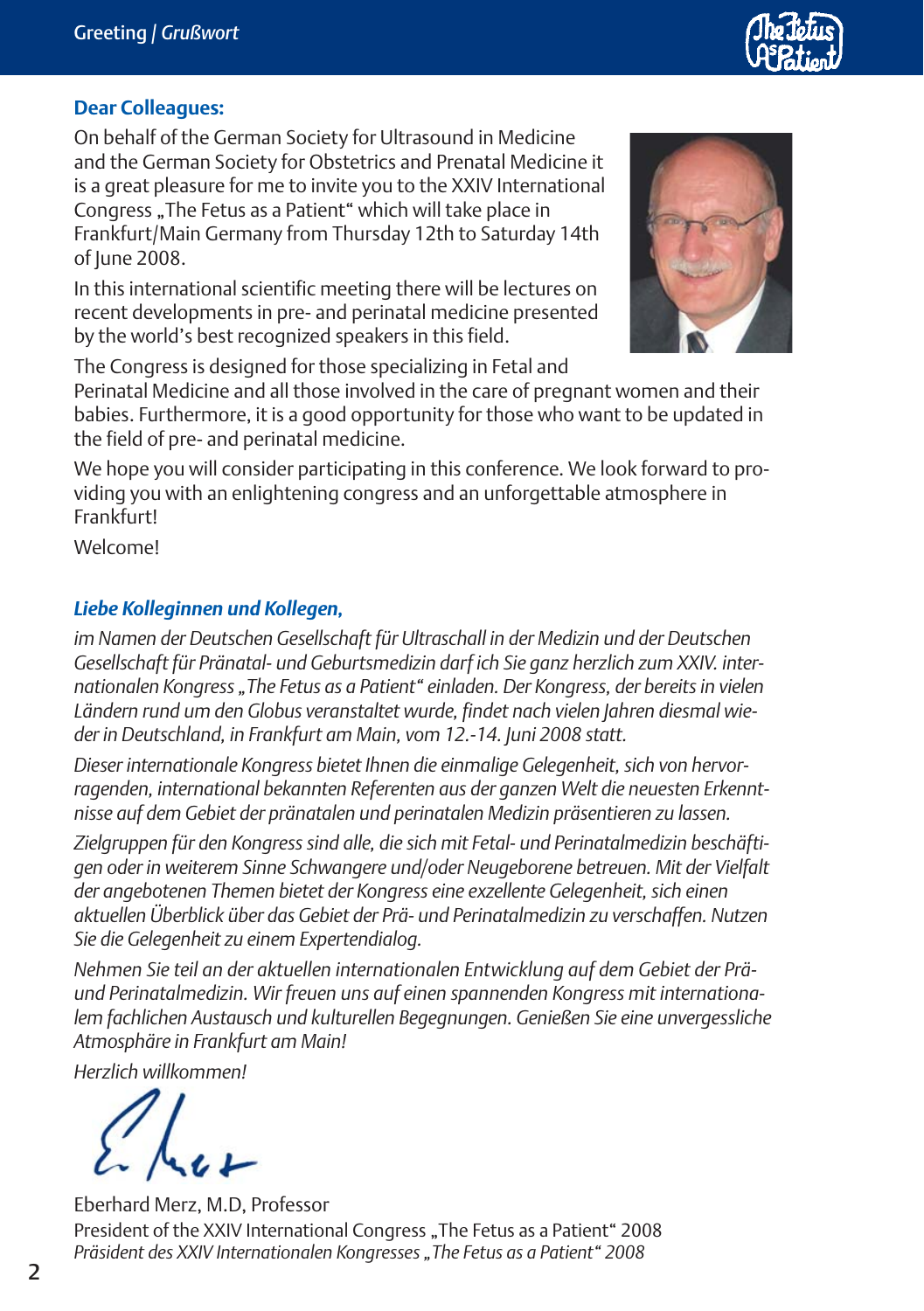#### **Dear Colleagues:**

The International Society of the Fetus as a Patient is composed of international leaders who are dedicated to the improvement of all aspects of fetal diagnosis and therapy. Its transnational, transcultural tradition enables a most meaningful dialogue that transcends differences that can separate those who provide fetal care.

The Society is indebted to Eberhard Merz and his organizing team who have spent hundreds of hours attending to countless details to enable us to come together as we share and learn from scientists and educators from the spectrum of subdisciplines that comprise fetal medicine.



We look forward to Eberhard and his team's hospitality as we expand our minds to new concepts, renew friendships with our colleagues throughout the world, and have our spirits lifted as we take pride in being part of a world community that has the greatest privilege to bring new life and new hope into our world.

#### *Liebe Kolleginnen und Kollegen,*

*Die internationale Gesellschaft des "Fetus as a Patient" besteht aus internationaler Führung, die essich zum Ziel gemacht hat, alle Bereiche der fetalen Diagnose und Therapie zu verbessern. Ihre grenzüberschreitende, transkulturelle Tradition gewährleistet einen bedeutungsvollen Dialog, der Unterschiede überwindet und diejenigen, die sich mit der fetalen Pflege beschäftigen, hervorhebt.*

*Die Gesellschaft ist Eberhard Merz und seinem Organisationsteam zu Dank verpflichtet, die schon hunderte von Stunden investiert haben, um ein Zusammentreffen zu ermöglichen. Dort tauschen wir uns aus und lernen von Wissenschaftlern und Pädagogen vom Spektrum der fetalen Medizin.*

*Wir freuen uns auf die Gastfreundschaft von Eberhard und seinem Team, um gemeinsam neue Konzepte zu entwickeln, die Freundschaften mit den Kollegen aus aller Welt aufzufrischen, und dass wir stolz darauf sind, Teil einer Gesellschaft zu sein, die das größte Ziel hat, neues Leben und neue Hoffnung in die Welt zu bringen.*

Frank Chervenak MD President of the International Society of "The Fetus as a Patient" *Präsident der internationalen Gesellschaft "The Fetus as a Patient"*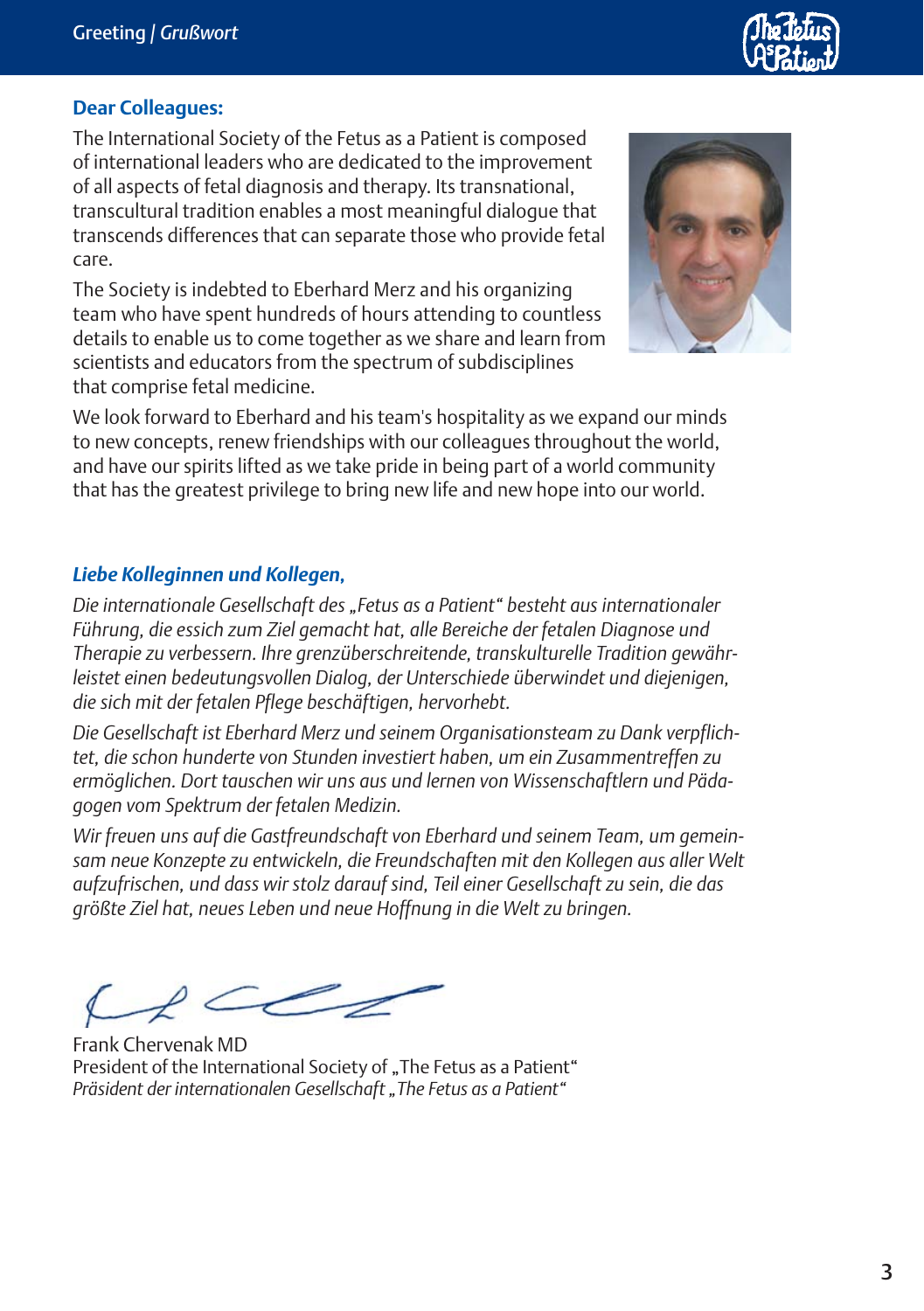

**President / Präsident Chervenak,** Frank A. (USA)

**Past President / Ehemaliger Präsident Kurjak,** Asim (Croatia)

**Vice Presidents / Vizepräsidenten Holzgreve,** Wolfgang (Switzerland) **Mandruzzato,** Giampaolo (Italy)

**Secretary / Sekretariat Kupesic,** Sanja (USA)

#### **Members of the Board / Mitglieder**

**Ahmed,** Badreldeen I. (Qatar), **Antsaklis,** Aris J. (Greece), **Arulkumaran**, Sabarantnam (UK), **Bianchi**, Ana (Uruguay), **Blickstein,** Isaac (Israel), **Breborowicz,** Grzegorz H. (Poland), **Brent,** Robert (USA), **Carrapato,** Manuel R.G. (Portugal), **Carrera,** Jose M. (Spain), **D'Addario,** Vincenzo (Italy), **De Crespigny,** Lachlan (Australia), **Di Renzo,** Gian Carlo (Italy), **Divon,** Michael Y. (USA), **Duan,** Tony (China), **Evans,** Mark I. (USA), **Hajek,** Zdenek (Czech Republic), **Kavak,** Nese Zahra (Turkey), **Kim,** Changkyu (Korea), **Lau**, Tze Kin (China), **Levene,** Malcolm (UK), **Maeda,** Kazuo (Japan), **Marsal,** Karel (Sweden), **Merz,** Eberhard (Germany), **Mikhailov,** Anton (Russia), **Monni,** Giovanni (Italy), **Motrenko,** Tatjana (Montenegro), **Nakano,** Hitoo (Japan), **Newnham,** John (Australia), **Papp,** Zoltan (Hungary), **Pooh,** Ritsuko H. (Japan), **Quintero,** Ruben A. (USA), **Radunovic,** Nebojsa (Serbia), **Romero,** Roberto (USA), **Sachs,** Benjamin (USA), **Schenker,** Joseph G. (Israel), **Sen,** Cihat (Turkey), **Stefos,** Theodor (Greece), **Timor-Tritsch,** Ilan E. (USA), **Uzan,** Michelle (France), **Uzan,** Serge (France), **Ville,** Yves (France), **Visser,** Gerard H.A. (The Netherlands), **Voto,** Liliana (Argentina), **Weinstein,** Daniel (Israel), **Winn,** Hung N. (USA), **Yabes-Almirante,** Corazon (Philippines)

#### **Honorary Members / Ehrenmitglieder**

**Cabero,** Luis (Spain), **Campbell,** Stuart (UK), **Eik-Nes,** Sturla (Norway), **Golbus,** Mitchel S. (USA), **Hansmann,** Manfred (Germany), **Harrison,** Michael D. (USA), **Jouppila,** Pentti (Finland), **Kossoff,** George (Australia), **Laurini,** Ricardo-Norberto (Sweden), **Levi,** Salvator (Belgium), **Marsal,** Karel (Sweden), **Montenegro,** Nuno (Portugal), **Nicolaides,** Kypros (UK), **Takeuchi,** Hisaya (Japan), **Vairojanavong,** Kittipong (Thailand), **Van Geijn,** Herman P. (The Netherlands), **Wladimiroff,** Jury W. (The Netherlands), **Yang,** Young-Ho, **Zador,** Ivan (USA)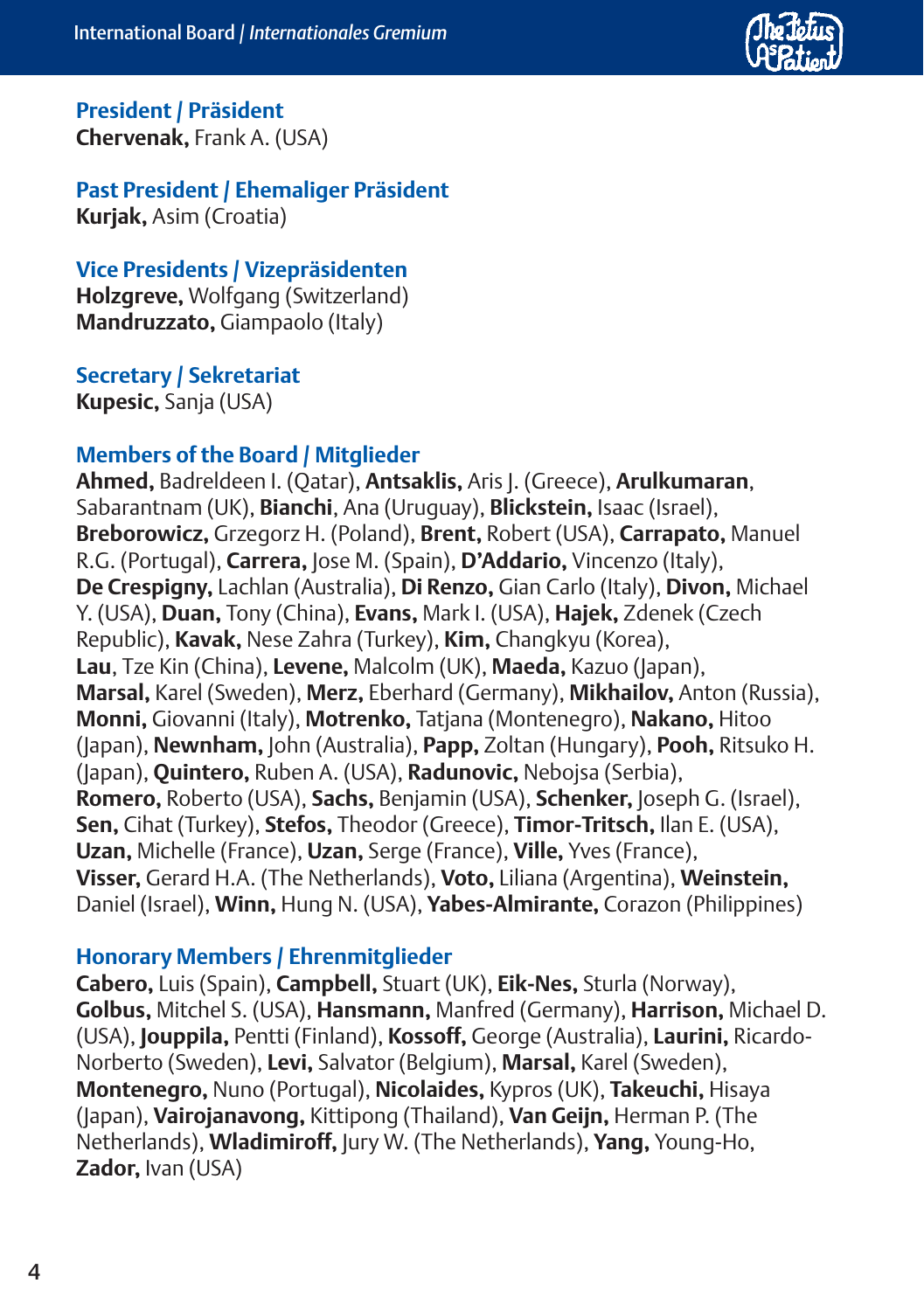

#### **President /** *Präsident* E. Merz (Frankfurt)

#### **Secretary General /** *Generalsekretär* Ch. Welter (Frankfurt)

#### **Locals Coordinators /** *Lokale Koordinatoren*

R. Chaoui (Berlin) J. Dudenhausen (Berlin) U. Gembruch (Bonn) J. Hackelöer (Hamburg) K. Hecher (Hamburg) S. Schmidt (Marburg) K.T.M. Schneider (Munich) K. Vetter (Berlin)

#### **Honorary Presidents /** *Ehrenpräsidenten*

M. Hansmann (Bonn) E. Saling (Berlin) V. von Loewenich (Frankfurt)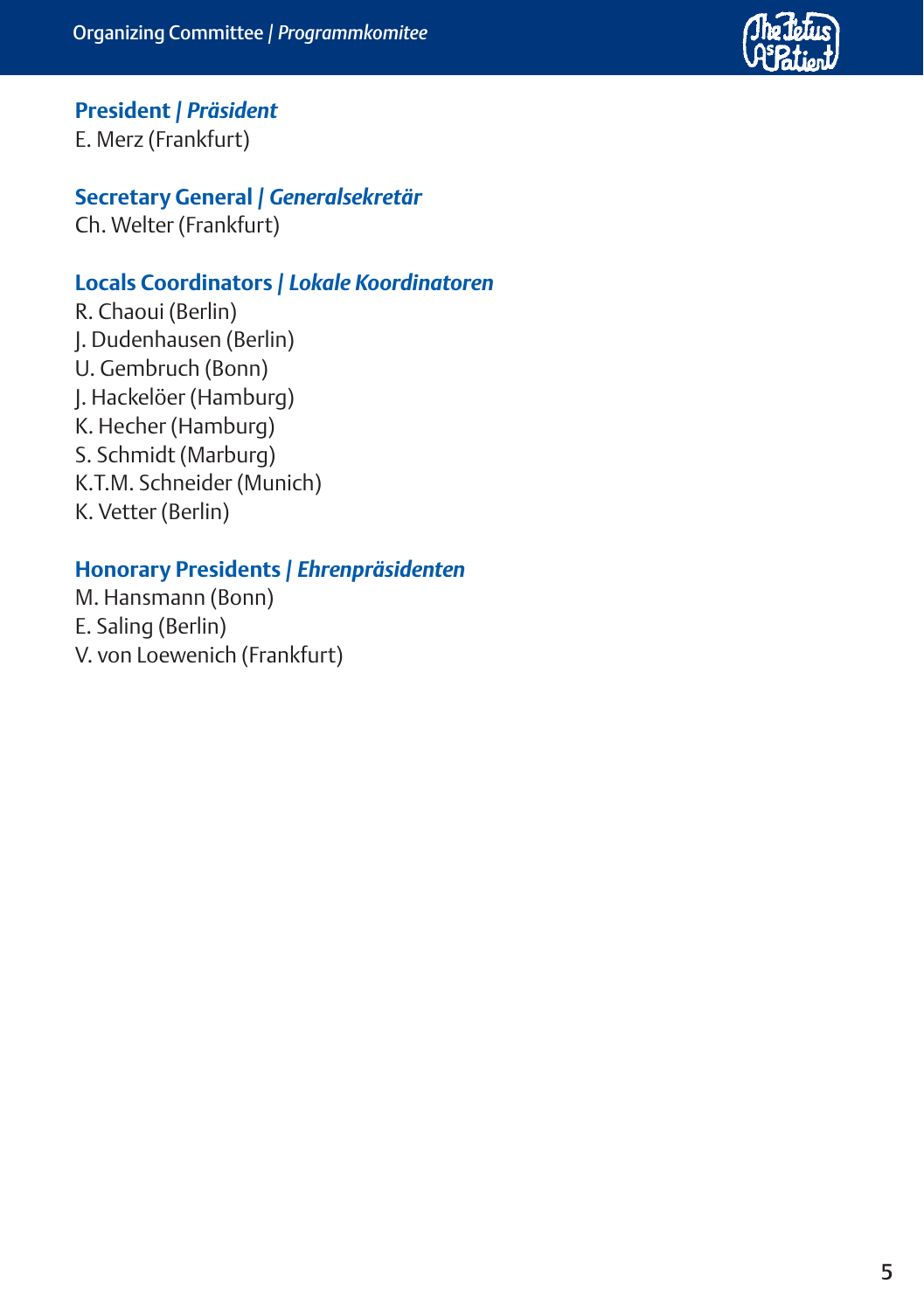

|       | <b>Harmonie I</b>                                                                        | <b>Harmonie II</b>                                                 | <b>Harmonie III</b>                                      |
|-------|------------------------------------------------------------------------------------------|--------------------------------------------------------------------|----------------------------------------------------------|
| 8:30  |                                                                                          |                                                                    | <b>3D Ultrasound</b><br><b>3D Ultraschall</b>            |
| 9:00  |                                                                                          |                                                                    |                                                          |
| 9:30  |                                                                                          |                                                                    |                                                          |
| 10:00 |                                                                                          |                                                                    |                                                          |
| 10:30 |                                                                                          |                                                                    |                                                          |
| 11:00 |                                                                                          |                                                                    | <b>Fetal Echocardiography</b><br>Fetale Echokardiografie |
| 11:30 |                                                                                          |                                                                    |                                                          |
| 12:00 |                                                                                          |                                                                    |                                                          |
| 12:30 |                                                                                          |                                                                    |                                                          |
| 13:00 | <b>Beginning of life</b><br><b>First trimester Screening</b>                             | <b>OP: Prenatal Diagnosis I</b><br><b>FV: Pränatale Diagnose I</b> |                                                          |
| 13:30 | <b>Beginn des Lebens</b><br><b>Ersttrimester-Screening</b>                               |                                                                    |                                                          |
| 14:00 |                                                                                          |                                                                    |                                                          |
| 14:30 |                                                                                          |                                                                    |                                                          |
| 15:00 |                                                                                          |                                                                    |                                                          |
| 15:30 |                                                                                          | <b>Break   Pause</b>                                               |                                                          |
| 16:00 | <b>Opening and Welcome</b><br>Eröffnung und Begrüßung                                    |                                                                    |                                                          |
| 16:30 |                                                                                          |                                                                    |                                                          |
| 17:00 |                                                                                          |                                                                    |                                                          |
| 17:30 |                                                                                          |                                                                    |                                                          |
| 18:00 | Get together in the exhibition /<br>Geselliges Beisammensein in der Industrieausstellung |                                                                    |                                                          |
| 18:30 | until ca. 8:00 p.m. / bis ca. 20.00 Uhr                                                  |                                                                    |                                                          |
| 19:00 |                                                                                          |                                                                    |                                                          |
| 19:30 |                                                                                          |                                                                    |                                                          |
| 20:00 |                                                                                          |                                                                    |                                                          |
|       |                                                                                          |                                                                    |                                                          |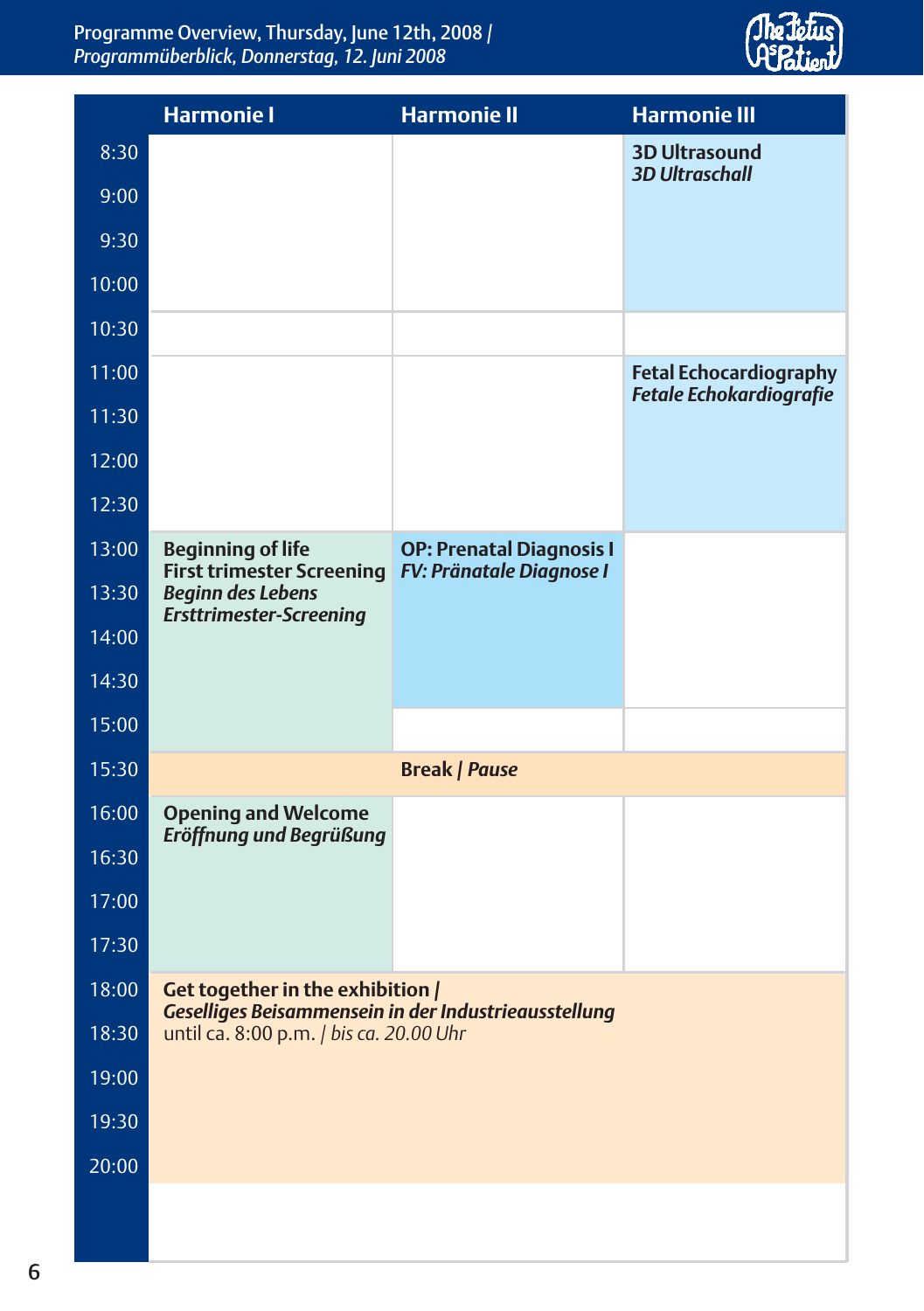

|       | <b>Harmonie I</b>                                                                                                            | <b>Harmonie II</b>                                                   | <b>Poster</b>                             |
|-------|------------------------------------------------------------------------------------------------------------------------------|----------------------------------------------------------------------|-------------------------------------------|
| 8:30  | <b>IVF and Precnancy</b><br><b>Multiple Pregnancy</b>                                                                        | <b>OP: Prenatal Therapy</b><br><b>FV: Pränatale Therapie</b>         |                                           |
| 9:00  | <b>IVF und Schwangerschaft</b><br>Mehrfachschwanger-                                                                         |                                                                      |                                           |
| 9:30  | schaften                                                                                                                     |                                                                      |                                           |
| 10:00 |                                                                                                                              |                                                                      |                                           |
| 10:30 |                                                                                                                              | <b>Break   Pause</b>                                                 |                                           |
| 11:00 | Echocardiography<br><b>Doppler</b><br><b>Fetocide</b>                                                                        | <b>OP: Prenatal Diagnosis II</b><br><b>FV: Pränatale Diagnose II</b> |                                           |
| 11:30 | Echokardiografie                                                                                                             |                                                                      |                                           |
| 12:00 | <b>Doppler</b><br><b>Fetozid</b>                                                                                             |                                                                      |                                           |
| 12:30 |                                                                                                                              |                                                                      |                                           |
| 13:00 |                                                                                                                              | Lunch Break   Mittagspause                                           |                                           |
| 13:30 |                                                                                                                              |                                                                      |                                           |
| 14:00 | 3D/4D Ultrasound<br><b>MRT</b>                                                                                               | <b>OP: Perinatal Strategies</b><br><b>FV: Perinatale Strategien</b>  |                                           |
| 14:30 | <b>3D/4D Ultraschall</b><br><b>MRT</b>                                                                                       |                                                                      |                                           |
| 15:00 |                                                                                                                              |                                                                      |                                           |
| 15:30 |                                                                                                                              |                                                                      |                                           |
| 16:00 |                                                                                                                              | <b>Break   Pause</b>                                                 |                                           |
| 16:30 | <b>Fetal Anomalies I-II</b><br><b>Chromosomal defects</b>                                                                    | <b>OP: Prenatal Diagnosis III</b><br>FV: Pränatale Diagnose III      |                                           |
| 17:00 | <b>Prevention</b>                                                                                                            |                                                                      |                                           |
| 17:30 | <b>Fetale Fehlbildungen I-II</b><br><b>Chromosomendefekte</b><br><b>Prävention</b>                                           |                                                                      |                                           |
| 18:00 |                                                                                                                              |                                                                      |                                           |
| 18:30 |                                                                                                                              |                                                                      | <b>Postersessions</b><br>Posterbegehungen |
| 19:00 |                                                                                                                              |                                                                      |                                           |
| 19:30 |                                                                                                                              |                                                                      |                                           |
| 20:00 | Social Evening at Frankfurter Römer /<br>Gesellschaftsabend im Frankfurter Römer<br>Start at 8:00 p.m. / Beginn um 20.00 Uhr |                                                                      |                                           |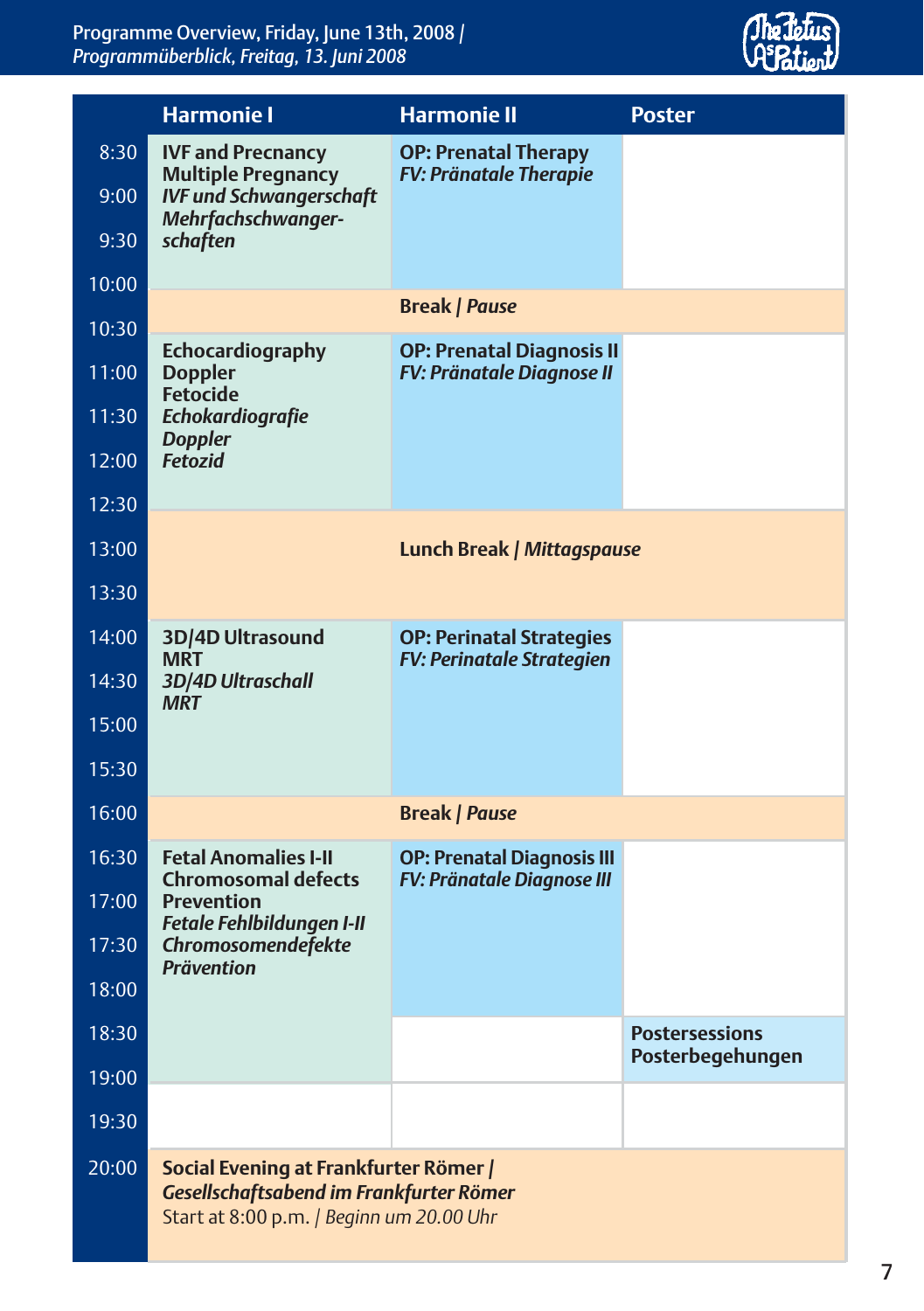

|              | <b>Harmonie I</b>                                                                                                       | Harmonie II                                                                               | <b>Harmonie III</b>                                                                                                     |
|--------------|-------------------------------------------------------------------------------------------------------------------------|-------------------------------------------------------------------------------------------|-------------------------------------------------------------------------------------------------------------------------|
| 8:30<br>9:00 | <b>Invasive Procedures</b><br>Noninvasive prenatal<br>diagnosis<br><b>Invasive Verfahren</b><br>Nichtinvasive Pränatal- | Preeclampsia<br><b>Fetal weight</b><br>estimation<br><b>Präeklampsie</b><br>Schätzung des | <b>Theoretical Course</b><br><b>First trimester</b><br>screening<br><b>Theoriekurs</b><br><b>Ersttrimesterscreening</b> |
| 9:30         | diagnostik                                                                                                              | <b>fetalen Gewichts</b>                                                                   |                                                                                                                         |
| 10:00        | <b>Break   Pause</b>                                                                                                    |                                                                                           |                                                                                                                         |
| 10:30        | <b>Prenatal therapy</b><br><b>Pränatale Therapie</b>                                                                    | <b>Fetal growth</b><br><b>Gestational age</b>                                             |                                                                                                                         |
| 11:00        |                                                                                                                         | <b>Fetales Wachstum</b><br><b>Gestationsalter</b>                                         |                                                                                                                         |
| 11:30        |                                                                                                                         |                                                                                           |                                                                                                                         |
| 12:00        |                                                                                                                         |                                                                                           |                                                                                                                         |
| 12:30        | Lunch Break   Mittagspause                                                                                              |                                                                                           |                                                                                                                         |
| 13:00        |                                                                                                                         |                                                                                           |                                                                                                                         |
| 13:30        | <b>New technologies/Genetics</b><br>Drugs and precnancy/counselling                                                     | Prematurity/<br><b>PROM</b>                                                               |                                                                                                                         |
| 14:00        | <b>Prenatal infections</b><br><b>Neue Technologien/Genetik</b>                                                          | Frühgeburt/<br><b>Vorzeitiger</b>                                                         |                                                                                                                         |
| 14:30        | Arzneimittel und Schwangerschaft,<br><b>Beratung</b>                                                                    | <b>Blasensprung</b>                                                                       |                                                                                                                         |
| 15:00        | Pränatale Infektionen                                                                                                   |                                                                                           |                                                                                                                         |
| 15:30        |                                                                                                                         | <b>Break   Pause</b>                                                                      |                                                                                                                         |
| 16:00        | <b>Perinatal Strategies/Neonatology I</b><br>Perinatale Strategien/Neonatologie I                                       |                                                                                           |                                                                                                                         |
| 16:30        |                                                                                                                         |                                                                                           |                                                                                                                         |
| 17:00        |                                                                                                                         | <b>Break   Pause</b>                                                                      |                                                                                                                         |
| 17:30        | <b>Perinatal Strategies/Neonatology II</b>                                                                              |                                                                                           |                                                                                                                         |
| 18:00        | Perinatale Strategien/Neonatologie II                                                                                   |                                                                                           |                                                                                                                         |
| 18:30        |                                                                                                                         |                                                                                           |                                                                                                                         |
| 19:00        |                                                                                                                         |                                                                                           |                                                                                                                         |
|              |                                                                                                                         |                                                                                           |                                                                                                                         |
|              |                                                                                                                         |                                                                                           |                                                                                                                         |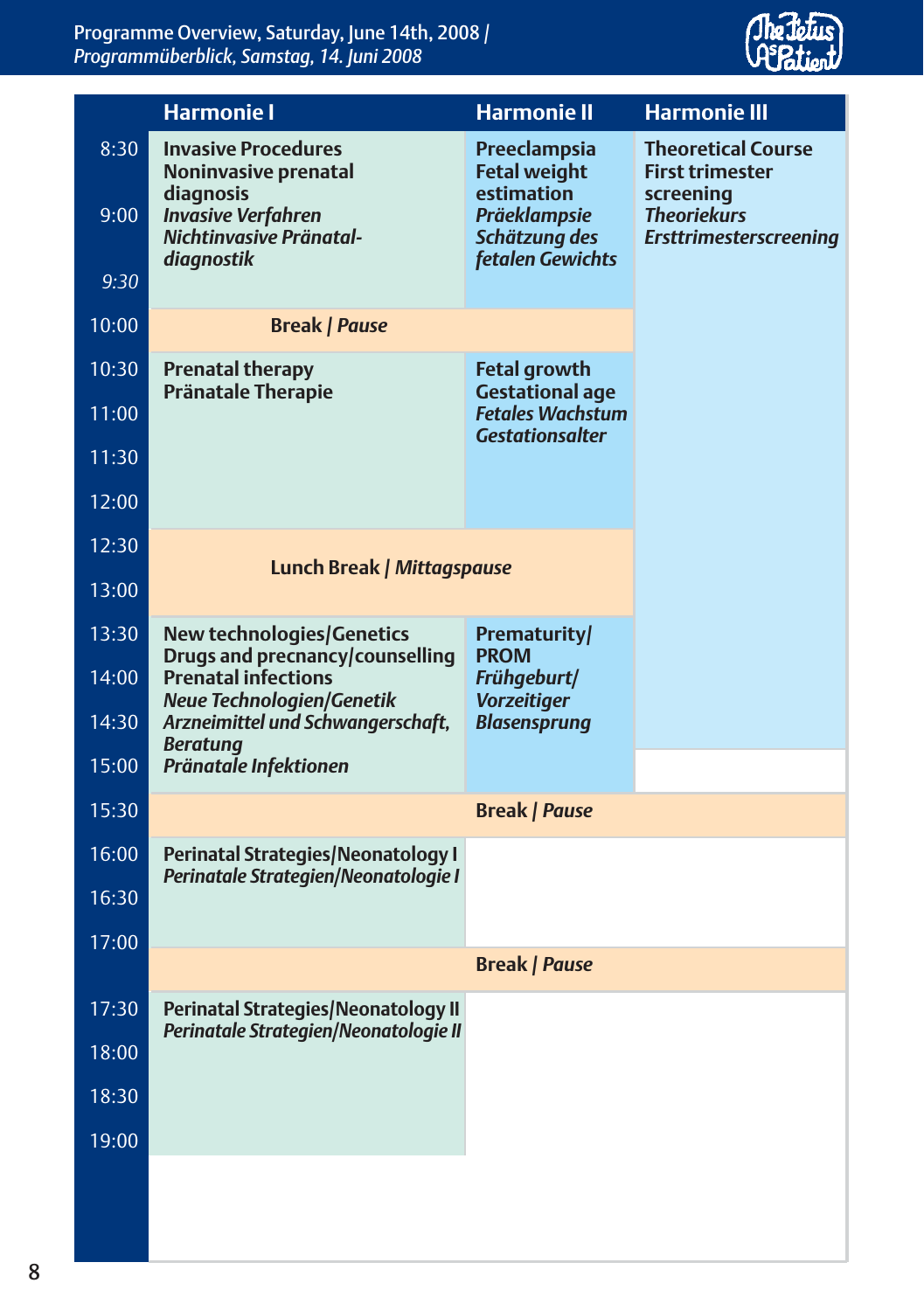

### **Courses, Thursday, June 12th, 2008 / Kurse,** *Donnerstag, 12. Juni 2008*

**8:30-10:30 3D Ultrasound** Room: Harmonie III *3D Ultraschall*

Room: Harmonie III *Fetale Echokardiografie*

*Saal: Harmonie III* E. Merz, Frankfurt (D) C. Welter, Frankfurt (D)

Course topics / 3D/4D techniques *Kursinhalt* First steps and spatial orientation 3D/4D application in the first trimester 3D/4D application in the second and third trimesters

> *3D/4D-Techniken Erste Schritte und Orientierung im Raum 3D/4D-Anwendungen im I. Trimenon 3D/4D-Anwendungen im II./III. Trimenon*

Course instrumentality / Lecture with case studies *Kursvermittlungsart Vortrag mit Fallbeispielen*

Course aim / *Kursziel* Basic course in prenatal 3D/4D ultrasound *Einstiegskurs Pränataler 3D/4D-Ultraschall*

## **11:00-13:00 Fetal echocardiography**<br> **Room: Harmonie III Fetale Echokardioarafie**

*Saal: Harmonie III* R. Chaoui, Berlin (D) U. Gembruch, Bonn (D)



Course topics / In the fetal echocardiography (FE) course following *Kursinhalt* will be discussed: The basic and extended cardiac examination including the evaluation of the great vessels. The use of color Doppler echocardiography with the special cardiac presets. Indications for FE versus screening examination. Anomalies of the four-chamber view as well as for the great arteries will be explained focusing on hints to easy detect these anomalies. The role of early FE at 11-14 week scan will be discussed and the relationship of heart anomalies with genetic diseases.

> *Im Kurs für fetale Echokardiografie (FE) wird folgendes erläutert: Die einfache und erweiterte Herz-Untersuchung mit Darstellung der großen Gefäße. Die Anwendung der Farb-Doppler Echokardiographie mit den speziellen Herz-Einstellungen. Indikationen zur FE contra Routine Screening für Herzfehler. Fehlbildungen in der Vierkammerblick-Ebene sowie mit Beteiligung der großen Gefäße werden erläutert mit Betonung der Tricks zur einfachen Entdeckung dieser Anomalien. Der Stellenwert des frühen FE wird diskutiert, genauso wie die Beziehung Herzfehler und genetische Erkrankungen.*

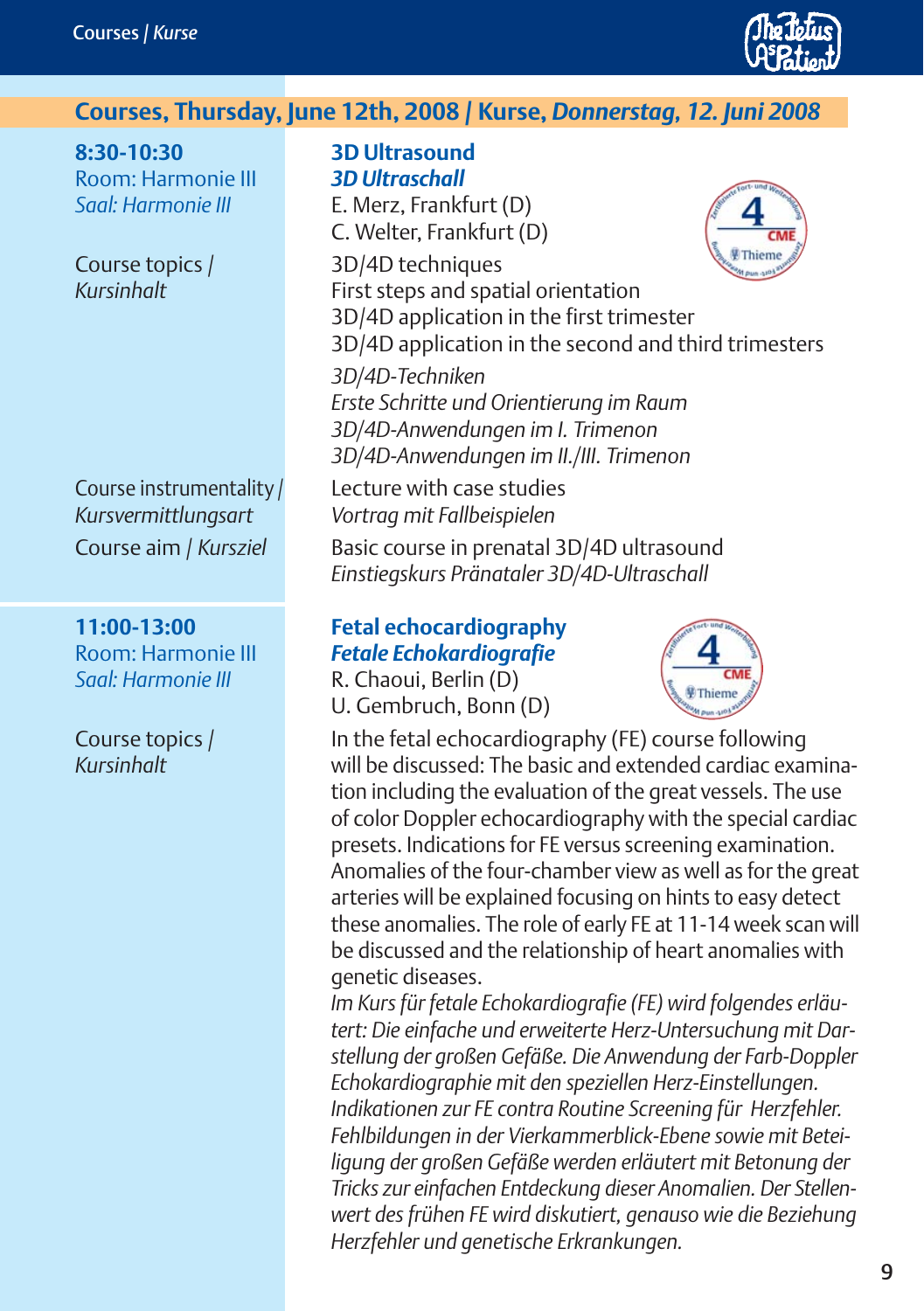Course instrumentality / Lecture, Case Studies, interactive quiz<br>
Kursvermittlungsart Vortrag, Fallbeispiele, interaktives Quiz *Kursvermittlungsart Vortrag, Fallbeispiele, interaktives Quiz*

Course aim / *Kursziel* The course participant should be able to interpret the normal finding of the four-chamber view and the great vessels and be familiar with the most common abnormalities. *Der Kursteilnehmer soll am Ende den normalen Befund im Vierkammerblick und im Bereich der großen Gefäße deuten können und mit den häufigsten Fehlbildungen vertraut sein.*

*London und der FMF Deutschland. Von beiden Organisationen anerkannt.*

**Course, Saturday, June 14th, 2008 /** *Kurs, Samstag, 14. Juni 2008*

| $9:00 - 15:30$<br>Room: Harmonie III<br>Saal: Harmonie III | <b>First trimester screening</b><br><b>Erst Trimester-Screening</b><br>B. Eiben, Essen (D), K.O. Kagan, Tübingen (D)                                                                                                                                                                                       |
|------------------------------------------------------------|------------------------------------------------------------------------------------------------------------------------------------------------------------------------------------------------------------------------------------------------------------------------------------------------------------|
|                                                            | C. Thode, Göttingen (D), C. Welter, Frankfurt (D)                                                                                                                                                                                                                                                          |
| $09:00 - 09:10$                                            | Welcome / Begrüßung                                                                                                                                                                                                                                                                                        |
| $09:10 - 09:30$<br>$09:30 - 10:00$                         | Basics of Screening / Grundlagen des Screenings (Thode)<br>Nuchal translucency measurement and certification<br>process / Messung der Nackentransparenz und<br>Zertifizierungsprozess (Kagan)                                                                                                              |
| $10:00 - 10:45$                                            | Biochemical risk assessment and quality control /<br>Biochemische Parameter im ersten Trimenon & Qualitäts-<br>sicherung (Eiben & Thode)                                                                                                                                                                   |
| $10:45 - 11:00$                                            | <b>Coffee Break / Kaffeepause</b>                                                                                                                                                                                                                                                                          |
| $11:00 - 12.00$                                            | Nose bone, tricuspid and ductus venosus flow and Facial<br>angle - additional markers in screening for chromoso-<br>mal abnormalities / Zusätzliche sonografische Marker der<br>Risikoevaluierung, Nasenbein, Trikuspidalregurgitation, Duc-<br>tus venosus und Gesichtswinkel im ersten Trimester (Kagan) |
| $12.00 - 12.45$                                            | <b>Lunch Break / Mittagspause</b>                                                                                                                                                                                                                                                                          |
| $12:45 - 13:15$                                            | Second trimester markers for chromosomal abnormali-<br>ties and 3D scan / II. Trimestermarker & 3 D Ultraschall<br>(Welter)                                                                                                                                                                                |
| $13:15 - 13:30$                                            | Invasive diagnosis, gf-PCR and karyotyping / Invasive<br>Diagnostik, qf-PCR und volle Karyotypisierung (Eiben)                                                                                                                                                                                             |
| $13:30 - 13:50$                                            | Increased NT or abnormal biochemistry and normal<br>karyotype / Erhöhte NT/abnormale Biochemie und nor-<br>maler Karyotyp (Welter)                                                                                                                                                                         |
| $13:50 - 14:20$                                            | Anomaly scan at 11-13+6 weeks / Fehlbildungsdiagnostik<br>im I. Trimenon (Welter)                                                                                                                                                                                                                          |
| $14:20 - 14:45$                                            | Multiple pregnancies / Mehrlingsschwangerschaften (Welter)                                                                                                                                                                                                                                                 |
| $14:45 - 15.00$                                            | <b>Coffee Break   Kaffeepause</b>                                                                                                                                                                                                                                                                          |
| $15:00 - 15:30$                                            | Multiple choice exam / Multiple Choice-Prüfung<br>Recognized by FMF UK and FMF Germany.   In Kooperation mit der FMF                                                                                                                                                                                       |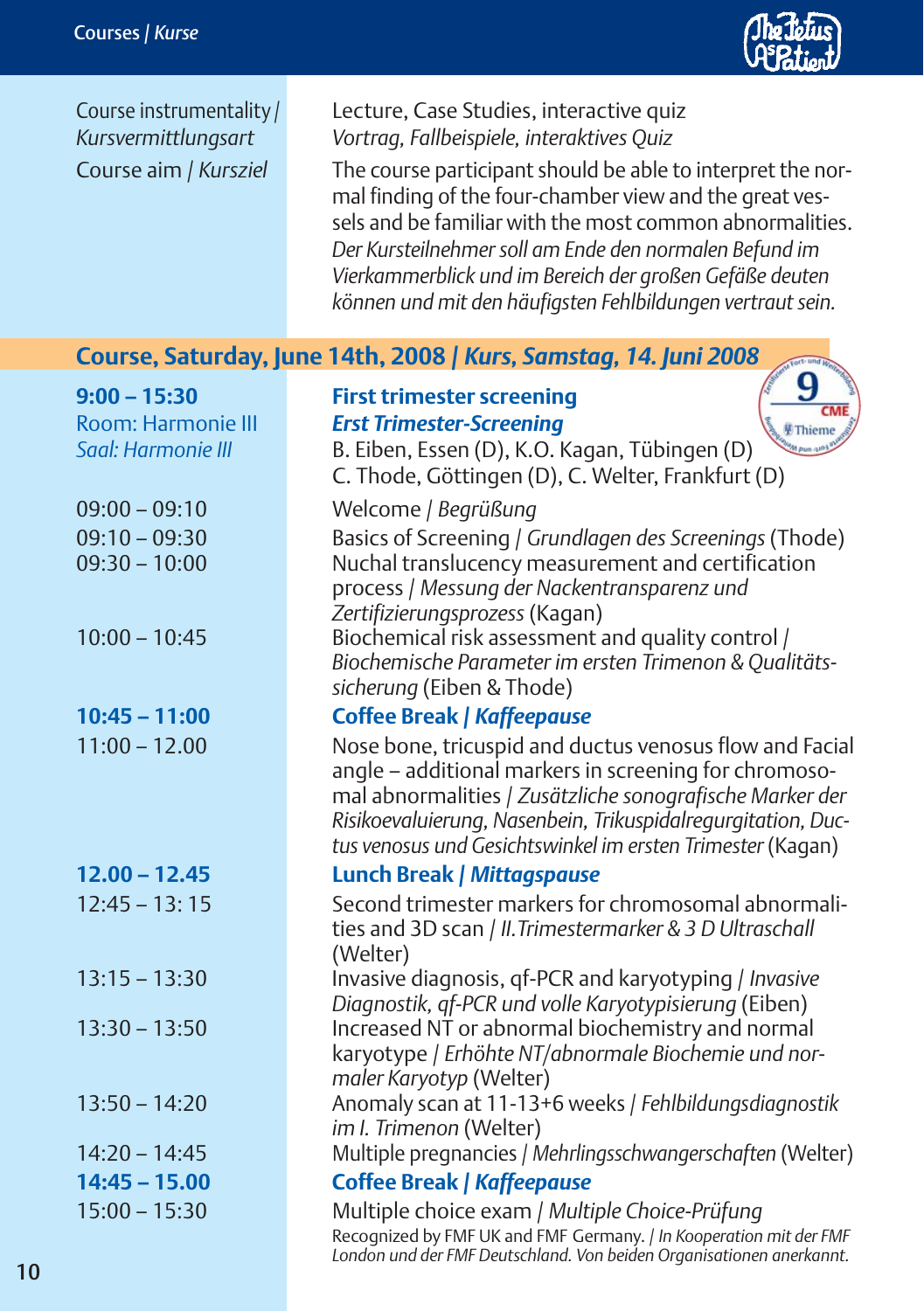Scientific Programme / *Wissenschaftliches Programm* Thursday, June 12th, 2008 / *Donnerstag, 12. Juni 2008*

#### **Scientific Programme, Thursday, June 12th, 2008** *Wissenschaftliches Programm, Donnerstag, 12. Juni 2008*



| $13:00 - 15:30$<br>Room: Harmonie I<br>Saal: Harmonie I | <b>Strate pun gro ( alla)</b><br><b>Beginning of life / Der Beginn des Lebens</b><br>B.-J. Hackelöer, Hamburg (D)<br>Chairmen/Vorsitz:<br>F. A. Chervenak, New York (USA)                                                      |
|---------------------------------------------------------|--------------------------------------------------------------------------------------------------------------------------------------------------------------------------------------------------------------------------------|
|                                                         | When does human life begin: Relevance of the fetus<br>as person<br>Wann beginnt das menschliche Leben: Der Fet als Person<br>A. Kurjak, Zagreb (HR)                                                                            |
|                                                         | When does human life begin: Relevance of the fetus as<br>a patient<br>Wann beginnt das menschliche Leben: Der Fet als Patient<br>F. A. Chervenak, New York (USA)                                                               |
|                                                         | Up-to-date embryology and sonoembryology<br>Aktuelle Entwicklungen in der Embryologie und<br>Sonoembryologie<br>R. K. Pooh, Kagawa (JP)                                                                                        |
|                                                         | <b>First trimester screening / Ersttrimester-Screening</b><br>B.-J. Hackelöer, Hamburg (D)<br>Chairmen/Vorsitz:<br>F. A. Chervenak, New York (USA)                                                                             |
|                                                         | First trimester screening in Germany - results with the<br>new program<br>Ersttrimester-Screening in Deutschland - Erfahrungen mit<br>dem neuen Programm<br>B. Eiben, Essen (D)                                                |
|                                                         | First trimester screening of fetal Down-Syndrome -<br>experience in a Chinese population<br>Ersttrimester-Screening bei Feten mit Down-Syndrom -<br>Erfahrungen von einer chinesischen Stichprobe<br>T. K. Lau, Hong Kong (CN) |
|                                                         | First trimester screening: many pathways lead to Rome -<br>pro and contra of different concepts in competition                                                                                                                 |

pro and contra of different concepts in competition *Ersttrimester-Screening: Viele Wege führen nach Rom – Pro und Contra verschiedener Konzepte im Vergleich* M. Hansmann, Bonn (D)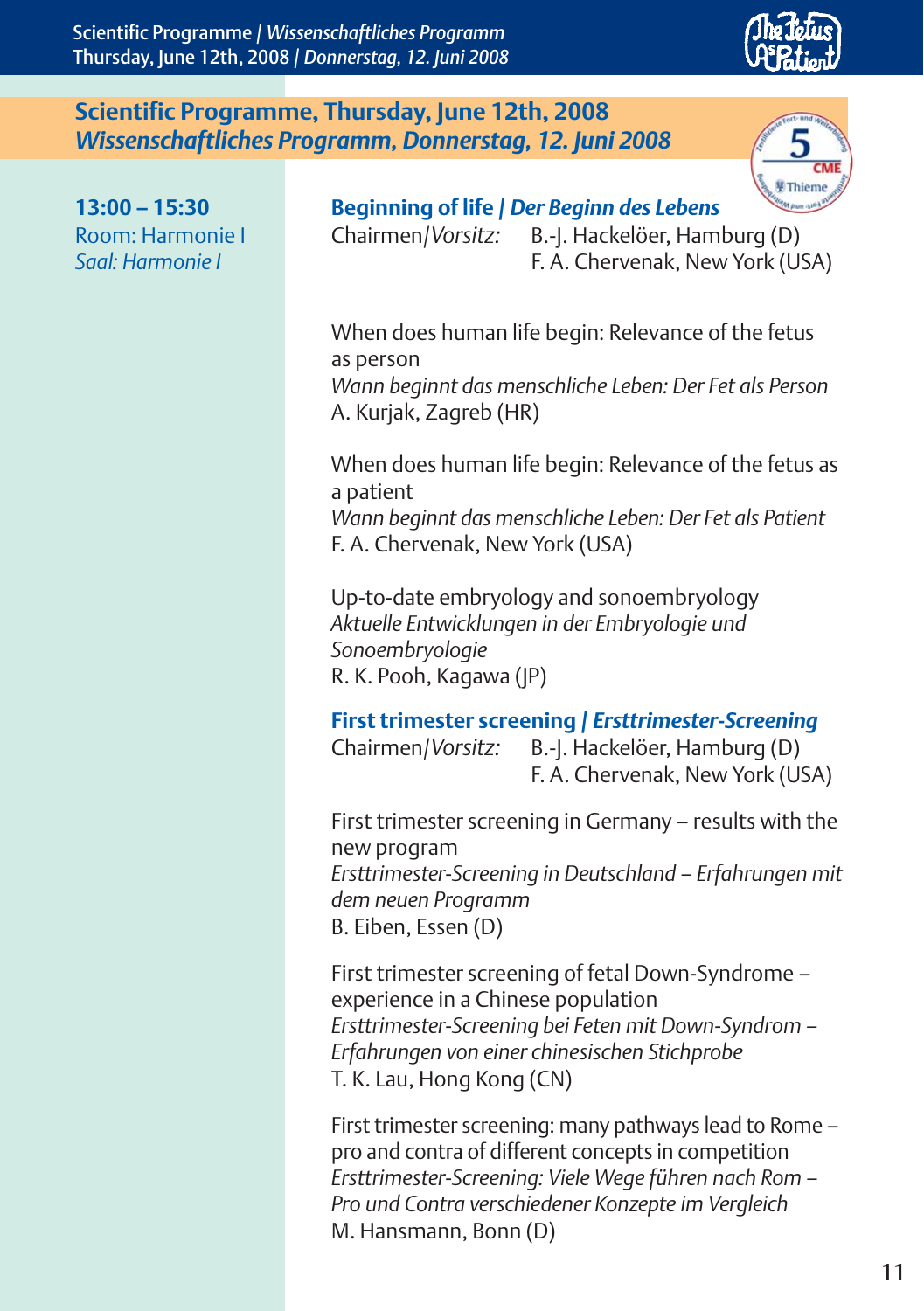Scientific Programme / *Wissenschaftliches Programm* Friday, June 13th, 2008 / *Freitag, 13. Juni 2008*



First trimester screening for cardiac defects *Ersttrimester-Screening auf Herzfehler* J. Hyett, Herston (AU)

*siehe Seite 25 Ultrasound*

**15:30 – 16:00 Break /** *Pause*

*Saal: Harmonie I*

*In der Industrieausstellung*

#### **13:00 – 15:00 Oral Presentations: Session 1, Prenatal Diagnosis I** Room: Harmonie II *Freie Vorträge: Sitzung 1, Pränatale Diagnose I*

*Saal: Harmonie II* Chairmen/*Vorsitz: G. Breborowicz, Poznan (PL) J. W. Wladimiroff, Rotterdam (NL)* see page 25 / *Details at the Supplement of the European Journal of* 

**16:00 – 18:00 Opening and Welcome /** *Eröffnung und Begrüßung* Room: Harmonie I see page 44 / *siehe Seite 45* 

**18:00 Get together /** *Geselliges Beisammensein* In the exhibition see page 44 / *siehe Seite 45*

**Please visit the industry exhibition during the breaks!** *Besuchen Sie in den Pausen unsere Industrieausstellung!*

**Scientific Programme, Friday, June 13th, 2008** *Wissenschaftliches Programm, Freitag, 13. Juni 2008*



**8:30 – 10:15 IVF and Pregnancy /** *IVF und Schwangerschaft*<br>Room: Harmonie I Chairmen/Vorsitz: I. Blickstein, Rehovo (IL) Room: Harmonie I Chairmen/*Vorsitz:* I. Blickstein, Rehovo (IL) **Saal: Harmonie I** S. Kupesic, Texas (USA)

> IVF and fetal malformations *IVF und fetale Fehlbildungen* A. Queisser-Luft, Mainz (D)

The effect of human genetic material cryopreservation on perinatal outcome *Die Auswirkungen der Kryokonservierung von menschlichem Erbgut auf das perinatale Ergebnis* J. G. Schenker, Jerusalem (IL)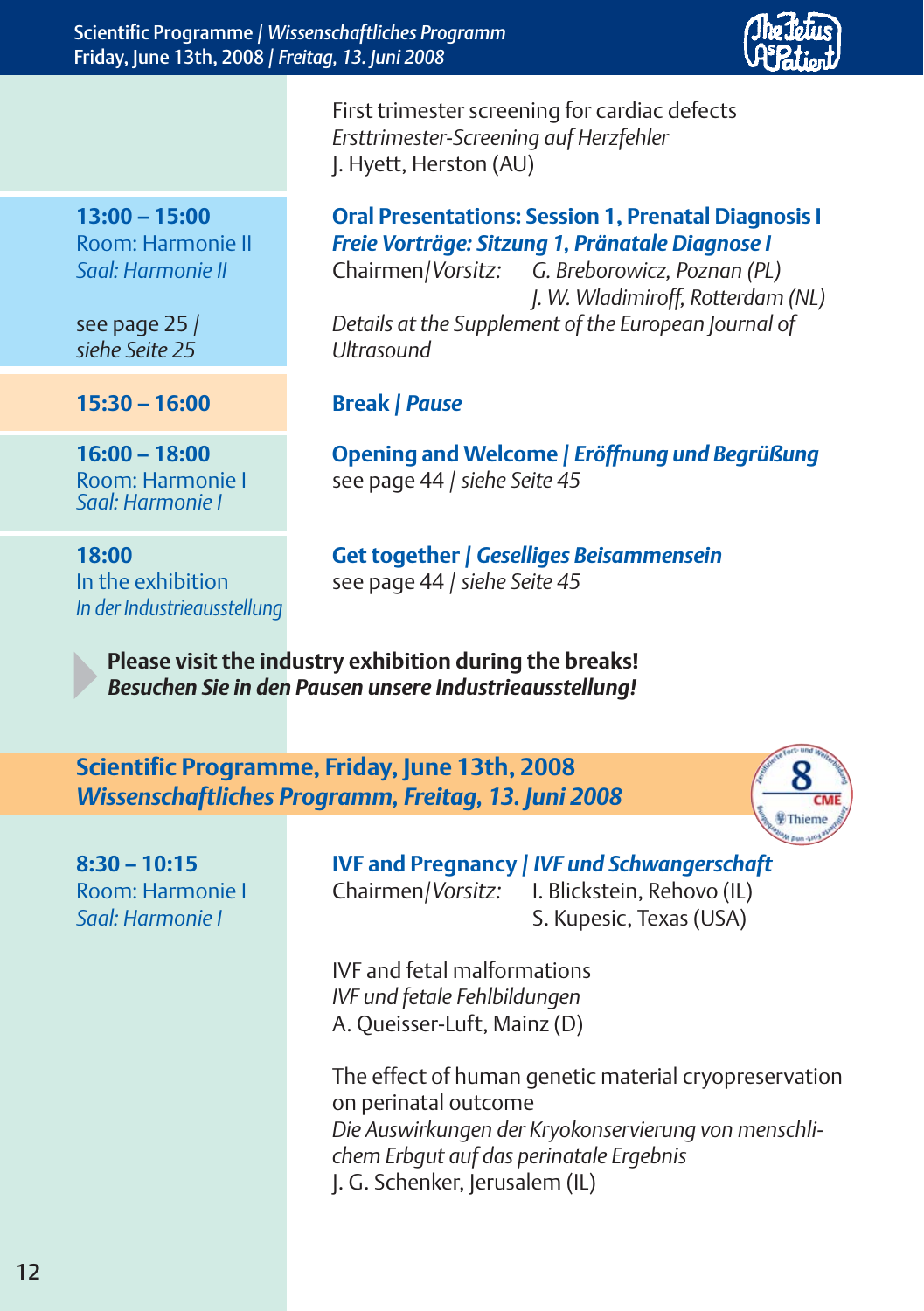

**Multiple Pregnancy /** *Mehrfachschwangerschaften* Chairmen/*Vorsitz:* I. Blickstein, Rehovo (IL) S. Kupesic, Texas (USA) Filling the gaps in the explanation of monozygosity *Die Wissenslücken über die Ursachen der Monozygotie schließen* I. Blickstein, Rehovo (IL) Watershed infarcts in MCDA twin pregnancies *"Wasserscheideninfarkte" bei MCDA-Zwillingsschwangerschaften* J. Hyett, Herston (AU) In utero "masculinisation" effect of the male on it is female co-twin *Intrauterine "Maskulinisierung" weiblicher durch männliche Zwillingspartner* I. Blickstein, Rehovo (IL) **8:30 – 10:15 Oral Presentations: Session 2, Prenatal Therapy** Room: Harmonie II *Freie Vorträge: Sitzung 2, Pränatale Therapie Saal: Harmonie II* Chairmen/*Vorsitz*: M. I. Evans, New York (USA) A. Bianchi, Montevideo (UY) see page 26 / *Details at the Supplement of the European Journal of siehe Seite 26 Ultrasound* **10:15 – 10:45 Break /** *Pause* **10:45 – 12:45 Echocardiography /** *Echokardiografie* Room: Harmonie I Chairmen/*Vorsitz:* J. Hyett, Herston (AU) **Saal: Harmonie I** R. Chaoui, Berlin (D) Fetal heart defects *Fetale Herzfehler* R. Chaoui, Berlin (D) Fetal arrhythmias and tachyarrhythmias Sequal to p. 12 / *Fortsetzung von S. 12*

*Fetale Herzrhythmusstörungen und Tachyarrhythmien* U. Gembruch, Bonn (D)

**Doppler /** *Doppler*

Chairmen/*Vorsitz:* J. Hyett, Herston (AU) R. Chaoui, Berlin (D)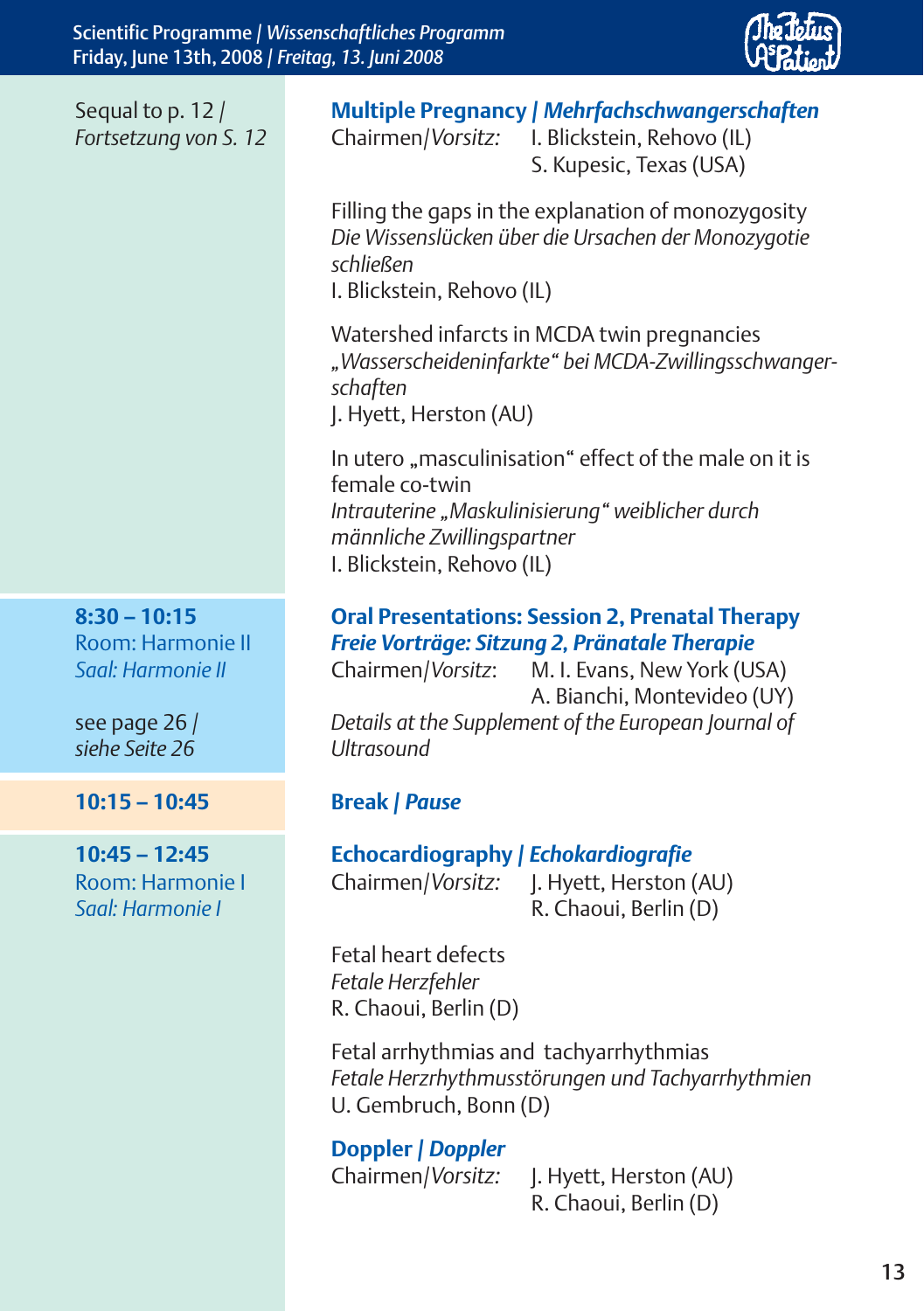Scientific Programme / *Wissenschaftliches Programm* Friday, June 13th, 2008 / *Freitag, 13. Juni 2008*

| Sequal to p. 13 /<br>Fortsetzung von S. 13                |
|-----------------------------------------------------------|
| $10:45 - 12:45$<br>Room: Harmonie II<br>Saal: Harmonie II |
| see page 27 /<br>siehe Seite 27                           |
| $12:45 - 14:00$                                           |
| 14:00-16:00<br>Room: Harmonie I<br>Saal: Harmonie I       |

Doppler parameters in fetal hypoxia *Doppler-Parameter bei fetaler Hypoxie* T. Stefos, Ioannina (GR)

Central circulation of the fetus *Zentraler Blutkreislauf des Feten* K. Vetter, Berlin (D)

#### **Fetocide / Fetozid**

Chairmen/*Vorsitz:* J. Hyett, Herston (AU) R. Chaoui, Berlin (D)

How many are too many? (multiples, risk and reduction) *Wieviele sind zu viel? (Mehrlinge, Risiken und Reduktion)*  M. I. Evans, New York (USA)

Late termination of pregnancy *Später Schwangerschaftsabbruch* B.-J. Hackelöer, Hamburg (D)

#### **10:45 – 12:45 Oral Presentations: Session 3, Prenatal Diagnosis II Freie Vorträge: Sitzung 3, Pränatale Diagnose II**

*Saal: Harmonie II* Chairmen/Vorsitz: G. P. Mandruzzato, Trieste (IT) N. Kavak, Istanbul (TR) Details at the Supplement of the European Journal of *siehe Seite 27 Ultrasound*

#### **12:45 – 14:00 Lunch Break /** *Mittagspause*

#### **14:00-16:00 3D/4D Ultrasound** */ 3D/4D-Ultraschall*

Room: Harmonie I Chairmen/*Vorsitz:* A. Kurjak, Zagreb (HR) *Saal: Harmonie I* R. K. Pooh, Kagawa (JP)

Three-dimensional assessment of fetal craniofacial development *Dreidimensionale Beurteilung der kraniofazialen fetalen Entwicklung* J. W. Wladimiroff, Rotterdam (NL)

Fetal neuroimaging – what is new? *Fetales Neuroimaging – was ist neu?*  R. K. Pooh, Kagawa (JP)

The posterior fossa: the last frontier in fetal neuroscan *Fossa posterior: Die letzte Grenze bei der fetalen Neurosonografie* I. E. Timor Tritsch, New York (USA)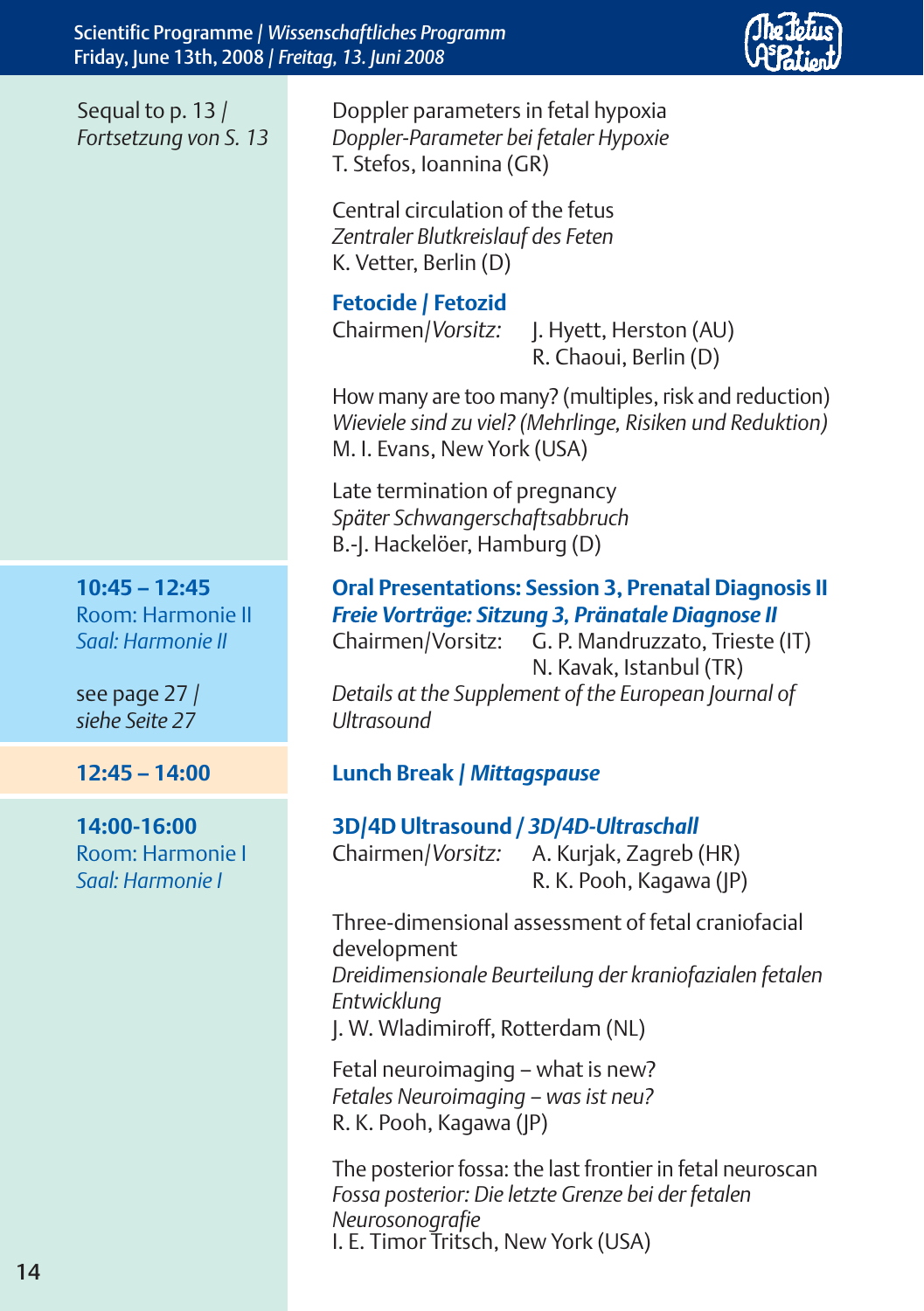

| Sequal to p. 14 /<br>Fortsetzung von S. 14                | 3D/4D ultrasound assessment of fetal face malformations<br>3D/4D-Ultraschalluntersuchung fetaler Gesichtsfehlbildungen<br>E. Merz, Frankfurt (D)                                                                                                                                                             |
|-----------------------------------------------------------|--------------------------------------------------------------------------------------------------------------------------------------------------------------------------------------------------------------------------------------------------------------------------------------------------------------|
|                                                           | Significance of brain volumetry by three-dimensional<br>ultrasonography in vaginally delivered term newborns<br>in the first week of life<br>Bedeutung von Gehirnvolumetrie bei dreidimensionaler<br>Sonographie bei vaginal geborenen Säuglingen in der<br>ersten Lebenswoche<br>M. Stanojevic, Zagreb (HR) |
|                                                           | <b>MRT   MRT</b><br>Chairmen/Vorsitz:<br>A. Kurjak, Zagreb (HR)<br>R. K. Pooh, Kagawa (JP)                                                                                                                                                                                                                   |
|                                                           | Comparison of cerebral ultrasound and MR imaging for<br>predictive value in neurodevelopmental outcome in<br>premature babies<br>Vergleich des prognostischen Wertes von zerebralem<br>Utraschall und MRT bezüglich der Entwicklung des<br>Nervensystems bei Frühgeborenen<br>M. Levene, Leed (UK)           |
|                                                           | MRT for the assessment of fetal malformations<br>MRT bei der Einschätzung fetaler Fehlbildungen<br>D. Prayer, Wien (AT)                                                                                                                                                                                      |
| $14:00 - 16:00$<br>Room: Harmonie II<br>Saal: Harmonie II | <b>Oral Presentations: Session 4, Perinatal Strategies</b><br>Freie Vorträge: Sitzung 4, Perinatale Strategien<br>Chairmen/Vorsitz:<br>M.R.G. Carrapato, Sta M <sup>ª</sup> da Feira (PT)<br>S. Schmidt, Marburg (D)                                                                                         |
| see page 28 /<br>siehe Seite 28                           | Details at the Supplement of the European Journal of<br><b>Ultrasound</b>                                                                                                                                                                                                                                    |
| $16:00 - 16:30$                                           | <b>Break   Pause</b>                                                                                                                                                                                                                                                                                         |
| 16:30-19:10<br>Room: Harmonie I<br>Saal: Harmonie I       | Fetal Anomalies I / Fetale Fehlbildungen I<br>Chairmen/Vorsitz:<br>A. Antsaklis, Athen (GR)<br>G. Monni, Cagliari (I)                                                                                                                                                                                        |

Borderline ventriculomegaly: diagnostic workup *Grenzwertige Ventrikulomegalie: Diagnostisches Work-up* V. D'Addario, Bari (I)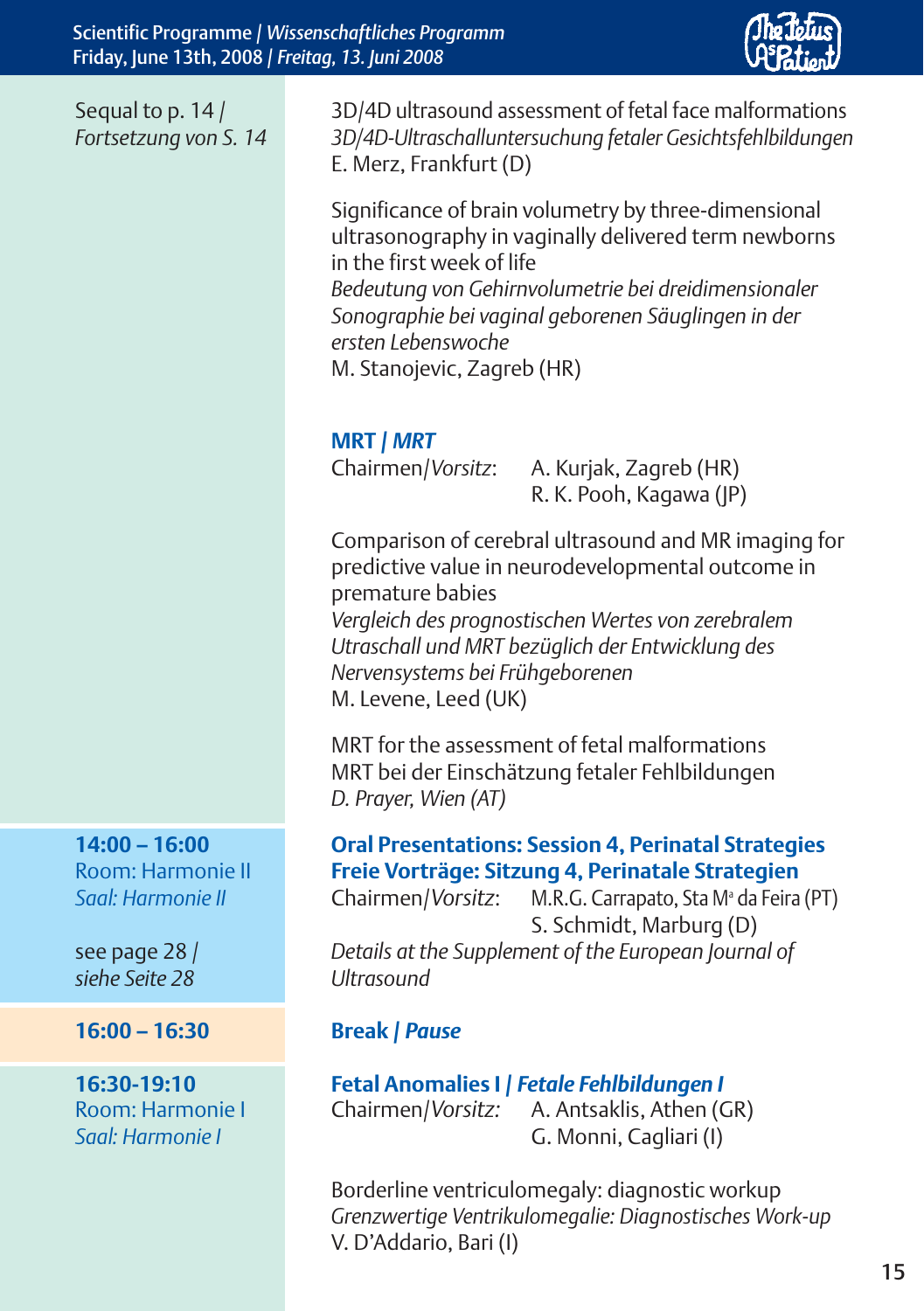

| Sequal to p. 15 /<br>Fortsetzung von S. 15 | Screening for CNS anomalies: which scanning planes<br>are useful?<br>Screening auf Fehlbildungen des ZNS: Welche Scanpläne<br>sind nützlich?<br>V. D'Addario, Bari (I)                                                                                     |
|--------------------------------------------|------------------------------------------------------------------------------------------------------------------------------------------------------------------------------------------------------------------------------------------------------------|
|                                            | Postterm pregnancies: time to reassess the fetal risk<br>Spätgeburt: Zeit, das Risiko für den Fetus neu zu betrachten<br>G. P. Mandruzzato, Trieste (I)                                                                                                    |
|                                            | Fetal Anomalies II   Fetale Fehlbildungen II<br>Chairmen/Vorsitz: A. Antsaklis, Athen (GR)<br>G. Monni, Cagliari (I)                                                                                                                                       |
|                                            | 3D US and evaluation of fetal abnormalities<br>3D US und Abklärung fetaler Fehlbildungen<br>N. Kavak, Istanbul (TR)                                                                                                                                        |
|                                            | Multiple fetal syndromes associated with cardiac mal-<br>formations diagnosed prenatally<br>Pränatal diagnostizierte multiple fetale Syndrome mit<br>Fehlbildungen des Herzens<br>Z. Papp, Budapest (H)                                                    |
|                                            | Prenatal detection of congenital heart diseases<br>Prenatale Detektion bei angeborenem Herzfehler<br>A. Bianchi, Montevideo (ROU)                                                                                                                          |
|                                            | Fetal Anomalies III - Chromosomal defects /<br>Fetale Fehlbildungen III - Chromosomendefekte<br>New ultrasound markers of chromosomal abnorma-<br>lities<br>Neue Ultraschall-Marker für chromosomal bedingte<br>Fehlbildungen<br>T. K. Lau, Hong Kong (CN) |
|                                            | <b>Prevention   Prävention</b><br>A. Antsaklis, Athen (GR)<br>Chairmen/Vorsitz:<br>G. Monni, Cagliari (I)                                                                                                                                                  |
|                                            | The cause and prevention of congenital malforma-<br>tions: How are we doing?<br>Ursache und Prävention angeborener Fehlbildungen:<br>Wo stehen wir?<br>R. Brent, Wilmington (USA)                                                                          |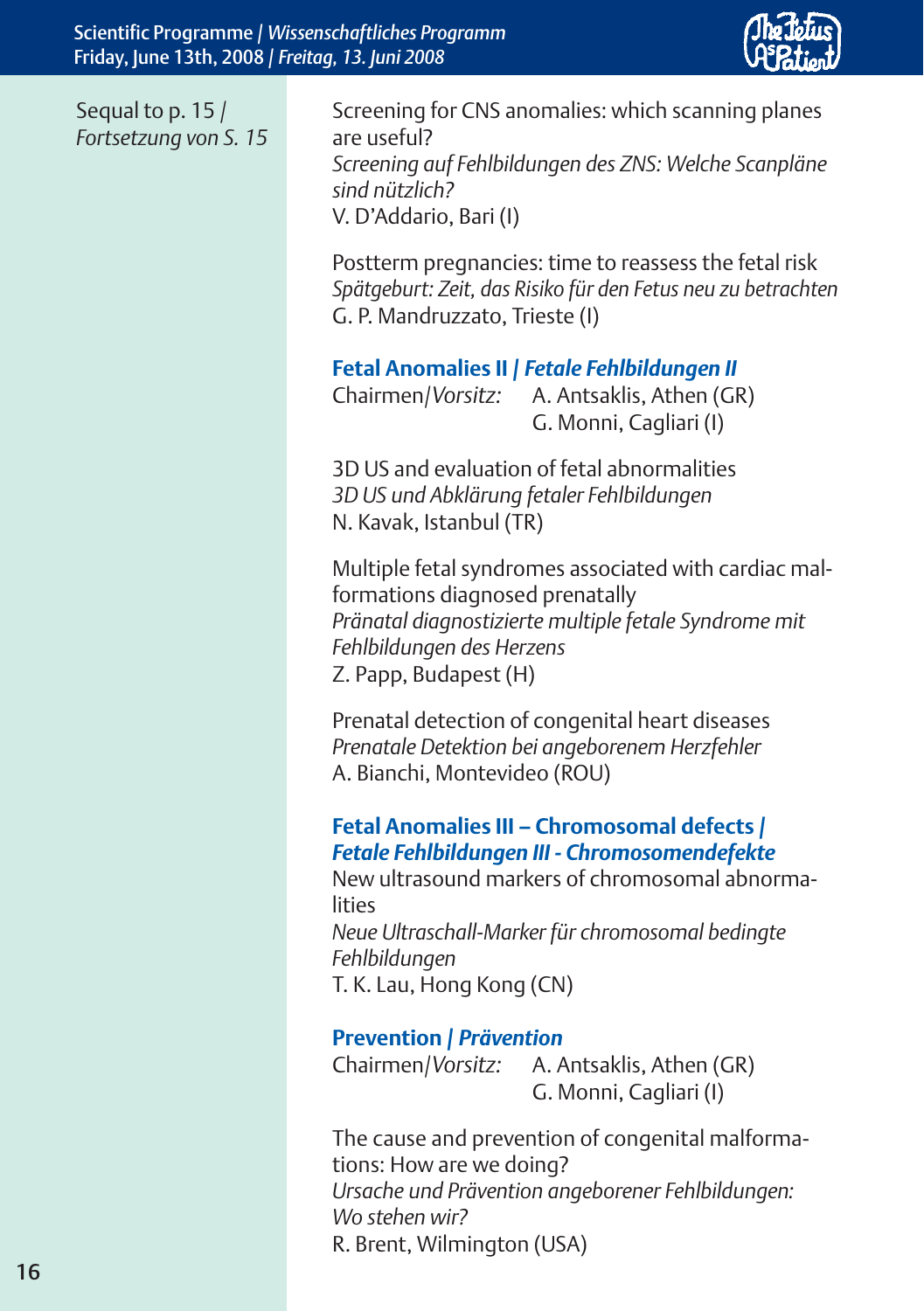Scientific Programme / *Wissenschaftliches Programm* Friday, June 13th, 2008 / *Freitag, 13. Juni 2008*



*siehe Seite 30 Ultrasound*

*siehe Seiten 31 Ultrasound*

**16:30 – 18:30 Oral Presentations: Session 5, Prenatal Diagnosis III** Room: Harmonie II *Freie Vorträge: Sitzung 5, Pränatale Diagnose III*

*Saal: Harmonie II* Chairmen/*Vorsitz:* D. Farine, Toronto (CDN) G.C. Di Renzo, Perugia (I) see page 30 / *Details at the Supplement of the European Journal of* 

#### **18:30 – 19:30 Poster Sessions /** *Posterbegehungen*

In the exhibition **Postersession 1: Prenatal Diagnosis I** *In der Industrieausstellung Posterbegehung 1: Pränatale Diagnose I* Chairman/*Moderation:* V. D'Addario, Bari (I)

> **Postersession 2: Prenatal Therapy I** *Posterbegehung 2: Pränatale Therapie I* Chairman/*Moderation:* J. Newnham, Perth (AU)

**Postersession 3: Prenatal Diagnosis II** *Posterbegehung 3: Pränatale Diagnose II* Chairman/*Moderation:* S. Kupesic, Texas (USA)

**Postersession 4: Perinatal Strategies** *Posterbegehung 4: Perinatale Strategien* Chairman/*Moderation:* B. Ahmed, Doha (QA)

**Postersession 5: Prenatal Therapy II** *Posterbegehung 5: Pränatale Therapie II* Chairman/*Moderation:* W. Holzgreve, Basel (CH)

**Postersession 6: Prenatal Diagnosis III** *Posterbegehung 61: Pränatale Diagnose III* Chairman/*Moderation:* T. K. Lau, Hong Kong (CN)

see pages 31 / *Details at the Supplement of the European Journal of* 

**20:00 Social evening /** *Gesellschaftsabend* See page 44 */ siehe Seite 45*



**Please visit the industry exhibition during the breaks!** *Besuchen Sie in den Pausen unsere Industrieausstellung!*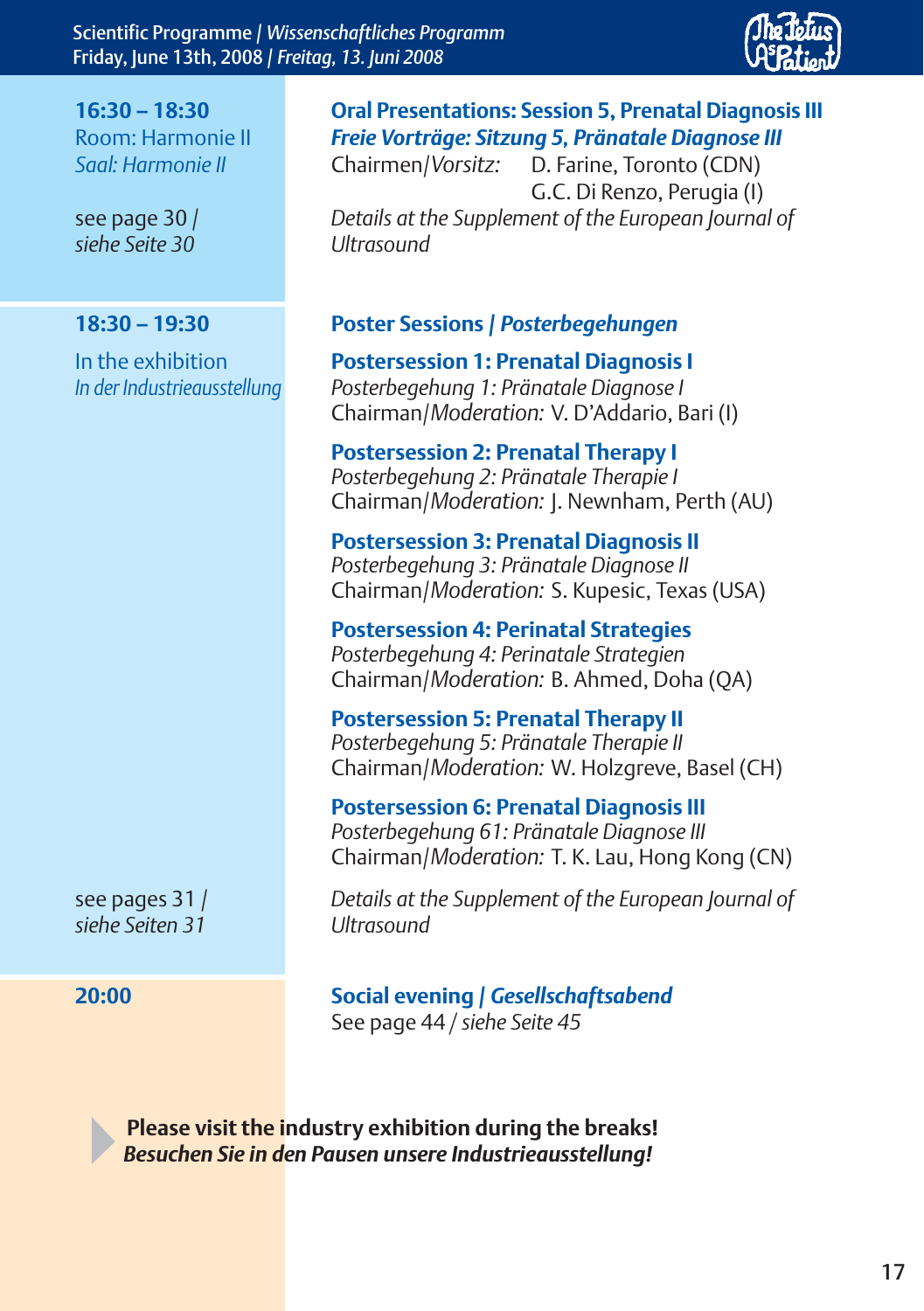Scientific Programme / *Wissenschaftliches Programm* Saturday, June 14th, 2008 / *Samstag, 14. Juni 2008*

#### **Scientific programme, Saturday, June 14th, 2008** *Wissenschaftliches Programm, 14. Juni 2008*

#### **9:00 – 15:30 Theoretical Course /** *Theoriekurs* Room: Harmonie III **First trimester screening**  *Saal: Harmonie III Ersttrimester-Screening*

B. Eiben, Essen (D) C. Thode, Göttingen (D)

#### **8:30 – 10:00 Invasive Procedures /** *Invasive Verfahren*

Room: Harmonie I Chairmen/*Vorsitz:* R.A. Quintero, Florida (USA) **Saal: Harmonie I** Manual Computer Computer Computer K. Hecher, Hamburg (D)

> Invasive procedures in prenatal diagnosis *Invasive Verfahren in der Pränataldiagnostik* G. Monni, Cagliari (I)

Procedure-related fetal losses after invasive prenatal diagnostic procedures *Verfahrensbedingter Verlust von Feten nach invasiven pränataldiagnostischen Eingriffen* T. K. Lau, Hong Kong (CN)

Invasive procedures for prenatal diagnosis in multiples *Invasive Verfahren in der pränatalen Diagnose bei Mehrlingen*  A. Antsaklis, Athen (GR)

#### **Noninvasive prenatal diagnosis /** *Nichtinvasive Pränataldiagnostik*

Chairmen/*Vorsitz:* R.A. Quintero, Florida (USA) K. Hecher, Hamburg (D)

What can be diagnosed already non-invasively from maternal blood – an update *Was kann bereits nichtinvasiv anhand des mütterlichen Blutes diagnostiziert werden? – Ein Update* W. Holzgreve, Basel (CH)

Non invasive prenatal diagnosis from fetal cells in maternal blood *Nichtinvasive Pränataldiagnostik anhand fetaler Zellen im mütterlichen Blut* G. C. Di Renzo, Perugia (I)



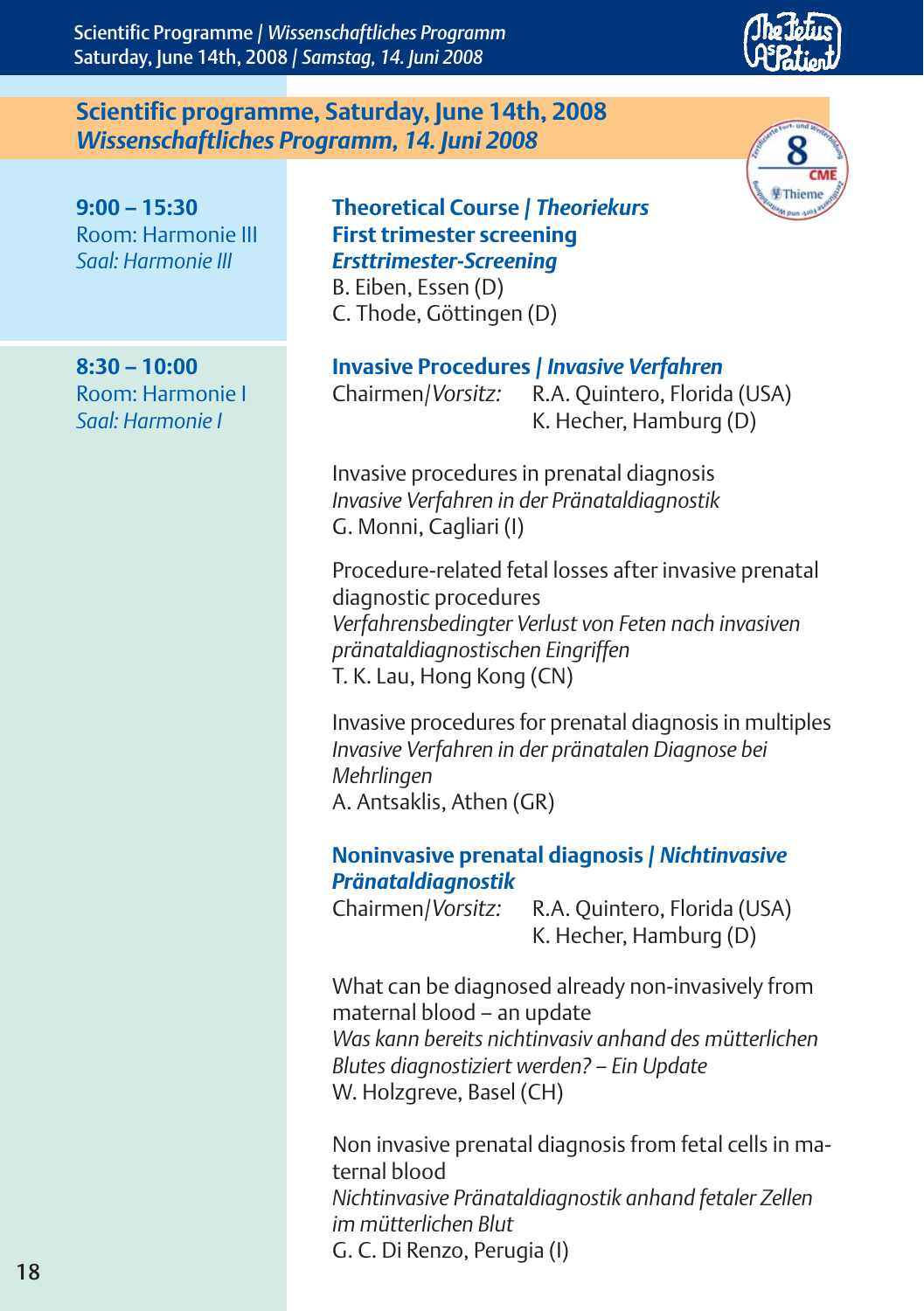

#### **8:30-10:00 Preeclampsia /** *Präeklampsie*

Room: Harmonie II Chairmen/*Vorsitz:* N. Radunovic, Belgrad (SCG) *Saal: Harmonie II* K.T.M. Schneider, München (D)

> There is a place for heparin in the treatment of preeclampsia *Heparin hat einen Platz in der Behandlung der Präeklampsie* l. Voto, Buenos Aires (AR)

Placenta functional morphology in preeclampsia *Funktionelle Plazentamorphologie bei Präeklampsie* R. N. Laurini, Lund (SE)

Prediction of preeclampsia,where to go? *Prognose Präeklampsie – was tun?* T. Duan, Shanghai (CN)

Therapy in preeclampsia *Die Therapie der Präeklampsie* F. Louwen, Frankfurt (D)

#### **Fetal weight estimation /** *Schätzung des fetalen Gewichts*

Chairmen/*Vorsitz:* N. Radunovic, Belgrad (SCG) K.T.M. Schneider, München (D)

Low birth weight infants – possible effect of epigentic changes *Kinder mit geringem Geburtsgewicht – mögliche Folge epigenetischer Veränderungen* T. Motrenko, Budva (SCG)

## **10:30 – 12:30 Prenatal therapy /** *Pränatale Therapie*

Room: Harmonie I Chairmen/*Vorsitz:* M. Hansmann, Bonn (D) **Saal: Harmonie I** S. Kupesic, Texas (USA)

> Management of severe fetal anaemia *Management der schweren fetalen Anämie* B. Ahmed, Doha (QA)

Late intrauterine intravascular transfusions – advantage and risks

#### **10:00 – 10:30 Break /** *Pause*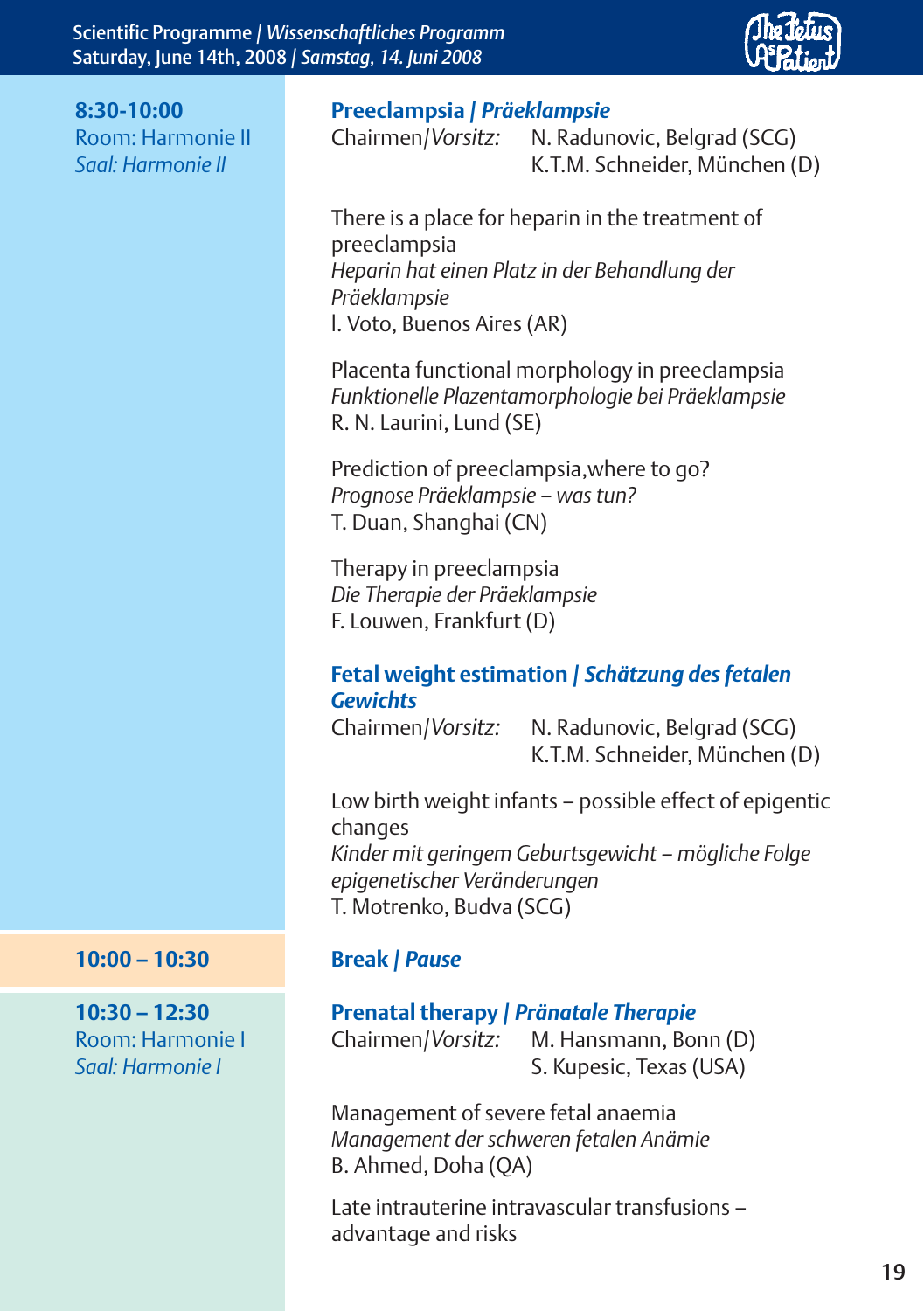

| Sequal to p. 19 /     |  |
|-----------------------|--|
| Fortsetzung von S. 19 |  |

Room: Harmonie II *Gestationsalter*

*Späte intrauterine intravaskuläre Transfusionen – Vorteile und Risiken* N. Radunovic, Belgrad (SCG)

Intrauterine surgery in monochorionic twins *Intrauterine Chirurgie bei monochorialen Zwillingen* K. Hecher, Hamburg (D)

Advances in the surgical treatment of twin-twin transfusion syndrome *Vorteile der chirurgischen Behandlung des Zwillingstransfusionssyndroms* R. A. Quintero, Florida (USA)

Randomized clinical trial of expectant management vs. laser therapy for selective intrauterine growth restriction in monochorionic twins *Randomisierte klinische Studie zum Vergleich von abwartendem Management und Lasertherapie bei monochorialen Zwillingen mit selektiver intrauteriner Wachstumsrestriktion* R. A. Quintero, Florida (USA)

The offspring of diabetes – what outcome? *Die Nachkommen von Diabetikern – wie sieht das Ergebnis aus?* M. R. G. Carrapato, Sta M<sup>ª</sup> da Feira (PT)

## **10:30 – 12:30 Fetal growth/Gestational Age /** *Fetales Wachstum/*

*Saal: Harmonie II* Chairmen/*Vorsitz:* K. Marsal, Lund (SE) T. Duan, Shanghai (CN)

> New population based models to predict gestational age and expected day of delivery *Neue populationsbasierte Modelle zur Bestimmung des Gestationsalters und des voraussichtlichen Geburtstermins* S. Eik-Nes, Trondheim (NO)

Management of the extremely preterm fetus (< 27 gestational weeks) – results of a 3-year Swedish national study *Management des extreme frühgeborenen Feten (< 27 Schwangerschaftswochen) – Ergebnisse einer dreijährigen landesweiten Studie in Schweden* K. Marsal, Lund (SE)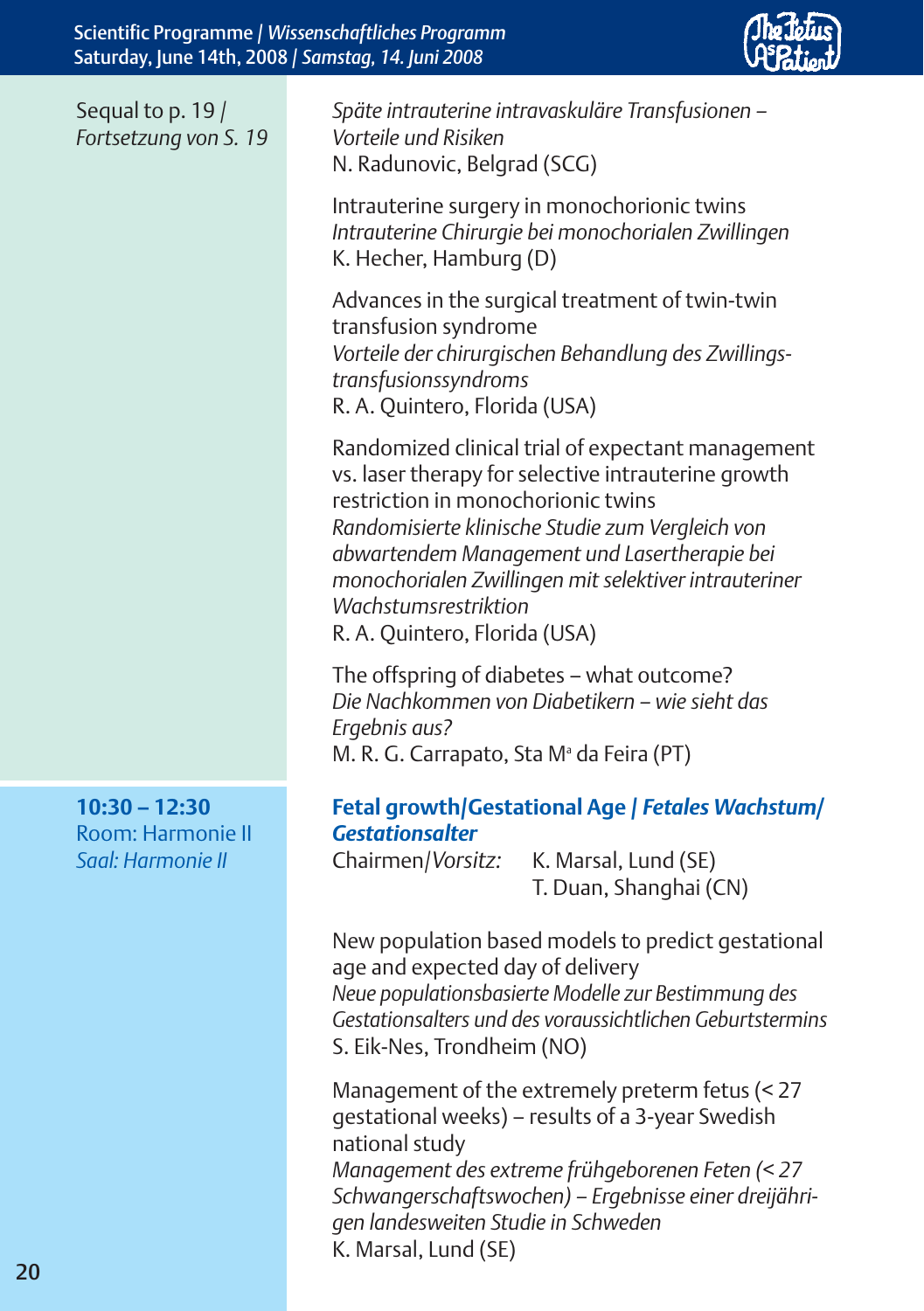Scientific Programme / *Wissenschaftliches Programm* Saturday, June 14th, 2008 / *Samstag, 14. Juni 2008*



| Sequal to p. 20 /<br>Fortsetzung von S. 20          | Surveilla<br>retarde<br><b>Überwa</b><br>teriner V<br>K.T.M S |
|-----------------------------------------------------|---------------------------------------------------------------|
|                                                     | Severity<br>actocar<br>Schwere<br>Wachstu<br>K. Maec          |
|                                                     | Review<br>birth we<br>Rückblic<br>stark un<br>X. Carbo        |
|                                                     | $2D - 3D$<br>$2D - 3D$<br>A. Ebras                            |
| $12:30 - 13:30$                                     | <b>Break</b> /                                                |
| 13:30-15:30<br>Room: Harmonie I<br>Saal: Harmonie I | New te<br><b>Genetik</b><br>Chairm                            |
|                                                     | Evolutic<br>the nex<br>Technisc<br>die näch<br>M. I. Eva      |
|                                                     | Prenata<br>Array-C                                            |

#### veillance and management of intrauterine growth rded fetuses *Überwachung und Management von Feten mit intrauteriner Wachstumsverzögerung* M Schneider, München (D)

erity of intrauterine growth restriction assessed by ocardiogram *Schwerebeurteilung einer intrauterinen Wachstumsrestriktion mittels Aktokardiografie* Aaeda, Tottoriken, (JP)

iew and new trends in resuscitation of very low h weight infants *Rückblick und aktuelle Trends in der Wiederbelebung von stark untergewichtigen Säuglingen* arbonell-Estrany, Barcelona (E)

2D – 3D sonoembryology *2D – 3D Sonoembryologie* brashy, Cairo (ET)

### **12:30 – 13:30 Break /** *Pause*

# **13:30-15:30 New technology/Genetics /** *Neue Technologien/*

*Saal: Harmonie I* Chairmen/*Vorsitz:* S. Eik-Nes, Trondheim (NO) I. Zador, Los Angeles (USA)

ution of technology in prenatal diagnosis: next generation *Technische Entwicklungen in der Pränataldiagnostik: die nächste Generation* . Evans, New York (USA)

natal detection of chromosomal abnormalities by ay-CGH (Comparative Genomic Hybridisation) *Pränatale Detektion chromosomal bedingter Fehlbildungen mittels Array-CGH (Comparative Genomic Hybridisation)* Y.-H. Yang, Seoul (KP)

The compatibility of the fetus and technology *Kompatibilität von Fetus und Technik* I. Zador, Los Angeles (USA)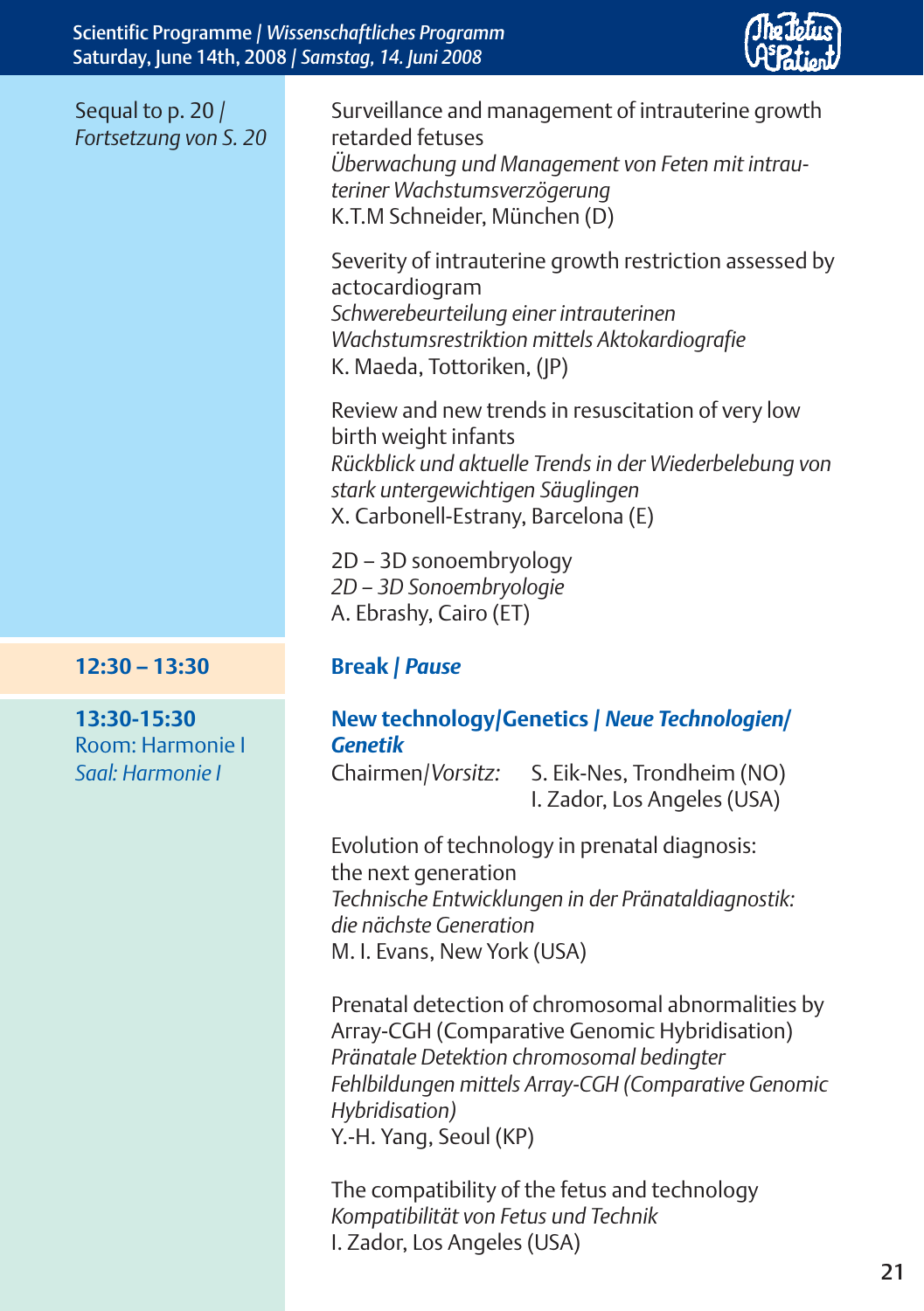

Sequal to p. 21 / *Fortsetzung von S. 21*

### **Drugs and pregnancy, counselling /**  *Arzneimittel und Schwangerschaft, Beratung*

S. Eik-Nes. Trondheim (NO) I. Zador, Los Angeles (USA)

Principles of maternal and fetal drug dosage *Prinzipien der Arzneimitteldosierung mit Blick auf Mutter und Kind* M. Gonser, Wiesbaden (D)

Saving lives and changing family histories: Appropriate and inappropriate counselling of pregnant women concerning environmental developmental risks *Leben retten und in Familiengeschichten eingreifen: Angemessene und unangemessene Beratung schwangerer Frauen bezüglich umweltbedingter Entwicklungsrisiken* R. Brent, Wilmington (USA)

Treatment of malignancies in pregnancy *Behandlung von Tumoren in der Schwangerschaft* J. Dudenhausen, Berlin (D)

#### **Prenatal infections /** *Pränatale Infektionen*

Chairmen/*Vorsitz:* S. Eik-Nes, Trondheim (NO) I. Zador, Los Angeles (USA)

What pregnant ladies know about HIV? Advisory program results *Was wissen Schwangere über HIV? Ergebnisse eines Beratungsprogramms* L. Voto, Buenos Aires (AR)

### **13:30 – 15:30 Prematurity/PROM /**  Room: Harmonie II *Frühgeburt / Vorzeitiger Blasensprung*

*Saal: Harmonie II* Chairmen/*Vorsitz:* L. Voto, Buenos Aires (AR) J. Dudenhausen, Berlin (D)

> Simple measures for prevention of high risk premature births *Einfache Maßnahmen zur Prävention von risikoreichen Frühgeburten* E. Saling, Berlin (D)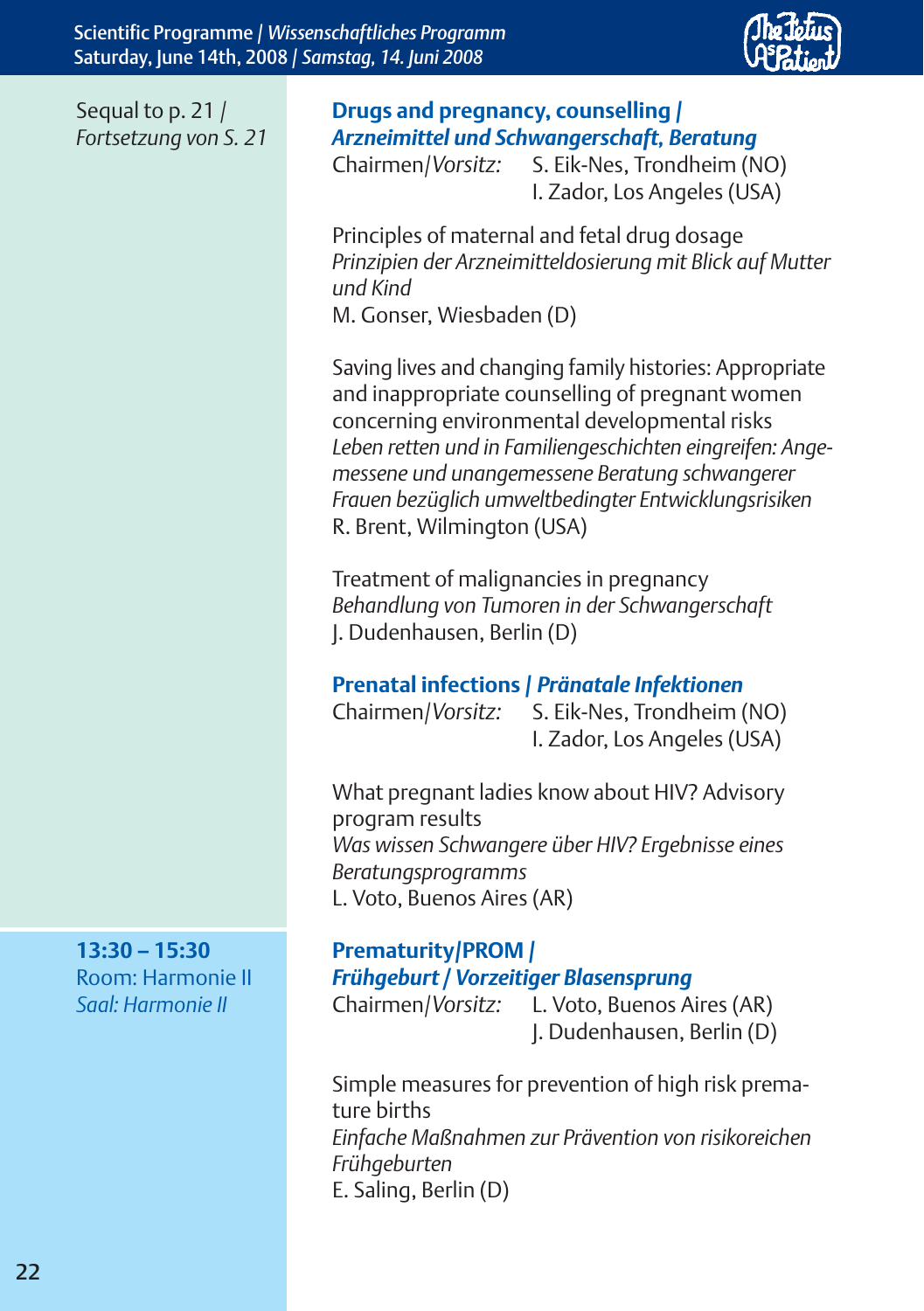

| Sequal to p. 22 /<br>Fortsetzung von S. 22              | Preventing preterm birth by discovering the origins of<br>fetal inflammation<br>Vermeidung einer vorzeitigen Geburt durch Feststellen der<br>Entzündungsursache beim Feten<br>J. Newnham, Perth (AU)                                                          |
|---------------------------------------------------------|---------------------------------------------------------------------------------------------------------------------------------------------------------------------------------------------------------------------------------------------------------------|
|                                                         | The receptor for advanced glycation and products<br>(RAGE) in women with preterm labour<br>Der AGE-Rezeptor (Advanced Glycation End products) bei<br>Frauen mit vorzeitigem Blasensprung<br>Z. Hajek, Prague (CZ)                                             |
|                                                         | The management of prolonged pregnancy-where are<br>we heading?<br>Das Management der übertragenen Schwangerschaft -<br>In welche Richtung gehen wir?<br>M. Divon, New York (USA)                                                                              |
|                                                         | Amniotic fluid examination in preterm labor and prom<br>to detect intra-amniotic infection<br>Fruchtwasseruntersuchung bei Frühgeburten und vorzeit-<br>igem Blasensprung zur Erkennung von<br>Fruchtwasserinfektionen<br>C. Yabes-Almirante, Philippine (RP) |
|                                                         | Application of a nanodetector with human antibodies<br>in prenatal diagnosis - preclinical study<br>Applikation eines Nanodetektors mit menschlichen Anti-<br>körpern in der prenatalen Diagnose - vorklinische Studie<br>G. Breborowicz, Poznan (PL)         |
| $15:30 - 16:00$                                         | <b>Break   Pause</b>                                                                                                                                                                                                                                          |
| $16:00 - 17:20$<br>Room: Harmonie I<br>Saal: Harmonie I | Perinatal Strategies/Neonatology - part 1 /<br>Perinatale Strategien / Neonatologie - Teil 1<br>Chairmen/Vorsitz:<br>H. P. van Geijn, Amsterdam (NL)<br>C. Yabes-Almirante, Quezon City (PH)                                                                  |
|                                                         | Color Doppler and 3D ultrasound in obstetrical<br>emergencies<br>Farbdoppler und 3D-Sonografie bei geburtshilflichen<br>Notfällen<br>S. Kupesic, Texas (USA)                                                                                                  |

The quality of intrapartum fetal monitoring *Die Qualität der intrapartalen Überwachung des Feten* H. P. van Geijn, Amsterdam (NL)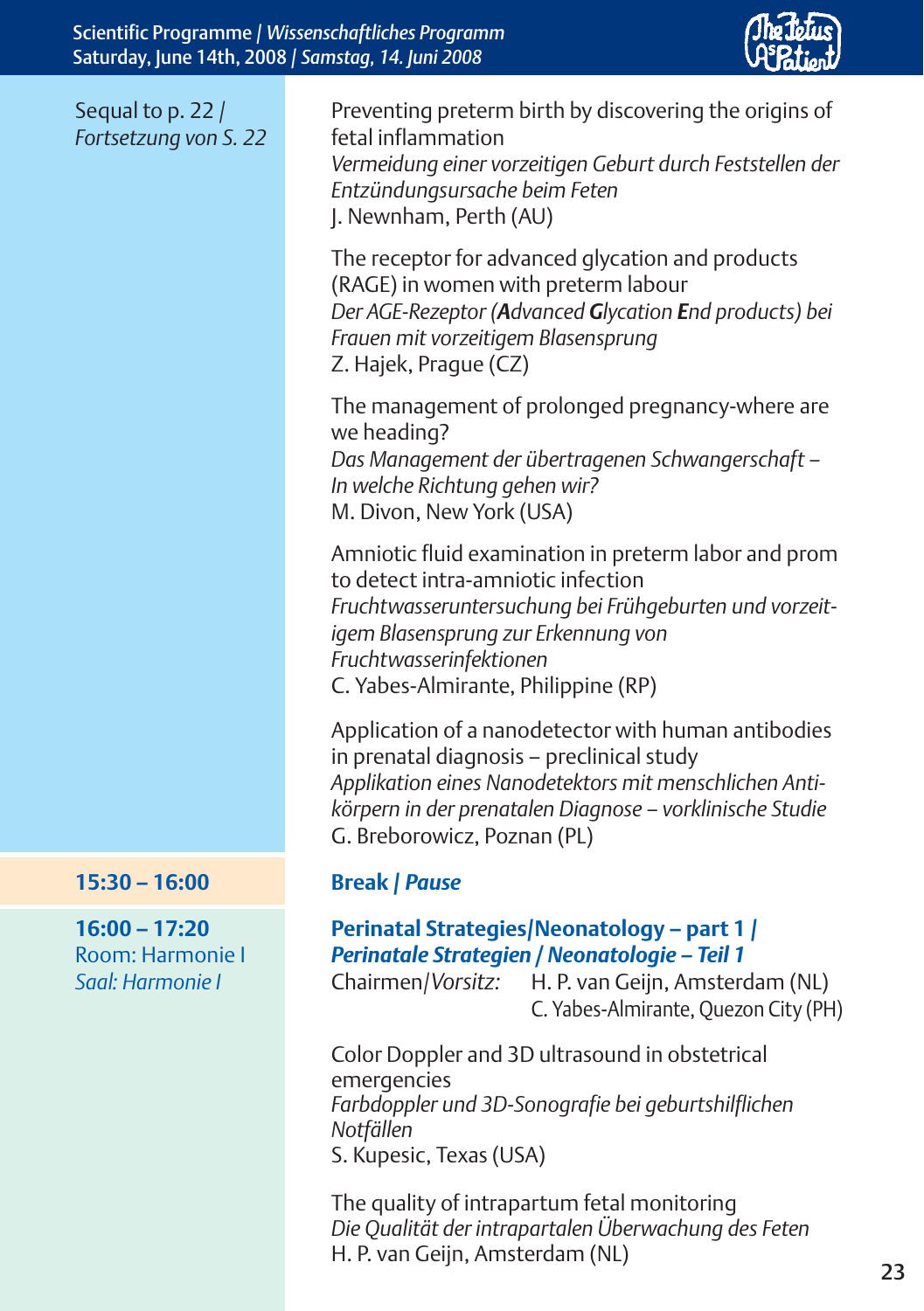Scientific Programme / *Wissenschaftliches Programm* Saturday, June 14th, 2008 / *Samstag, 14. Juni 2008*

Sequal to p. 23 / *Fortsetzung von S. 23*

Benefit of cesarean section in premature birth? *Was bringt der Kaiserschnitt bei Frühgeburten?* S. Schmidt, Marburg (D)

Pediatric aspects in prenatal medicine: the role of the neonatologist *Pädiatrische Aspekte in der Pränatalmedizin: Die Rolle des Neonatologen* V. von Loewenich, Frankfurt a. M. (D)

#### **17:20 – 17:30 Break /** *Pause*

#### **17:30 – 19:10 Perinatal Strategies/Neonatology – part 2 /**  Room: Harmonie I *Perinatale Strategien / Neonatologie – Teil 2*

*Saal: Harmonie I* Chairmen/*Vorsitz:* H. P. van Geijn, Amsterdam (NL) C. Yabes-Almirante, Quezon City (PH)

> Does fetal gender matter on perinatal outcome? *Spielt das Geschlecht des Feten eine Rolle für das perinatale Ergebnis?* G. C. Di Renzo, Perugia (I)

Strategies for reduction of meternal and perinatal mortality in Africa *Strategien für die Senkung der perinatalen Sterblichkeit von Mutter und Kind in Afrika* J. M. Carrera, Barcelona (E)

Feticide versus palliative care of the newborn: an alternative? *Fetozid versus palliative Versorgung des Neugeborenen: eine Alternative?* R. Schlösser, Frankfurt a.M. (D)

A new look at fetal movements *Ein neuer Blick auf die fetalen Entwicklungen* D. Farine, Toronto (CDN)

Feeding the low birth weight infants in resource restricted settings *Ernährung von untergewichtigen Säuglingen im Umfeld mit knappen Lebensmitteln* F. Ware, Nairobi (KE)

**Please visit the industry exhibition during the breaks!** *Besuchen Sie in den Pausen unsere Industrieausstellung!*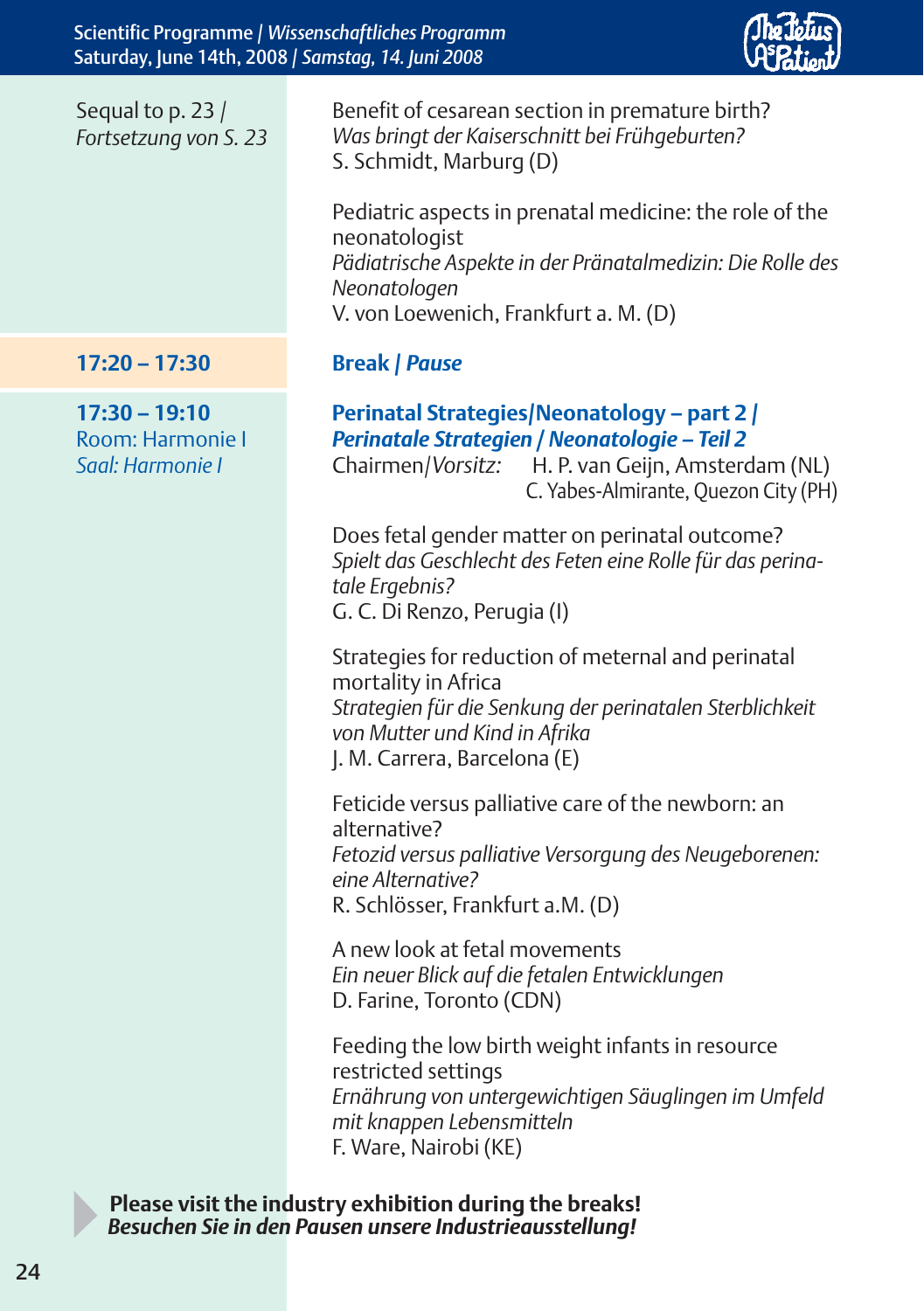

#### **SESSION 1: PRENATAL DIAGNOSIS I**

| Chairmen / Vorsitz: G. Breborowicz, Poznan (PL)<br>J. W. Wladimiroff, Rotterdam (NL) |                                                                                                                                                                                                         |  |  |
|--------------------------------------------------------------------------------------|---------------------------------------------------------------------------------------------------------------------------------------------------------------------------------------------------------|--|--|
| S1_OP1                                                                               | Epidemiology and Control of Congenital Anomalies: a pilot programme in the Northwest of Iran                                                                                                            |  |  |
|                                                                                      | Dastgiri S., Heidarzadeh M., Barzegar M., Rezaian E., Tajahmad A., Imani S.                                                                                                                             |  |  |
|                                                                                      | Tabriz University of Medical Sciences, School of Medicine, Tabriz University of Medical Sciences, Tabriz, Iran                                                                                          |  |  |
| <b>S1_OP2</b>                                                                        | Potential role of fetal cardiac evaluation with magnetic resonance imaging: Preliminary experience                                                                                                      |  |  |
|                                                                                      | Di Maurizio M., Svallil S., Perrone A., Francioso A., Coratella F., Manganaro L.                                                                                                                        |  |  |
|                                                                                      | Department of Radiological Sciences, Umberto I Hospital, University of Rome Sapienza, Rome, Italy                                                                                                       |  |  |
| S1_OP3                                                                               | Reference ranges for fetal pulmonary venous blood flow parameters and changes in hypoplastic                                                                                                            |  |  |
|                                                                                      | left heard syndroms (HLHS)<br>Gallinat R. G., Spahn S., Bahlmann F.                                                                                                                                     |  |  |
|                                                                                      | Department of Obstetrics and Gynecology, Perinatal Centre, Bürgerhospital Frankfurt a. M., Frankfurt a. M.                                                                                              |  |  |
| S1_OP4                                                                               | Prenatal diagnosis of a fetal sarcoma in the orbita                                                                                                                                                     |  |  |
|                                                                                      | Hoopmann M. <sup>1</sup> , Körber F. <sup>2</sup> , Porschen-Wiesmann C. <sup>1</sup> , Mallmann P. <sup>1</sup>                                                                                        |  |  |
|                                                                                      | <sup>1</sup> Department of Gynecology and Obstetrics, University Hospital of Cologne, Köln                                                                                                              |  |  |
|                                                                                      | <sup>2</sup> Department of pediatric radiology, University hospital of Cologne, Köln                                                                                                                    |  |  |
| <b>S1_OP5</b>                                                                        | Fetal atrial load and prognosis assessed by a new index in magnetocardiography                                                                                                                          |  |  |
|                                                                                      | Hosono T. <sup>1</sup> , Sugita Y. <sup>1</sup> , Kandori A. <sup>2</sup> , Ueda K. <sup>3</sup> , Iwanaga N. <sup>3</sup> , Ikeda T. <sup>3</sup>                                                      |  |  |
|                                                                                      | <sup>1</sup> Dept of Biomedical Engineering, Osaka Electro-Communication Univ, Shijonawate, Japan                                                                                                       |  |  |
|                                                                                      | <sup>2</sup> Advanced Research Laboratory, Hitachi Ltd, Higashikoigakubo, Kokubunji, Japan                                                                                                              |  |  |
| S1_OP6                                                                               | <sup>3</sup> Department of Perinatology, Natinal Cardiovascular Center, Fujishirodai, Suita, Japan<br>Craniospinal malformations in a twelve-year fetopathological study; the efficiency of ultra-sono- |  |  |
|                                                                                      | graphy in view of fetopathological investigations                                                                                                                                                       |  |  |
|                                                                                      | Joó J. G.                                                                                                                                                                                               |  |  |
|                                                                                      | 1st Department of Obsterics and Gynecology, Semmelweis University Medical School, Budapest,                                                                                                             |  |  |
|                                                                                      | Budapest, Hungary                                                                                                                                                                                       |  |  |
| S1_OP7                                                                               | Haemodynamic examination of fetal cardiopathies assessed by fetal color-coded Doppler echo-                                                                                                             |  |  |
|                                                                                      | cardiography                                                                                                                                                                                            |  |  |
|                                                                                      | Katona M. <sup>1</sup> , Orvos H. <sup>2</sup> , Horvath E. <sup>2</sup> , Pal A. <sup>2</sup>                                                                                                          |  |  |
|                                                                                      | <sup>1</sup> Department of Pediatrics, Neonatal Intensive Care Unit, Szeged, Hungary                                                                                                                    |  |  |
|                                                                                      | <sup>2</sup> Department of Pediatrics and Department Obstetrics and Gynecology, Department of Genetics,<br>University of Szeged, Hungary                                                                |  |  |
| <b>S1_OP8</b>                                                                        | Abnormal ductus venosus streaming toward the right heart may provide an anatomical and patho-                                                                                                           |  |  |
|                                                                                      | physiological rationale for the prognostic differentiation between"liver-up" and "liver-down" -                                                                                                         |  |  |
|                                                                                      | left diaphragmatic hernias in human fetuses                                                                                                                                                             |  |  |
|                                                                                      | Kohl T. <sup>1</sup> , Franz A. <sup>1</sup> , Stressig R. <sup>1</sup> , Tchatcheva K. <sup>1</sup> , Schaible T. <sup>2</sup> , Geipel A. <sup>1</sup> , Gembruch U. <sup>1</sup>                     |  |  |
|                                                                                      | <sup>1</sup> German Center for Fetal Surgery & Minimally-Invasive Therapy, Bonn                                                                                                                         |  |  |
|                                                                                      | <sup>2</sup> Department of Neonatology Intensive Care - ECMO Center, University of Mannheim                                                                                                             |  |  |
| <b>S1_OP9</b>                                                                        | Abnormal ductus venosus streaming toward the right heart is associated with low pulmonary                                                                                                               |  |  |
|                                                                                      | blood flow and vascular reactivity anomalies in human fetuses with left diaphragmatic hernia<br>Kohl T., Franz A., Geipel A., Berg C., Schaible T., Gembruch U., Stressig R.                            |  |  |
|                                                                                      | German Center for Fetal Surgery & Minimally-Invasive Therapy, Bonn                                                                                                                                      |  |  |
|                                                                                      | S1_OP10 Abnormal ductus venosus streaming toward the right heart offers a new and plausible explanation                                                                                                 |  |  |
|                                                                                      | for left heart hypoplasia in human fetuses with left diaphragmatic hernia                                                                                                                               |  |  |
|                                                                                      | Kohl T., Franz A., Geipel A., Stressig R., Berg C., Tchatcheva K., Gembruch U.                                                                                                                          |  |  |
|                                                                                      | German Center for Fetal Surgery & Minimally-Invasive Therapy, Bonn                                                                                                                                      |  |  |
|                                                                                      | S1_OP11 Umbilical cord index in fetuses with and without aneuploidy                                                                                                                                     |  |  |
|                                                                                      | Lengsfeld M. <sup>1</sup> , RAio L. <sup>1</sup> , Di Naro E. <sup>2</sup> , Cromi A. <sup>2</sup> , Ghezzi F. <sup>2</sup> , Kuhn A. <sup>1</sup> , Surbek D. <sup>1</sup>                             |  |  |
|                                                                                      | <sup>1</sup> Departement Frau, Kind und Endokrinologie, Bern, Switzerland                                                                                                                               |  |  |
|                                                                                      | <sup>2</sup> University of Insubria, Varese, Italy<br>S1_OP12 First Trimester Combined Screening in Hong Kong, China: outcome of first 10000 cases                                                      |  |  |
|                                                                                      | Leung T., Lau T., Chan L., Fung T., Sahota D., Law L.                                                                                                                                                   |  |  |
|                                                                                      | Department of Obstetrics and Gynaecology, The Chinese University of Hong Kong, Department of                                                                                                            |  |  |
|                                                                                      | Obstetrics and Gynaecology, Prince of Wales Hospital, Shatin, Hong Kong, nil Hong Kong, China                                                                                                           |  |  |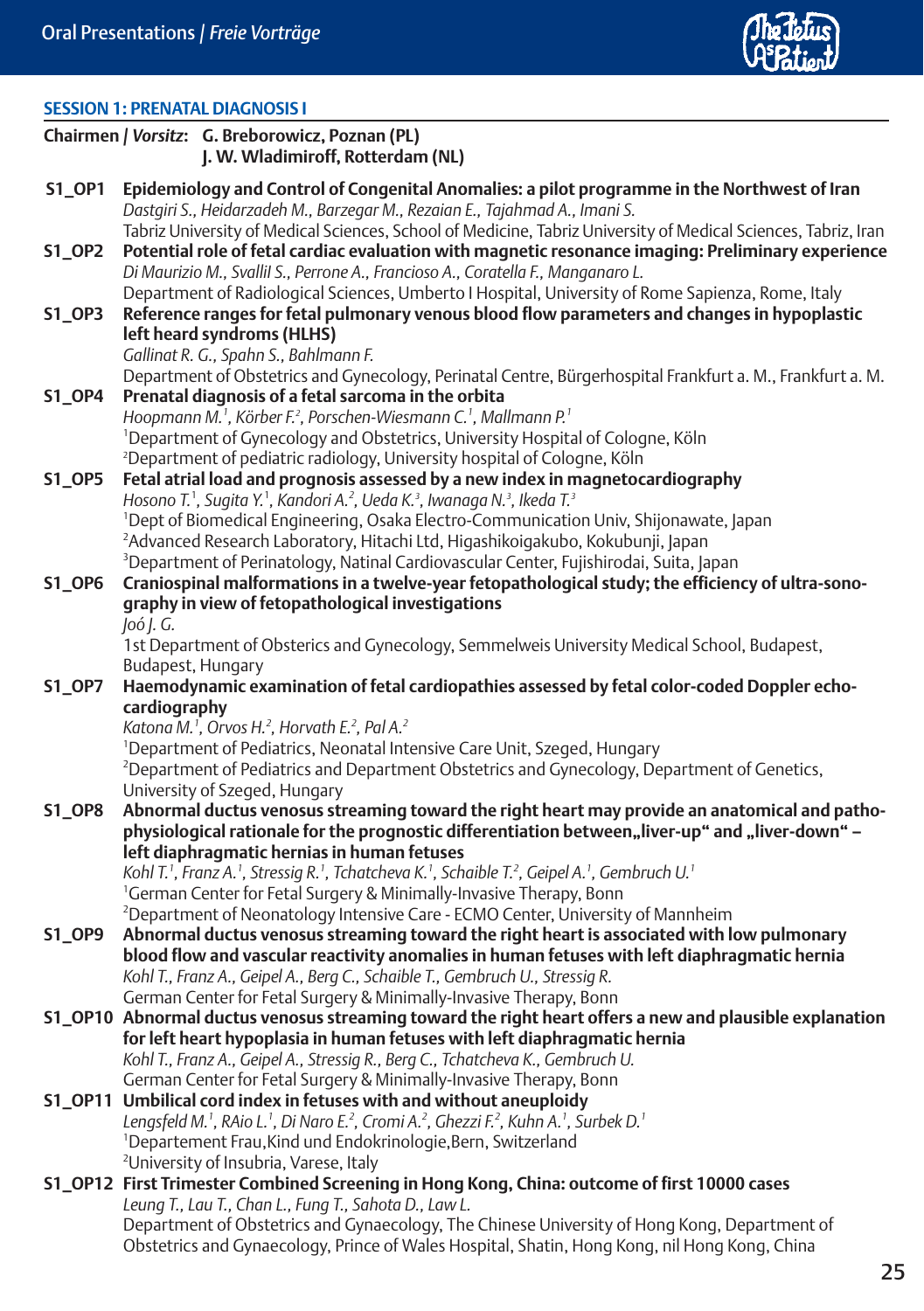

|                                                                        | S1_OP13 Smaller twins are not at risk of neonatal morbidity compared to their larger co-twins                                                                                                     |  |  |  |  |
|------------------------------------------------------------------------|---------------------------------------------------------------------------------------------------------------------------------------------------------------------------------------------------|--|--|--|--|
|                                                                        | Oh K., Lee J., Kang J., Park C., Park J., Jun J., Syn H.                                                                                                                                          |  |  |  |  |
|                                                                        | Department of Obstetrics and Gynecology, Seoul National University College of Medicine, Department                                                                                                |  |  |  |  |
|                                                                        | of Obstetrics and Gynecology, Seoul National University College of Medicine, Seoul, Korea                                                                                                         |  |  |  |  |
|                                                                        | S1_OP16 Assessment of Echocardiographically Detected Congenital Cardiac Malformations: Is There a Role                                                                                            |  |  |  |  |
|                                                                        | for Fetal Magnetic Resonance Imaging?<br>SAVELLI S., Di Maurizio M., Tomei A., La Barbera L., Ballesio L., Manganaro L.                                                                           |  |  |  |  |
|                                                                        | Department of Radiological Sciences, Umberto I Hospital, University of Rome Sapienza, Rome, Italy                                                                                                 |  |  |  |  |
|                                                                        | S1_OP17 Sonographic incidence of uncoiled umbilical cords during the entire gestation                                                                                                             |  |  |  |  |
|                                                                        | Scheibner K. <sup>1</sup> , Raio L. <sup>1</sup> , Di Naro E. <sup>2</sup> , Ghezzi F. <sup>3</sup> , Cromi A. <sup>3</sup> , Kuhn A. <sup>7</sup> , Surbek D. <sup>1</sup>                       |  |  |  |  |
|                                                                        | <sup>1</sup> Departement Frau, Kind und Endokrinologie, Bern, Switzerland                                                                                                                         |  |  |  |  |
|                                                                        | <sup>2</sup> Department of Obstetrics and Gynecology, University of Bari, Bari, Italy,                                                                                                            |  |  |  |  |
|                                                                        | <sup>3</sup> Department of Obstetrics and Gynecology, University of Insubria, Del Ponte Hospital                                                                                                  |  |  |  |  |
|                                                                        | S1_OP18 Evaluation of the Normal Brain Development by Prenatal MR Imaging                                                                                                                         |  |  |  |  |
|                                                                        | Totaro P., Francioso A., Irimia D., Angeletti M., Ballesio L., Di Maurizio M., Manganaro L.                                                                                                       |  |  |  |  |
|                                                                        | Department of Radiological Sciences, Umberto I Hospital, University of Rome Sapienza, Rome, Italy                                                                                                 |  |  |  |  |
|                                                                        | S1_OP19 Preimplantation genetic diagnosis technologies in cystic fibrosis                                                                                                                         |  |  |  |  |
|                                                                        | Tsompos C., Stamou A.                                                                                                                                                                             |  |  |  |  |
|                                                                        | Trikala County & Alexandra Maternity Hospital, Trikala, Greece                                                                                                                                    |  |  |  |  |
|                                                                        | <b>SESSION 2: PRENATAL THERAPY</b>                                                                                                                                                                |  |  |  |  |
|                                                                        |                                                                                                                                                                                                   |  |  |  |  |
|                                                                        | Chairmen / Vorsitz: M. I. Evans, New York (USA)<br>A. Bianchi, Montevideo (UY)                                                                                                                    |  |  |  |  |
|                                                                        |                                                                                                                                                                                                   |  |  |  |  |
| <b>S2_OP1</b>                                                          | Infection as a possible etiological factor of preterm delivery: Place of a proinflamatory cytokines                                                                                               |  |  |  |  |
|                                                                        | Boaavac M.A.                                                                                                                                                                                      |  |  |  |  |
| <b>S2_OP2</b>                                                          | Clinical centre Vojvodina, Department of obstetrics and gynecology, Novi Sad, Serbia<br>A protocol for safe general maternofetal anesthesia during minimally invasive fetal surgery               |  |  |  |  |
|                                                                        | Hering R., Wenningmann I., Tchatcheva K., Van de Vondel P., Stressig R., Gembruch U., Kohl T.                                                                                                     |  |  |  |  |
|                                                                        | German Center for Fetal Surgery & Minimally-Invasive Therapy, Bonn                                                                                                                                |  |  |  |  |
| S2_OP3                                                                 | Behandlungsergebnisse von Frauen mit Gestationsdiabetes in einem Kompetenzzentrums für                                                                                                            |  |  |  |  |
|                                                                        | Diabetes und Schwangerschaft                                                                                                                                                                      |  |  |  |  |
|                                                                        | Hunger-Battefeld W. <sup>1</sup> , Westphal J. <sup>2</sup> , Schleußner E. <sup>2</sup>                                                                                                          |  |  |  |  |
|                                                                        | <sup>1</sup> Universitätsklinikum Jena, Klinik für Innere Medizin III                                                                                                                             |  |  |  |  |
|                                                                        | <sup>2</sup> Universitätsklinikum lena, Klinik für Frauenheilkunde und Geburtshilfe, Universitätsklinikum Jena, Jena                                                                              |  |  |  |  |
| Maturation of fetuses in pregnant women with diabetes<br><b>S2_OP4</b> |                                                                                                                                                                                                   |  |  |  |  |
| Kaim I.                                                                |                                                                                                                                                                                                   |  |  |  |  |
|                                                                        | Klinika Ginekologii, Poloznictwa i Onkologii Katedry Ginekologii i Poloznictwa, Uniwersytet Jagiellonski                                                                                          |  |  |  |  |
|                                                                        | Collegium Medicum, Krakow, Poland<br>Radio-frequency ablation of umbilical vessels in complicated monochorionic twin gestations                                                                   |  |  |  |  |
| <b>S2_OP5</b>                                                          | Kohl T., Ziemann M., Tchatcheva K., Geipel A., Berg C., Stressig R., Gembruch U.                                                                                                                  |  |  |  |  |
|                                                                        | German Center for Fetal Surgery & Minimally-Invasive Therapy, Bonn                                                                                                                                |  |  |  |  |
| <b>S2_OP6</b>                                                          | Early clinical experience with partial amniotic carbon dioxide insufflation (PACI) during fetoscopic                                                                                              |  |  |  |  |
|                                                                        | surgery in human fetuses                                                                                                                                                                          |  |  |  |  |
|                                                                        | Kohl T., Tchatcheva K., Stressig R., Hering R., Weinbach J., Van de Vondel P., Gembruch U.                                                                                                        |  |  |  |  |
|                                                                        | German Center for Fetal Surgery & Minimally-Invasive Therapy, Bonn                                                                                                                                |  |  |  |  |
| <b>S2_OP7</b>                                                          | Maternal hyperoxygenation in late gestation promotes rapid increase of cardiac dimensions in                                                                                                      |  |  |  |  |
|                                                                        | fetuses with hypoplastic left hearts with intrinsically normal or slightly abnormal aortic and                                                                                                    |  |  |  |  |
|                                                                        | mitral valves                                                                                                                                                                                     |  |  |  |  |
|                                                                        | Kohl T., Tchatcheva K., Stressig R., Geipel A., Heitzer S., Gembruch U.<br>German Center for Fetal Surgery & Minimally-Invasive Therapy, Bonn                                                     |  |  |  |  |
| <b>S2_OP8</b>                                                          | Predictive value of the phIGFBP-1 and fFN tests before of 34 gestational weeks in symptomatic                                                                                                     |  |  |  |  |
|                                                                        | patients                                                                                                                                                                                          |  |  |  |  |
|                                                                        | Paternoster D. M. <sup>1</sup> , Vitulo A. <sup>2</sup> , Riboni F. <sup>3</sup> , Dell'Avanzo M. <sup>2</sup> , Battagliarin G. <sup>4</sup> , Surico N. <sup>5</sup> , Nicolini U. <sup>6</sup> |  |  |  |  |
|                                                                        | <sup>1</sup> Department of obstretrics and gynecology, Novara, Novara, Italy                                                                                                                      |  |  |  |  |
|                                                                        | <sup>2</sup> Department of gynecology and Human Reproduction, Padova, Italy                                                                                                                       |  |  |  |  |
|                                                                        | <sup>3</sup> Department of Obstetrics and Gynecology, Novara, Italy                                                                                                                               |  |  |  |  |
|                                                                        | <sup>4</sup> Department of Laboratory, Padova, Italy                                                                                                                                              |  |  |  |  |
|                                                                        | <sup>5</sup> Department of obstretrics and gynecology, Novara, Italy                                                                                                                              |  |  |  |  |
|                                                                        | <sup>6</sup> Department of obstretrics and gynecology, Buzzi Hospital, Milano                                                                                                                     |  |  |  |  |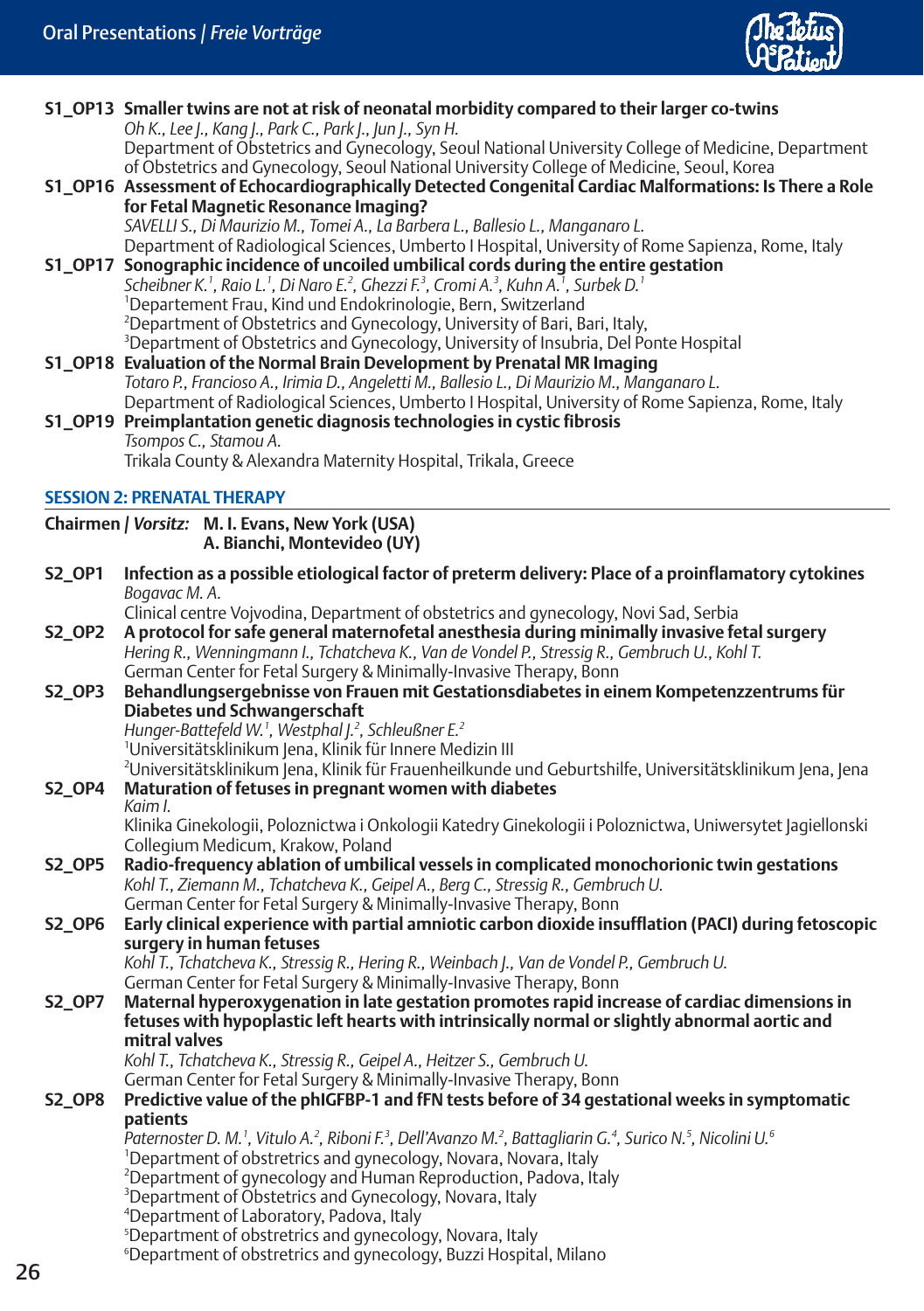

| S2_OP9        | <b>Audit of Obstetric Cholestasis</b><br>Singh N. <sup>1</sup> , Iftikhar S. <sup>2</sup> , Martindale E. A. <sup>3</sup> , Schram C. M. <sup>4</sup><br><sup>1</sup> Royal Blackburn Hospital, East Lancashire Hospitals NHS Trust, Blackburn, United Kingdom<br><sup>2</sup> Royal Blackburn Hospital, East Lancashire Hospitals NHS Trust, Blackburn, United Kingdom<br><sup>3</sup> Royal Blackburn Hospital, East Lancashire Hospitals NHS Trust, Blackburn, United Kingdom<br><sup>4</sup> Royal Blackburn Hospital, East Lancashire Hospitals NHS Trust, Blackburn, United Kingdom<br>S2_OP10 Decrease in pregnancy loss rates of SLE gestations in the time period 2000 - 2005<br>Skrablin S., Radosevic V., Banovic V., Cikes N., Bosnic D., Banovic M.<br>University of Zagreb |
|---------------|------------------------------------------------------------------------------------------------------------------------------------------------------------------------------------------------------------------------------------------------------------------------------------------------------------------------------------------------------------------------------------------------------------------------------------------------------------------------------------------------------------------------------------------------------------------------------------------------------------------------------------------------------------------------------------------------------------------------------------------------------------------------------------------|
|               | S2_OP11 Immune responsiveness in newborns with risk of developing type 1 diabetes<br>Spalova I. <sup>1</sup> , Flajsmanova K. <sup>2</sup> , Bartaskova D. <sup>2</sup> , Pithova P. <sup>2</sup> , Hladikova Z. <sup>2</sup> , Cerna M. <sup>3</sup> , Stechova K. <sup>2</sup><br><sup>1</sup> Dept. of Obstetrics and Gynaecology, Motol University Hospital, V Uvalu 84, 15006 Praque 5, Czech<br>republic<br><sup>2</sup> 2nd Medical Faculty, Charles University and University Hospital Motol, V Uvalu 84, 15006 Praque 5, Czech                                                                                                                                                                                                                                                  |
|               | republic<br><sup>3</sup> Institute for the Care of Mother and Child, Praha, Czech republic                                                                                                                                                                                                                                                                                                                                                                                                                                                                                                                                                                                                                                                                                               |
|               | S2_OP12 Evaluation of PR interval in anti-Ro/La positive mothers: fetal and neonatal outcame<br>Vangi V. <sup>1</sup> , Bertini G. <sup>1</sup> , Rubaltelli F. F. <sup>1</sup> , Giusti S. <sup>2</sup> , Biagini A. <sup>2</sup> , Mecacci F. <sup>1</sup>                                                                                                                                                                                                                                                                                                                                                                                                                                                                                                                             |
|               | <sup>1</sup> Careggi University Hospital, Florence, Italy<br><sup>2</sup> G. Pasquinucci Hospital, IFC, CNR, Massa, Italy                                                                                                                                                                                                                                                                                                                                                                                                                                                                                                                                                                                                                                                                |
|               | <b>SESSION 3: PRENATAL DIAGNOSIS II</b>                                                                                                                                                                                                                                                                                                                                                                                                                                                                                                                                                                                                                                                                                                                                                  |
|               | Chairmen / Vorsitz: G. P. Mandruzzato, Trieste (IT)<br>N. Kavak, Istanbul (TR)                                                                                                                                                                                                                                                                                                                                                                                                                                                                                                                                                                                                                                                                                                           |
| S3_OP1        | Sonographic umbilical coiling index (UCI) and ductus venosus a-wave velocity in early pregnancy<br>Baumann M. U. <sup>1</sup> , Raio L. <sup>1</sup> , Di Naro E. <sup>2</sup> , Ghezzi F. <sup>3</sup> , Cromi A. <sup>3</sup> , Kuhn A. <sup>1</sup> , Surbek D. <sup>1</sup><br><sup>1</sup> Department of Obstetrics and Gynaecology, Inselspital, Bern University Hospital and University of Bern,<br>Switzerland<br><sup>2</sup> Department of Obstetrics and Gynecology, University of Bari, Bari, Italy<br><sup>3</sup> Department of Obstetrics and Gynecology, University of Insubria, Del Ponte Hospital                                                                                                                                                                      |
| S3_OP2        | Natural History and Survival Status of Children with Congenital Anomalies<br>Dastgiri S. <sup>1</sup> , Stone D. H. <sup>2</sup><br><sup>1</sup> Tabriz University of Medical Sciences, School of Medicine, Tabriz University of Medical Sciences,<br>123 Tabriz, Iran<br><sup>2</sup> University of Glasgow, PEACH Unit, Yorkhill Hospital, Glasgow, UK                                                                                                                                                                                                                                                                                                                                                                                                                                 |
| S3_OP3        | Is twin pregnancy a risk factor for DDH?<br>Gilani s., Fazal N.                                                                                                                                                                                                                                                                                                                                                                                                                                                                                                                                                                                                                                                                                                                          |
| <b>S3_OP4</b> | Afro-Asian Institute of medical science, Lahore, Pakistan<br>The application of 3D and 3D multislice ultrasound in analysis of limb body wall complex                                                                                                                                                                                                                                                                                                                                                                                                                                                                                                                                                                                                                                    |
|               | Jurisic A., Jurisic Z.<br>OB&GYN Polyclinic Jurisic, Belgrade, Serbia                                                                                                                                                                                                                                                                                                                                                                                                                                                                                                                                                                                                                                                                                                                    |
| S3_OP5        | Long-term follow-up of antenatal oligohydramnios of renal origin (ROH)<br>Klaassen I. <sup>1</sup> , Laube G. <sup>2</sup> , Neuhaus T. J. <sup>2</sup> , Harps E. <sup>3</sup> , Müller-Wiefel D. E. <sup>1</sup> , Kemper M. J. <sup>1</sup><br><sup>1</sup> Universitätskinderklinik Hamburg, Pädiatrische Nephrologie, Martinistr. 52, 20246 Hamburg<br><sup>2</sup> Kinderspital Zürich, Universitätskinderklinik, Pädiatrische Nephrologie, Steinwiesstr. 75, 8032 Zürich,<br>Schweiz<br><sup>3</sup> Universitätskinderklinik Hamburg, Pädiatrische Intensivmedizin, Hamburg                                                                                                                                                                                                      |
| S3_OP6        | A powerful tool for prenatal diagnosis of neurologic dysfunction<br>Knabl J. M., Knüppel M., Heinrigs M., Karl K., Schiessl B., Kainer F.                                                                                                                                                                                                                                                                                                                                                                                                                                                                                                                                                                                                                                                |
|               | Department of Obstetrics and Gynecology, Perinatal Centre, University of Munich (LMU), Germany,<br>München                                                                                                                                                                                                                                                                                                                                                                                                                                                                                                                                                                                                                                                                               |
| S3_OP7        | The development of early human embryo under time-laps cinematography<br>Maeda K., Mio Y.<br>Department of obstetrics and gynecology, Tottori Univercity, Japan                                                                                                                                                                                                                                                                                                                                                                                                                                                                                                                                                                                                                           |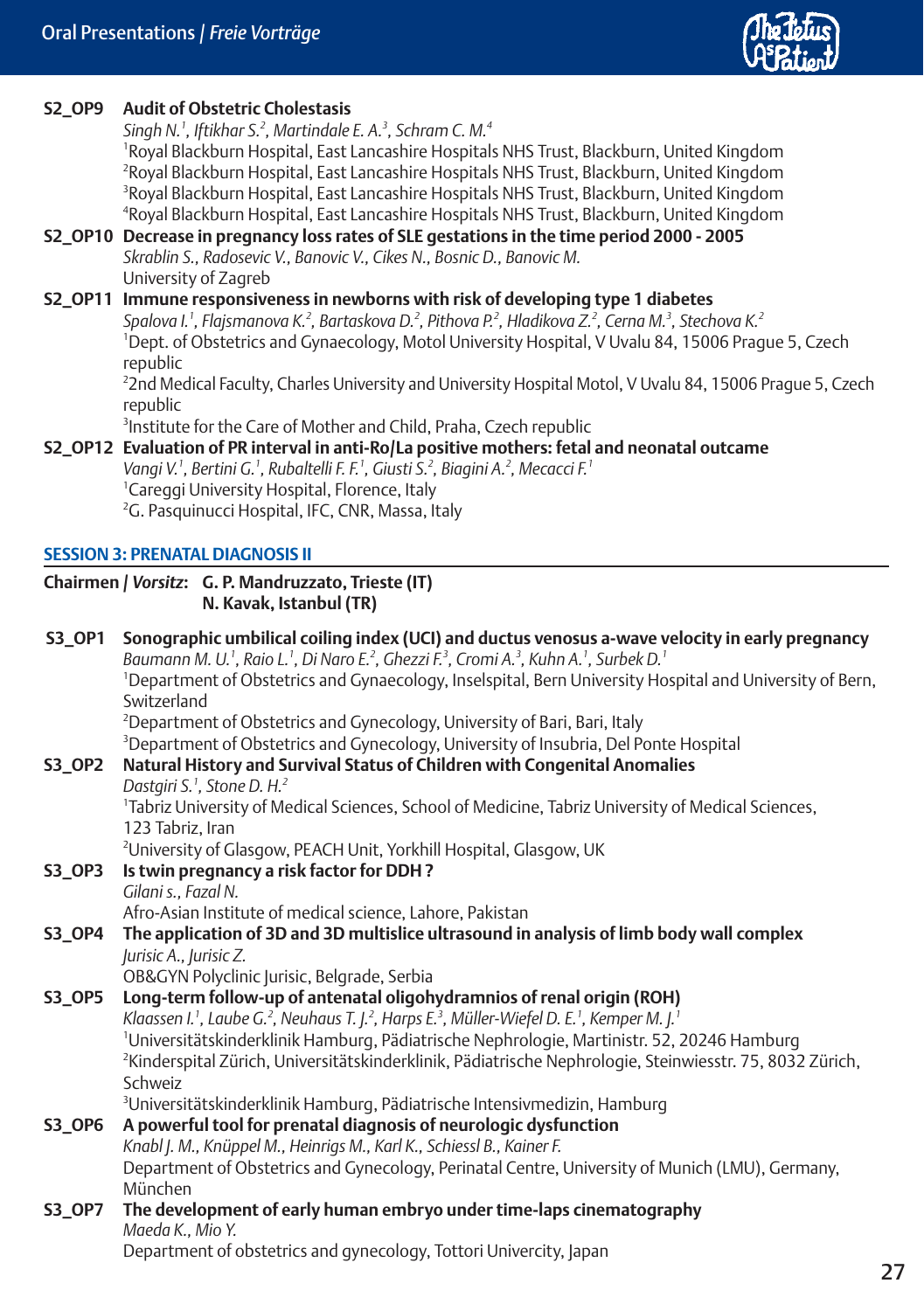

|                                                                                                                                                                                                                                                                                             | S3_OP8                            | Evidence of an association between the adenylate kinase genetic polymorphism and primary<br>repeated spontaneous abortion<br>Nicotra M. <sup>1</sup> , Amante A. <sup>2</sup> , Gloria-Bottini F. <sup>3</sup> , Berlingheri V. <sup>1</sup> , Ambrosi S. <sup>1</sup><br><sup>1</sup> Department of Gynaecological Sciences - Sapienza University of Rome, Rome, Italy |  |                                 |                                                                                                             |                                                                                                |
|---------------------------------------------------------------------------------------------------------------------------------------------------------------------------------------------------------------------------------------------------------------------------------------------|-----------------------------------|-------------------------------------------------------------------------------------------------------------------------------------------------------------------------------------------------------------------------------------------------------------------------------------------------------------------------------------------------------------------------|--|---------------------------------|-------------------------------------------------------------------------------------------------------------|------------------------------------------------------------------------------------------------|
|                                                                                                                                                                                                                                                                                             |                                   | <sup>2</sup> Dipartimento di Biologia e diagnostica per immagine - Università di Tor Vergata - Rome, Italy                                                                                                                                                                                                                                                              |  |                                 |                                                                                                             |                                                                                                |
|                                                                                                                                                                                                                                                                                             |                                   | <sup>3</sup> Dipartimento di Biologia e diagnostica per immagine - Università di Tor Vergata - Rome, Italy                                                                                                                                                                                                                                                              |  |                                 |                                                                                                             |                                                                                                |
|                                                                                                                                                                                                                                                                                             | S3_OP9                            | Maternal serum ADAM12 levels in IVF pregnancies correlates with PAPP-A, but not with                                                                                                                                                                                                                                                                                    |  |                                 |                                                                                                             |                                                                                                |
|                                                                                                                                                                                                                                                                                             |                                   | fp-hCG levels during the first trimester                                                                                                                                                                                                                                                                                                                                |  |                                 |                                                                                                             |                                                                                                |
|                                                                                                                                                                                                                                                                                             |                                   | Ryynanen M. <sup>1</sup> , Cuckle H. <sup>2</sup> , Valinen Y. <sup>1</sup> , Laitinen P. <sup>1</sup> , Morin-Papunen L. <sup>1</sup>                                                                                                                                                                                                                                  |  |                                 |                                                                                                             |                                                                                                |
|                                                                                                                                                                                                                                                                                             |                                   | <sup>1</sup> Department of Obstetrics and Gynecology, Oulu University Hospital, PL 24, 90029 OYS Oulu, Finland<br><sup>2</sup> Leeds Screening Centre, Gemini Park, Sheepscar Way, Leeds, United Kingdom                                                                                                                                                                |  |                                 |                                                                                                             |                                                                                                |
|                                                                                                                                                                                                                                                                                             |                                   | S3_OP10 Ultrasonic CTAR and PLI Indices Predict Neonatal Congestive Heart Failure in Monochorionic Twin                                                                                                                                                                                                                                                                 |  |                                 |                                                                                                             |                                                                                                |
|                                                                                                                                                                                                                                                                                             | <b>Pregnancies</b>                |                                                                                                                                                                                                                                                                                                                                                                         |  |                                 |                                                                                                             |                                                                                                |
|                                                                                                                                                                                                                                                                                             |                                   | Sakata M. <sup>1</sup> , Shigetomi H. <sup>1</sup> , Utsu M. <sup>2</sup> , Kobayashi H. <sup>1</sup> , Maeda K. <sup>3</sup>                                                                                                                                                                                                                                           |  |                                 |                                                                                                             |                                                                                                |
|                                                                                                                                                                                                                                                                                             |                                   | <sup>1</sup> Department of obstetrics and gynecology, Nara Medical University, Kashihara-city, Nara pref., Japan                                                                                                                                                                                                                                                        |  |                                 |                                                                                                             |                                                                                                |
|                                                                                                                                                                                                                                                                                             |                                   | <sup>2</sup> Department of obstetrics and gynecology, Seirei Mikatahara General Hospital, Hamamatsu Shizuoka, Japan                                                                                                                                                                                                                                                     |  |                                 |                                                                                                             |                                                                                                |
|                                                                                                                                                                                                                                                                                             |                                   | <sup>3</sup> Department of obstetrics and gynecology, Tottori Univercity, Japan<br>S3_OP11 Anatomical data supporting the interpretation of the ultrasound image of fetal lung                                                                                                                                                                                          |  |                                 |                                                                                                             |                                                                                                |
|                                                                                                                                                                                                                                                                                             |                                   | Schmidt A.N.                                                                                                                                                                                                                                                                                                                                                            |  |                                 |                                                                                                             |                                                                                                |
|                                                                                                                                                                                                                                                                                             |                                   | the 1-th Departament of Obstetrics and Gynecology, Cluj-Napoca Medical University, Cluj-Napoca,                                                                                                                                                                                                                                                                         |  |                                 |                                                                                                             |                                                                                                |
|                                                                                                                                                                                                                                                                                             |                                   | Romania, Cliuj-Napoca, Romania                                                                                                                                                                                                                                                                                                                                          |  |                                 |                                                                                                             |                                                                                                |
|                                                                                                                                                                                                                                                                                             |                                   | S3_OP12 Prenatal diagnosis of Wolf-Hirschhorn-syndrome (4p-)                                                                                                                                                                                                                                                                                                            |  |                                 |                                                                                                             |                                                                                                |
|                                                                                                                                                                                                                                                                                             |                                   | Visca E. J. <sup>1</sup> , Miny P. <sup>2</sup> , Kang A. <sup>1</sup> , Voekt C. <sup>1</sup> , Tercanli S. <sup>1</sup> , Holzgreve W. <sup>1</sup>                                                                                                                                                                                                                   |  |                                 |                                                                                                             |                                                                                                |
|                                                                                                                                                                                                                                                                                             |                                   | <sup>1</sup> University Hospital Basel, Dept. of Obstetrics and Gynecology, Basel, Switzerland<br><sup>2</sup> University Children's Hospital, Division of Medical Genetics                                                                                                                                                                                             |  |                                 |                                                                                                             |                                                                                                |
|                                                                                                                                                                                                                                                                                             |                                   | S3_OP13 How true is a true mid-sagittal section?                                                                                                                                                                                                                                                                                                                        |  |                                 |                                                                                                             |                                                                                                |
|                                                                                                                                                                                                                                                                                             | Wah Y., Lau T., Leung T., Fung T. |                                                                                                                                                                                                                                                                                                                                                                         |  |                                 |                                                                                                             |                                                                                                |
| Department of Obstetrics and Gynaecology, The Chinese University of Hong Kong, Department of<br>Obstetrics and Gynaecology, Prince of Wales Hospital, Shatin, Hong Kong, nil Hong Kong, China<br>S3_OP14 Devlelopment of very-short-term Multifractal Hölder Exponents of Fetal Heart Rates |                                   |                                                                                                                                                                                                                                                                                                                                                                         |  |                                 |                                                                                                             |                                                                                                |
|                                                                                                                                                                                                                                                                                             |                                   |                                                                                                                                                                                                                                                                                                                                                                         |  | Yum M. <sup>1</sup> , Kim $l^2$ |                                                                                                             | <sup>1</sup> Hanyang University Guri Hospital, Department of Pediatrics, Guri-Shi, South Korea |
|                                                                                                                                                                                                                                                                                             |                                   |                                                                                                                                                                                                                                                                                                                                                                         |  |                                 | <sup>2</sup> School of Medicine Sungkyungkwan University, Department of Obstetrics&Gynecology, Seoul, Korea |                                                                                                |
|                                                                                                                                                                                                                                                                                             |                                   |                                                                                                                                                                                                                                                                                                                                                                         |  |                                 |                                                                                                             |                                                                                                |
|                                                                                                                                                                                                                                                                                             |                                   | <b>SESSION 4: PERINATAL STRATEGIES</b>                                                                                                                                                                                                                                                                                                                                  |  |                                 |                                                                                                             |                                                                                                |
|                                                                                                                                                                                                                                                                                             |                                   | Chairmen / Vorsitz: M. R. G. Carrapato, Sta M <sup>ª</sup> da Feira (PT)<br>S. Schmidt, Marburg (D)                                                                                                                                                                                                                                                                     |  |                                 |                                                                                                             |                                                                                                |
|                                                                                                                                                                                                                                                                                             | <b>S4 OP1</b>                     | Soluble endoglin and inhibin A as potential first trimester markers to predict preeclampsia                                                                                                                                                                                                                                                                             |  |                                 |                                                                                                             |                                                                                                |
|                                                                                                                                                                                                                                                                                             |                                   | Baumann M. U. <sup>1</sup> , Bersinger N. A. <sup>1</sup> , Mohaupt M. <sup>2</sup> , Raio L. <sup>1</sup> , Spreu A. <sup>1</sup> , Surbek D. V. <sup>1</sup>                                                                                                                                                                                                          |  |                                 |                                                                                                             |                                                                                                |
|                                                                                                                                                                                                                                                                                             |                                   | <sup>1</sup> Department of Obstetrics and Gynaecology, Inselspital, Bern University Hospital and University of Bern,                                                                                                                                                                                                                                                    |  |                                 |                                                                                                             |                                                                                                |
|                                                                                                                                                                                                                                                                                             |                                   | Switzerland.                                                                                                                                                                                                                                                                                                                                                            |  |                                 |                                                                                                             |                                                                                                |
|                                                                                                                                                                                                                                                                                             |                                   | <sup>2</sup> Departments of Nephrology and Hypertension, Inselspital, Bern University Hospital and University of                                                                                                                                                                                                                                                        |  |                                 |                                                                                                             |                                                                                                |
|                                                                                                                                                                                                                                                                                             |                                   | Bern, Switzerland                                                                                                                                                                                                                                                                                                                                                       |  |                                 |                                                                                                             |                                                                                                |
|                                                                                                                                                                                                                                                                                             | <b>S4 OP2</b>                     | The Effect of Increase in Body Mass Index Category during Pregnancy on Maternal and Fetal<br><b>Outcomes</b>                                                                                                                                                                                                                                                            |  |                                 |                                                                                                             |                                                                                                |
|                                                                                                                                                                                                                                                                                             |                                   | Cabuyao F., Cardenas T., Javier A.                                                                                                                                                                                                                                                                                                                                      |  |                                 |                                                                                                             |                                                                                                |
|                                                                                                                                                                                                                                                                                             |                                   | Veterans Memorial Medical Center Department of Obstetrics and Gynecology, Quezon City, Philippines                                                                                                                                                                                                                                                                      |  |                                 |                                                                                                             |                                                                                                |
|                                                                                                                                                                                                                                                                                             | <b>S4 OP3</b>                     | Association of some determinants with high/low birth weight                                                                                                                                                                                                                                                                                                             |  |                                 |                                                                                                             |                                                                                                |
|                                                                                                                                                                                                                                                                                             |                                   | Elizabeta Z.                                                                                                                                                                                                                                                                                                                                                            |  |                                 |                                                                                                             |                                                                                                |
|                                                                                                                                                                                                                                                                                             |                                   | University Clinic for Obstetrics and Gynaecology, Skopje, Macedonia                                                                                                                                                                                                                                                                                                     |  |                                 |                                                                                                             |                                                                                                |
|                                                                                                                                                                                                                                                                                             | <b>S4_OP4</b>                     | Estimation of Placental Thickness in 2nd& 3rd Trimester and its correlation to the Gestational Age<br>in Pakistani Population                                                                                                                                                                                                                                           |  |                                 |                                                                                                             |                                                                                                |
|                                                                                                                                                                                                                                                                                             |                                   | Gilani s., Fazal N., Ahmad I.                                                                                                                                                                                                                                                                                                                                           |  |                                 |                                                                                                             |                                                                                                |
|                                                                                                                                                                                                                                                                                             |                                   | Afro-Asian institute of medical science, Lahore, Pakistan                                                                                                                                                                                                                                                                                                               |  |                                 |                                                                                                             |                                                                                                |
|                                                                                                                                                                                                                                                                                             | <b>S4_OP5</b>                     | CTG-Monitoring Networks in a labor ward- are they safe?                                                                                                                                                                                                                                                                                                                 |  |                                 |                                                                                                             |                                                                                                |
|                                                                                                                                                                                                                                                                                             |                                   | Grimminger H., Lenhard H. G., Wiest W.                                                                                                                                                                                                                                                                                                                                  |  |                                 |                                                                                                             |                                                                                                |
|                                                                                                                                                                                                                                                                                             |                                   | Katholischea Klinikum Mainz, St. Vincenz Hospital, Mainz, Germany                                                                                                                                                                                                                                                                                                       |  |                                 |                                                                                                             |                                                                                                |
| 28                                                                                                                                                                                                                                                                                          |                                   |                                                                                                                                                                                                                                                                                                                                                                         |  |                                 |                                                                                                             |                                                                                                |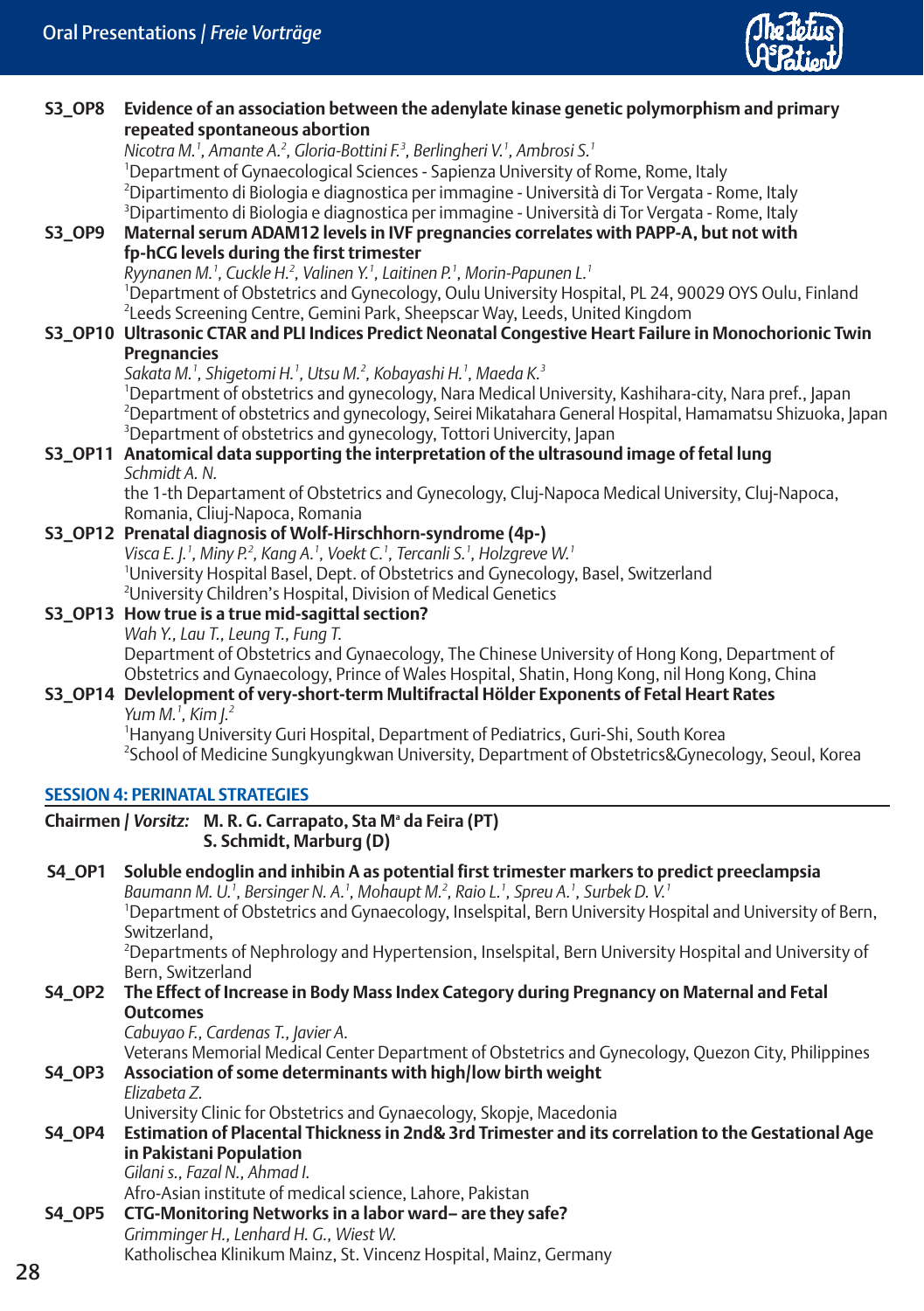

|               | S4_OP6 Renal Interlobar Venous Doppler parameters: comparison between early and late onset pre-                                                                                                      |  |  |  |
|---------------|------------------------------------------------------------------------------------------------------------------------------------------------------------------------------------------------------|--|--|--|
|               | eclampsia                                                                                                                                                                                            |  |  |  |
|               | Gyselaers W. J. <sup>1</sup> , Molenberghs G. <sup>2</sup> , Ombelet W. <sup>1</sup>                                                                                                                 |  |  |  |
|               | <sup>1</sup> Ziekenhuis Oost Limburg, Genk, Belgium                                                                                                                                                  |  |  |  |
|               | <sup>2</sup> Hasselt University, Diepenbeek, Belgium                                                                                                                                                 |  |  |  |
| <b>S4_OP7</b> | Increased Renal Interlobar Vein Impedance Index in relation to clinical onset of pre-eclampsia                                                                                                       |  |  |  |
|               | Gyselaers W. J., Schockaert S., Ombelet W.                                                                                                                                                           |  |  |  |
|               | Ziekenhuis Oost Limburg, Genk, Belgium                                                                                                                                                               |  |  |  |
| <b>S4_OP8</b> | Prenatal Diagnosis and postnatal follow up of congenital heart disease - results of an multidiscipli-                                                                                                |  |  |  |
|               | nary approach                                                                                                                                                                                        |  |  |  |
|               | Herberg U. <sup>1</sup> , Kohl T. <sup>2</sup> , Geipel A. <sup>3</sup> , Schmitz C. <sup>4</sup> , Gembruch U. <sup>3</sup> , Breuer J. <sup>1</sup>                                                |  |  |  |
|               | <sup>1</sup> Abteilung für Kinderkardiologie, Universitätsklinikum Bonn, Adenauerallee 119, 53113 Bonn                                                                                               |  |  |  |
|               | <sup>2</sup> German Center for Fetal Surgery & Minimally-Invasive Therapy, Bonn                                                                                                                      |  |  |  |
|               | <sup>3</sup> Department of Obstetric and Gynecology, Prenatal Medicine, University of BOnn, Germany, Sigmund                                                                                         |  |  |  |
|               | Freud Str. 25, 53252 Bonn                                                                                                                                                                            |  |  |  |
|               | <sup>4</sup> Dep. Ped. Cardiac Surgery, University Bonn, Germany, Bonn                                                                                                                               |  |  |  |
| <b>S4_OP9</b> | Why full-term newborns' need to be admitted to the department of neonatal care?                                                                                                                      |  |  |  |
|               | Kawczynska-Leda N. <sup>1</sup> , Szymankiewicz M. <sup>1</sup> , Gadzinowski J. <sup>2</sup> , Breborowicz G. <sup>3</sup>                                                                          |  |  |  |
|               | <sup>1</sup> Department of Neonatology Poznan University of Medical Sciences, Poznan, Poland                                                                                                         |  |  |  |
|               | <sup>2</sup> Department of Obstetrics and Gynaecology Poznan University of Medical Sciences, Poland                                                                                                  |  |  |  |
|               | <sup>3</sup> Department of Perinatology and Gynaecology Poznan University of Medical Sciences, Poland                                                                                                |  |  |  |
|               | S4_OP10 Contribution of fetal pulse oximety in cesarean rate reduction                                                                                                                               |  |  |  |
|               | Kazakos I. P.                                                                                                                                                                                        |  |  |  |
|               | 3rd Department of Obstetrics and Gynecology, University of Athens, Attikon University Hospital, Athens,                                                                                              |  |  |  |
|               | Greece                                                                                                                                                                                               |  |  |  |
|               | S4_OP11 EXIT Procedure As An Intrapartum Management Of Fetal Goitre                                                                                                                                  |  |  |  |
|               | Klee A. <sup>1</sup> , Müller K. <sup>1</sup> , Dechent J. <sup>2</sup> , Gonser M. <sup>1</sup><br><sup>1</sup> Klinik für Geburtshilfe und Pränatalmedizin der Dr. Horst Schmidt Klinik, Wiesbaden |  |  |  |
|               | <sup>2</sup> Klinik für Kinder und Jugendliche der Dr. Horst Schmidt Klinik, Wiesbaden                                                                                                               |  |  |  |
|               | S4_OP12 Prediction of IUGR and macrosomia by 3D-placental volumetry in the first trimester                                                                                                           |  |  |  |
|               | Meurer B. <sup>1</sup> , Hart N. C. <sup>1</sup> , Siemer J. <sup>2</sup> , Goecke T. W. <sup>1</sup>                                                                                                |  |  |  |
|               | <sup>1</sup> Dept. of Obstetrics and Gynecology, University of Erlangen, Erlangen, Germany                                                                                                           |  |  |  |
|               | <sup>2</sup> Dept. of Obstetrics and Gynecology, University of Mannheim                                                                                                                              |  |  |  |
|               | S4_OP13 Are neonatal jaundice, heart, murmur, dyslalia and learning/memory impairments consequences                                                                                                  |  |  |  |
|               | of mother exposure to environmental oxidants?                                                                                                                                                        |  |  |  |
|               | Mohorovic L. <sup>1</sup> , Materljan E. <sup>2</sup> , Brumini G. <sup>3</sup>                                                                                                                      |  |  |  |
|               | <sup>1</sup> Obstetric and Gynecologic Primary Care, Labin, Croatia                                                                                                                                  |  |  |  |
|               | <sup>2</sup> Department of Family Medicine, University of Rijeka School of Medicine, Ul Brace Branchetta Rijeka,                                                                                     |  |  |  |
|               | Croatia                                                                                                                                                                                              |  |  |  |
|               | <sup>3</sup> Department of Medical Informatics, University of Rijeka School of Medicine, Ul Brace Branchetta bb                                                                                      |  |  |  |
|               | Rijeka, Croatia                                                                                                                                                                                      |  |  |  |
|               | S4_OP14 Placental mesenchymal stem cells as potential grafts for peripartum osteogenic and neural regeneration                                                                                       |  |  |  |
|               | Mohr S., Portmann-Lanz B. C., Schoeberlein A., Sager R., Surbek D. V.                                                                                                                                |  |  |  |
|               | Department of Obstetrics and Gynecology, University of Berne - Inselspital, Bern, Switzerland                                                                                                        |  |  |  |
|               | S4_OP15 Evidence based management of isolated third trimester oligohydramnios                                                                                                                        |  |  |  |
|               | Singh N.                                                                                                                                                                                             |  |  |  |
|               | Royal Blackburn Hospital, East Lancashire Hospitals NHS Trust, Blackburn, United Kingdom                                                                                                             |  |  |  |
|               | S4_OP16 Perinatal hypoxic myocardial injury in neonates diagnosed by echocardiography and electrocardio-                                                                                             |  |  |  |
|               | graphy                                                                                                                                                                                               |  |  |  |
|               | Szymankiewicz M. <sup>1</sup> , Matuszczak-Wleklak M. <sup>1</sup> , Siwinska A. <sup>2</sup> , Breborowicz G. <sup>3</sup>                                                                          |  |  |  |
|               | <sup>1</sup> Department of Neonatology Poznan University of Medical Sciences, Poznan, Poland                                                                                                         |  |  |  |
|               | <sup>2</sup> Pediatric University Hospital, Poznan University of Medical Sciences, Poland                                                                                                            |  |  |  |
|               | <sup>3</sup> Department of Perinatology and Gynaecology Poznan University of Medical Sciences, Poland                                                                                                |  |  |  |
|               | S4_OP17 The role of cCTG in predicting Fetal hypoxia and Acidosis                                                                                                                                    |  |  |  |
|               | Zambon A., Cosmi E., Savino R., Gerace F., Monegato G., Fais P.                                                                                                                                      |  |  |  |
|               | Department of Gynecological Science and Human Reproduction, Section of Maternal Fetal Medicine,                                                                                                      |  |  |  |
|               | University of Padua School of Medicine, Padua, Italy                                                                                                                                                 |  |  |  |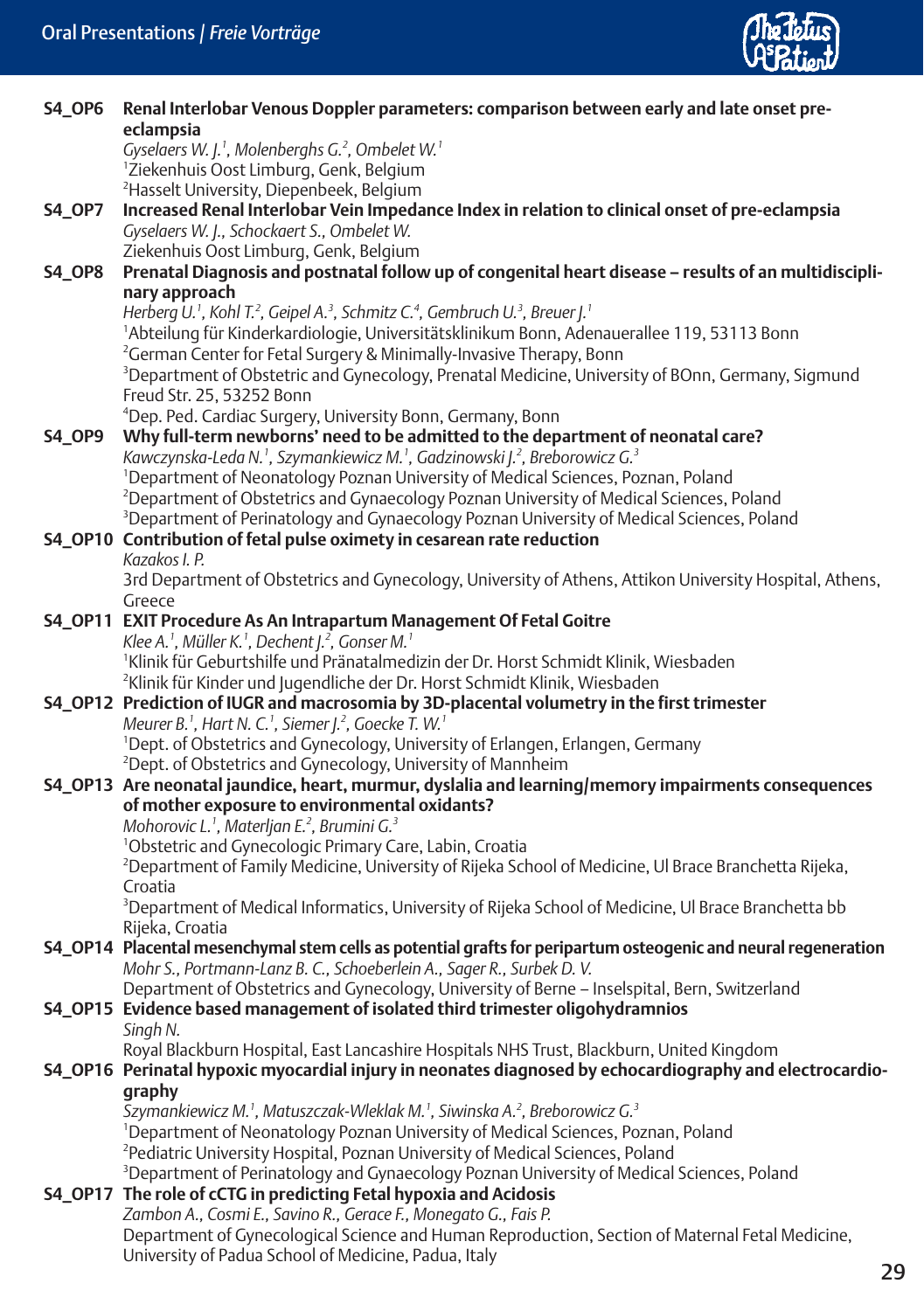

#### **SESSION 5: PRENATAL DIAGNOSIS III**

|               | Chairmen / Vorsitz: D. Farine, Toronto (CDN)<br>G.C. Di Renzo, Perugia (IT)                                                                                                                                             |  |  |
|---------------|-------------------------------------------------------------------------------------------------------------------------------------------------------------------------------------------------------------------------|--|--|
| S5_OP1        | Application of a nanodetector with human antibodies in prenatal diagnosis- preclinical study<br>Breborowicz G. H., Madejczyk M., Luke K., Giersig M.                                                                    |  |  |
|               | Department of Perinatology and Gynaecology Poznan University of Medical Sciences, Poland                                                                                                                                |  |  |
| S5_OP2        | Major cariovascular malformation risk                                                                                                                                                                                   |  |  |
|               | Calomfirescu M. <sup>1</sup> , Calomfirescu N. E. <sup>2</sup> , Gheorghiu I. <sup>3</sup> , Ginghina C. <sup>3</sup> , Vladareanu R. <sup>4</sup>                                                                      |  |  |
|               | <sup>1</sup> MEDICOVER Victoriei, Bucharest, Romania                                                                                                                                                                    |  |  |
|               | <sup>2</sup> EvolutionMed, abrud 81, Bucuresti Romania<br><sup>3</sup> Institutul de Boli Cardiovasculare Prof.Dr.C.C.Iliescu Bucuresti, sos.fundeni, Bucuresti Romania                                                 |  |  |
|               | <sup>4</sup> Spitalul Universitar de Urgenta Elias, Bucuresti Romania                                                                                                                                                   |  |  |
| <b>S5 OP3</b> | Fetal MRI with diffusion-weighted imaging (DWI) and apparent diffusion coefficient (ADC)                                                                                                                                |  |  |
|               | assessment in the evaluation of renal development: preliminary experience in normal kidneys                                                                                                                             |  |  |
|               | Francioso A., Di Maurizio M., SAVELLI S., Tomei A., Tesei J., Ballesio L., Manganaro L.                                                                                                                                 |  |  |
|               | Department of Radiological Sciences, Umberto I Hospital, University of Rome Sapienza, Rome, Italy                                                                                                                       |  |  |
| <b>S5 OP4</b> | Recent Trend in Prenatal Genetic Amniocentesis on 31,615 cases in Korea: Single Center Experience                                                                                                                       |  |  |
|               | from 1994 - 2007                                                                                                                                                                                                        |  |  |
|               | Han S. <sup>1</sup> , Yang Y. <sup>2</sup> , Lee A. <sup>1</sup> , Lee K. <sup>1</sup> , Lee K. <sup>1</sup>                                                                                                            |  |  |
|               | <sup>1</sup> Seoul Meidical Science Institute (SMSI), Yongsan-qu, Seoul Korea, 140-809 Seoul, Korea                                                                                                                     |  |  |
|               | <sup>2</sup> Department of Obsterics and Gynecology, Yonsei University, School of Medicine                                                                                                                              |  |  |
| <b>S5_OP6</b> | Prenatally diagnosed brain anomaly - case report -<br>Jonovic M. <sup>1</sup> , Miljkovic B. <sup>1</sup> , Radovic - Janosevic D. <sup>1</sup> , Markovic I. <sup>2</sup>                                              |  |  |
|               | <sup>1</sup> The Clinic for Gynecology and Obstetrics, Clinical Center, Nis, Serbia                                                                                                                                     |  |  |
|               | <sup>2</sup> The Institute of Radiology, Nis, Serbia                                                                                                                                                                    |  |  |
| <b>S5_OP7</b> | The application of 3D Multislice Ultrasound in analysis of Fetal Urinary Tract Abnormalities                                                                                                                            |  |  |
|               | Jurisic A., Jurisic Z.                                                                                                                                                                                                  |  |  |
|               | OB&GYN Polyclinic Jurisic, Belgrade, Serbia                                                                                                                                                                             |  |  |
| <b>S5 OP8</b> | Prediction, evaluation and management of hypoxia in IUGR                                                                                                                                                                |  |  |
|               | Maeda K., Utsu M.                                                                                                                                                                                                       |  |  |
|               | Department of obstetrics and gynecology, Tottori Univercity, Japan                                                                                                                                                      |  |  |
| <b>S5_OP9</b> | Evaluation of the classic normal range of FHR using linear and nonlinear FHR analysis<br>PARK M. I. <sup>1</sup> , Chung S. R. <sup>1</sup> , Kim S. J. <sup>2</sup> , Cha K. J. <sup>3</sup> , Park Y. S. <sup>3</sup> |  |  |
|               | <sup>1</sup> Department of Obstetrics and Gynecology, Hanyang University Hospital, Seoul, South Korea                                                                                                                   |  |  |
|               | <sup>2</sup> Womanpia Hospital, Uijeongbu City Gyeonggi-do, South Korea                                                                                                                                                 |  |  |
|               | <sup>3</sup> Department of Mathematics, College of natural Science, Hanyang University, Soul, South Korea                                                                                                               |  |  |
|               | S5_OP10 Immune response as a regulator of fetal growth                                                                                                                                                                  |  |  |
|               | Stojanovic M., Sljivic S. A., Stojkovic-Eferica I.                                                                                                                                                                      |  |  |
|               | Gynecology and Obstetric Clinic, Department of Neonatology, Clinical Center, Nis, Serbia                                                                                                                                |  |  |
|               | S5_OP11 Umbilical venous Doppler velocimetry and volume flow in the assessment of growth restricted fe-                                                                                                                 |  |  |
|               | tuses in the third trimester                                                                                                                                                                                            |  |  |
|               | To W. W., Mok K.                                                                                                                                                                                                        |  |  |
|               | Department of Obstetrics & Gynaecology, United Christian Hospital, Hong Kong, Kowloon, Hong Kong<br>S5_OP12 Prenatal diagnosis of cleft lip in an epileptic pregnant                                                    |  |  |
|               | Vrachnis N. <sup>1</sup> , Sardeli S. <sup>2</sup> , Miridakil A. <sup>2</sup> Dalla A. <sup>2</sup> Bakalianoy K. <sup>1</sup> , Gregoriou O. <sup>1</sup> , Salakos N. <sup>1</sup>                                   |  |  |
|               | <sup>1</sup> 2nd department of Obstetrics and Gynecology, Aretaieion Hospital, University of Athens, Athens,                                                                                                            |  |  |
|               | Greece                                                                                                                                                                                                                  |  |  |
|               | <sup>2</sup> National and Kappodistrian University of Athens, Greece                                                                                                                                                    |  |  |
|               | S5_OP13 Auffälligkeiten der Fossa posterior (FP): Pränatale Diagnostik und Prognose                                                                                                                                     |  |  |
|               | Wueest A. R., Scheibner K., Raio L., Meyer-Wittkopf M., Surbek D.                                                                                                                                                       |  |  |
|               | Department of Obstetrics and Gynecology, University of Bern - Inselspital, Bern, Switzerland                                                                                                                            |  |  |
|               |                                                                                                                                                                                                                         |  |  |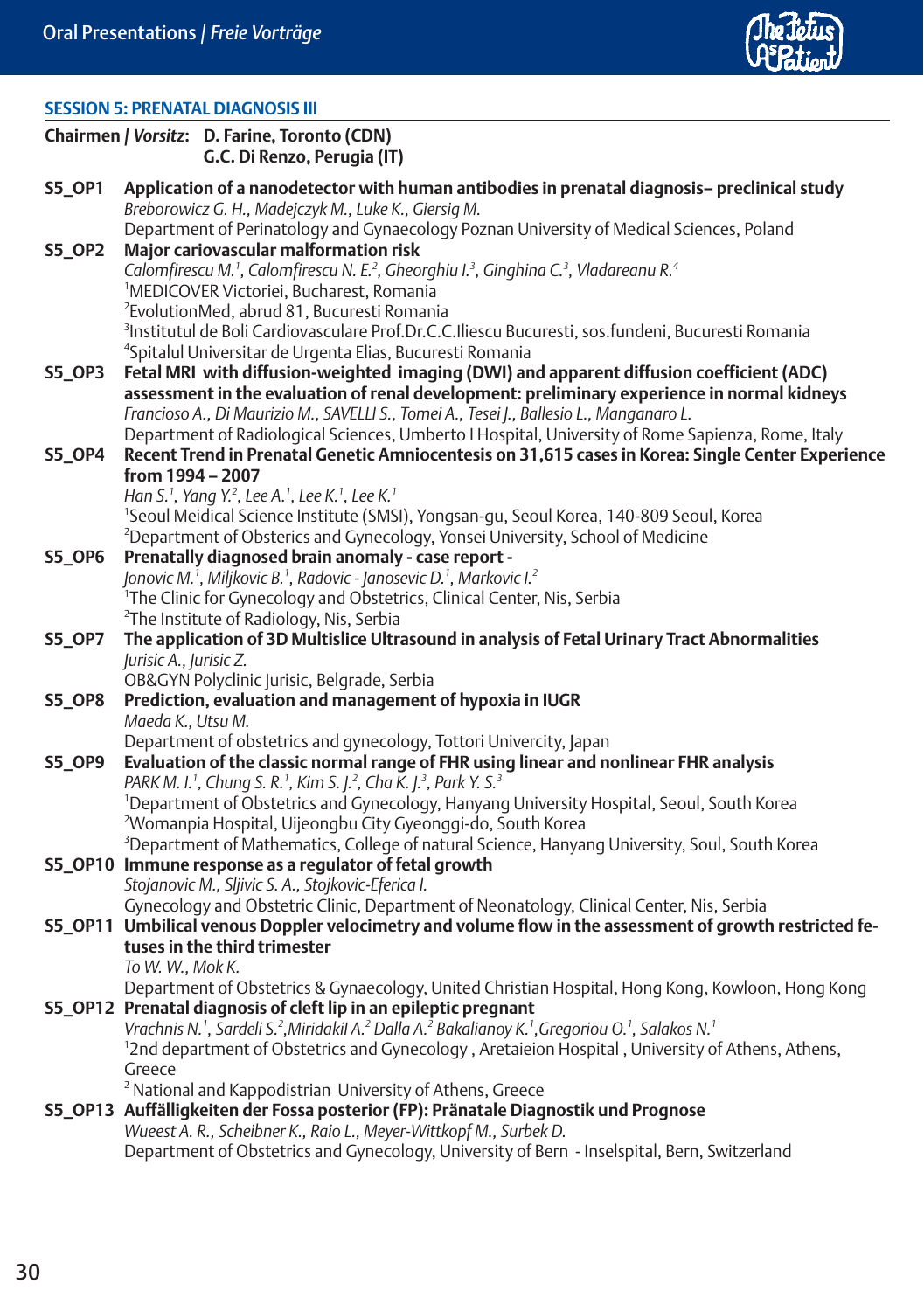

|             | <b>POSTER SESSION 1: PRENATAL DIAGNOSIS I</b>                                                                                                                                                                                                                                                                                                                                                                                                               |
|-------------|-------------------------------------------------------------------------------------------------------------------------------------------------------------------------------------------------------------------------------------------------------------------------------------------------------------------------------------------------------------------------------------------------------------------------------------------------------------|
|             | Chairman / Moderation: V. D'Addario, Bari (I)                                                                                                                                                                                                                                                                                                                                                                                                               |
| <b>PO 1</b> | How often is the finding of absent or reverse end diastolic flow in the umbilical artery associated<br>with fetal IUGR or oligohydramnios?<br>Benoit R. N., Polanco B., DeVore G. R.<br>Fetal Diagnostic Center of Pasadena, Pasadena, CA, USA                                                                                                                                                                                                              |
|             | PO_2 Gestation - increased cervical transparency and biochemical indicators<br>Dimitrakopoulos S.<br>General Hospital of Pyrgos, Pyrgos, Greece                                                                                                                                                                                                                                                                                                             |
|             | PO_3 Ultrasound of Fetal Skeletal Dysplasias<br>Gilani S.<br>Afro-Asian Institute of Medical Sciences. Lahore, Pakistan                                                                                                                                                                                                                                                                                                                                     |
|             | PO 4 Ultrasound of Chromosomal Abnormalities<br>Gilani s., Fazal N., Abbasi T. A.<br>Afro-Asian Institute of Medical Sciences, Lahore, Pakistan                                                                                                                                                                                                                                                                                                             |
| PO 5        | 11-14 Week Scanning<br>Gilani s., Fazal N.<br>Afro-Asian Institute of Medical Sciences. Lahore, Pakistan                                                                                                                                                                                                                                                                                                                                                    |
|             | PO_6 Prenatal scgeening of structural and chromosomal defects with ultrasound and biochemical<br>markers<br>Kirovski L., Boskovski B.<br>Special Hospital for Ginecology and Obstetrics "Cair" Skopje, Skopje, Macedonia                                                                                                                                                                                                                                    |
| PO_7        | Sonographic evaluation of the yolk sac in early in-vitro fertilization pregnancy and correlation with<br>clinical outcome<br>Marjanovic-Cvjeticanin M., Radunovic N.<br>Institute for obstetrics and gynecology, Univeristy of Belgrade, Beograd, Serbia                                                                                                                                                                                                    |
| <b>PO_8</b> | <b>Integrated Screening of Genetic Anomalies</b><br>Mitreski A. <sup>1</sup> , Bogavac M. A. <sup>2</sup><br><sup>1</sup> Private office "MINERVA", Zarka Zrenjanina 8/I, 21000 Novi Sad, Serbia<br><sup>2</sup> Clinical centre Vojvodina, Department of obstetrics and gynecology, Novi Sad, Serbia                                                                                                                                                       |
|             | PO_9 First-trimester ultrasound and biochemical markers of aneuploidy - case report<br>Natalic D., Miketic V., Raspopovic S.<br>Department of Gynecology and Obstetrics, Clinical Centre of Montenegro, Podgorica, Montenegro                                                                                                                                                                                                                               |
|             | PO_10 Benefit of selective screening of gestational diabetes mellitus (GDM)<br>Pacemski M. S. <sup>1</sup> , Ginev J. <sup>2</sup> , Mucunski K. <sup>3</sup><br><sup>1</sup> Department of Obstetrics and Gynecology, Medical Center, Berovo, Macedonia<br><sup>2</sup> Private Office Dr. Ginev, Kavadarci Macedonia Kavadarci, Macedonia<br><sup>3</sup> Department of Pediatric, Medical Center Berovo - Macedonia, Zadarska 18, 2330 Berovo, Macedonia |
|             | PO 11 Molar pregnancies and anomalies of children in Kosovo and Metohija<br>Relic G. <sup>1</sup> , Bogavac M.A. <sup>2</sup><br><sup>1</sup> Medical faculty, Pristina Health Center Kosovska Mitrovica, Krusevac, Serbia<br><sup>2</sup> Clinical centre Vojvodina, Department of obstetrics and gynecology, Novi Sad, Serbia                                                                                                                             |
|             | PO_12 Systolic and diastolic heart function in early gestation between 5 -10 weeks<br>Wloch A. <sup>1</sup> , Rozmus-Warcholinska W. <sup>1</sup> , Czuba B. <sup>1</sup> , Borowski D. <sup>2</sup> , Sodowski K. <sup>1</sup><br><sup>1</sup> Medical University of Silesia, Department of Obstetrics and Gynaecology, ul. Warszawska 14,<br>40-004 Katowice, Poland<br><sup>2</sup> Polish Mother's Memorial Hospital, Lodz, Poland                      |
|             | PO_13 Nucletide metabolism in pregnancy induced hypertension<br>Bogavac M.A.<br>Clinical centre Vojvodina, Department of obstetrics and gynaecology, Novi Sad, Serbia                                                                                                                                                                                                                                                                                       |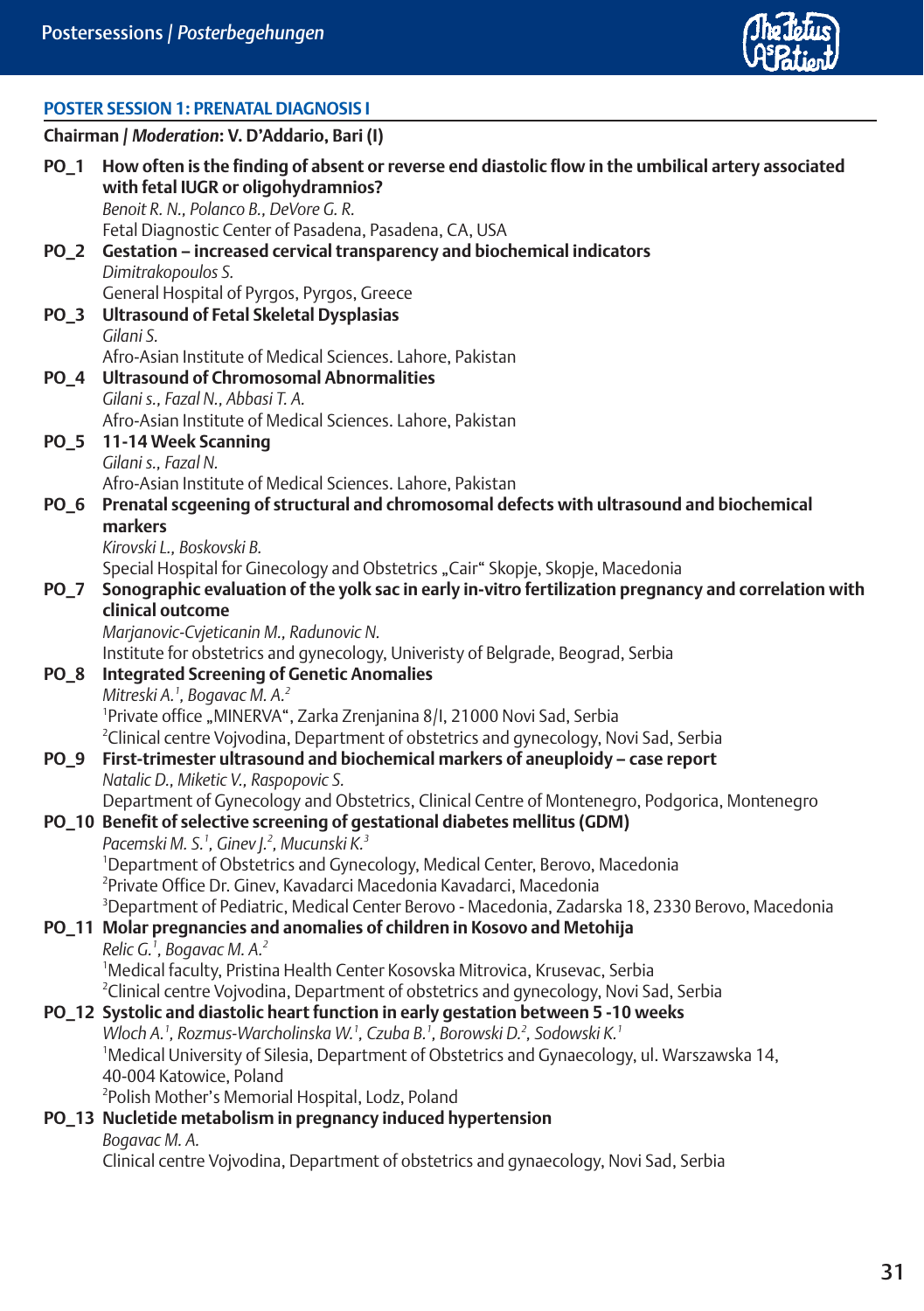

#### **POSTER SESSION 2: PRENATAL THERAPY I**

#### **Chairman /** *Moderation***: J. Newnham, Perth (AU)**

**PO\_14 Coarctation of Aorta and pregnancy**

*Calomfirescu M.<sup>1</sup> , Calomfirescu N. E.2 , Gheorghiu I.<sup>3</sup> , Ginghina C.<sup>3</sup> , Zvanca M.4 , Vladareanu R.4* 1 MEDICOVER Victoriei, grigore alexandrescu 16-20, sector 1, 010626 Bucharest, Romania <sup>2</sup>EvolutionMed, abrud 81, Bucuresti Romania<br><sup>3</sup>Institutul de Boli Cardiovasculare Brof. Dr. C <sup>3</sup>Institutul de Boli Cardiovasculare Prof. Dr. C. C.Iliescu Bucuresti, sos.fundeni, Bucuresti Romania 4 Spitalul Universitar de Urgenta Elias, Bucuresti Romania

**PO\_15 Intrauterin use of hyperconcentrated platelet concentrates collected with Trima Accel in a case of neonatal alloimmune thrombocytopenia**

*Goecke T. W.1 , Schroth M.<sup>2</sup> , Strobel J.3 , Meurer B.1 , Strasser E.3 , Schild R. L.<sup>1</sup> , Ringwald J.3* 1 Dept. of Obstetrics and Gynecology, University of Erlangen, Universitätsst. 21-23, 91054 Erlangen, Germany 2 Dept. of Pediatrics, University of Erlangen, Erlangen, Germany

3 Dept. of Transfusion Medicine and Hemostaseology, University of Erlangen, Erlangen, Germany

- **PO\_16 Prediction of premature birth using texture analysis of the cervix** *Jörn H.*
	- Frauenarztpraxis, Aachen, Germany
- **PO\_17 Is digoxin still justifiable as single first-line therapy in fetal supraventricular tachyarrhythmias associated with fetal hydrops?**

*Kersten D. J.1 , Schuller C.1 , Raio L.1 , McDougall J.2 , Pfammatter J. P.3 , Meyer-Wittkopf M.4 , Meyer-Wittkopf M.1 , Surbek D.1* 1 Department of Obstetrics and Gynaecology, Inselspital, Bern University Hospital and University of Bern, Effingerstrasse 102, 3010 Bern, Switzerland

2 Division of Neonatology, University Children's Hospital, Inselspital, University of Bern, Switzerland <sup>3</sup>Division of Pediatric Cardiology, University Children's Hospital, Inselspital, University of Bern, Switzerland<br><sup>4</sup>Department of Obstatrics and Cynosology, University of Bern, Bern, Switzerland Department of Obstetrics and Gynecology, University of Bern, Bern, Switzerland

**PO\_18 Pregnancy associated Henoch-Schoenlein purpura in a patient with phocomelia** *Kosec V., Butorac D., Herman R., Vucicevicz.*

University Hospital Sestre Milosrdnice, Zagreb, Croatia

**PO\_19 Maternale klassische Phenylketonurie (PKU) und sonographische Hinweiszeichen auf eine kindliche freie Trisomie 21. Ein Fallbericht.**

*Lehnen H.1 , Schwennicke G.<sup>1</sup> , Vinke M.<sup>1</sup> , Marquardt T.2 , Pascheberg U.3* 1 Städt.Kliniken Mönchengladbach, Betriebsstätte: Elisabeth-Krankenhaus Rheydt, Frauenklinik, Hubertusstr. 100, 41239 Mönchengladbach, Germany 2 Klinik und Poliklinik für Kinder- und Jugendmedizin, Kinder-Diätetik, Universitätsklinikum Münster, Albert-Schweitzer-Str. 33, 48129 Münster, Germany 3 Laboratoriumsmedizin Dortmund, Dr. Eberhard & Partner - MVZ, Dortmund, Germany

- **PO\_20 Fetal hydrothorax: management and outcome– case report** *Miketic V., Raspopovic S., Natalic D.* Department of Gynecology and Obstetrics, Clinical Centre of Montenegro, Podgorica, Montenegro
- **PO\_21 The value of serum-lipd peroxides in patients with preeclampsia** *Puscas M., Cruciat G., vinti d., Vinti D.*

the 1-th Departament of Obstetrics and Gynecology,Cluj-Napoca Medical University,Cliuj-Napoca, Romania

#### **PO\_22 Collodion baby**

*Rudanovic R.*

Children's Clinic - Dept Neonatology Podgorica, Podgorica, Montenegro

#### **PO\_23 The effect of antenatal steroid treatment for premature lung maturation on the fetal autonomous nervous system revealed by fetal magnetocardiography (fMCG)**

*Schneider U.1 , Schröder B.<sup>1</sup> , Frank B.2 , Fiedler A.<sup>1</sup> , Hoyer D.<sup>2</sup> , Haueisen J.2 , Schleussner E.<sup>1</sup>* 1 Universitätsklinikum Jena, Klinik für Frauenheilkunde und Geburtshilfe, Universitätsklinikum Jena, Klinik für Frauenheilkunde und Geburtshilfe, Jena, Germany

#### 2 Biomagnetisches Zentrum, Universitätsklinikum Jena, Germany **PO\_24 Neonatal outcome in term babies with intrauterine growth retardation**  *Stefanovic S.<sup>1</sup> , Stefanovic V.<sup>2</sup> , Vasilevska A.1 , Todorovic V.1 , Kolarski M.<sup>1</sup> , Stefanovic V.<sup>3</sup>* 1 Institute for child and youth health care, Novi Sad, Serbia 2 Health Care Centar, Bulevar Cara Lazara 66, Vojvodina, Serbia 3 Medical Faculty, Hajduk Veljkova 3, Vojvodina, Serbia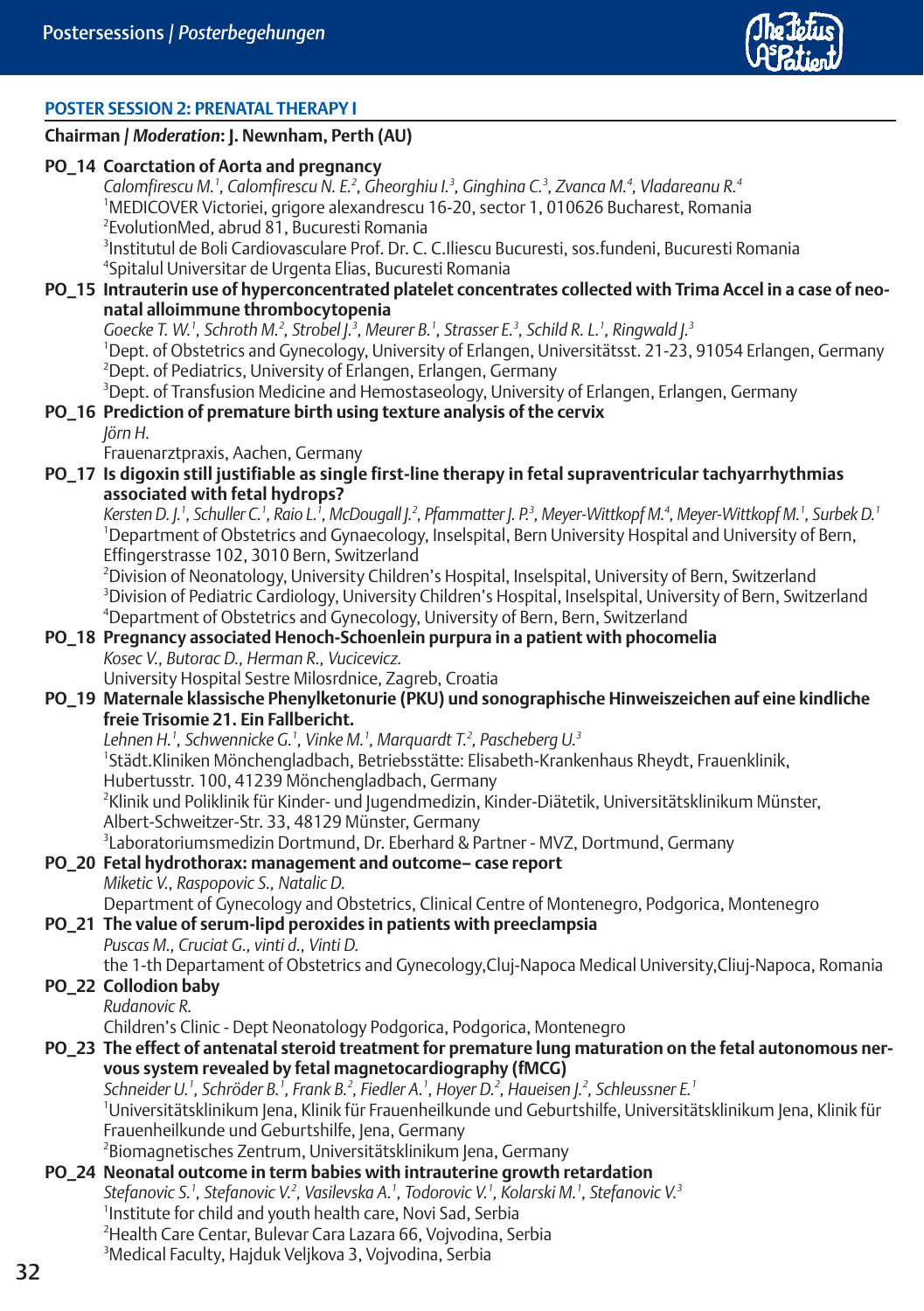

| <b>POSTER SESSION 3: PRENATAL DIAGNOSIS II</b>                                                                                    |
|-----------------------------------------------------------------------------------------------------------------------------------|
| Chairman / Moderation: S. Kupesic, Texas (USA)                                                                                    |
| PO_25 Thanatophoric dysplasia case report                                                                                         |
| Dimitrakopoulos S.                                                                                                                |
| General Hospital of Pyrgos, Pyrgos, Greece                                                                                        |
| PO_26 The important of unilateral pathological doppler of uterine artery in the gestation                                         |
| Dimitrakopoulos S.                                                                                                                |
| General Hospital of Pyrgos, Pyrgos, Greece                                                                                        |
| PO_27 Result of gestation with pathological Doppler of middle cerebral artery and umbilical artery of fetus                       |
| Dimitrakopoulos S.                                                                                                                |
| General Hospital of Pyrgos, Pyrgos, Greece                                                                                        |
| PO_28 The association of gastroschisis with cleft lip/cleft palate                                                                |
| DRAGOS A. N., DIMITRIE P. O.                                                                                                      |
| UMF CAROL DAVILA Bucharest, Bucharest, Romania                                                                                    |
| PO_29 A Fetus with IUGR in a mother with scleroderma                                                                              |
| DRAGOS A. N., dimitrie p. o.                                                                                                      |
| UMF CAROL DAVILA Bucharest, Bucharest, Romania                                                                                    |
| PO_30 Second trimester quadruple test as a predictor of adverse obstetric outcome                                                 |
| Kil K., Lee Y., Lee G., Kim S., Shin J.<br>Department of Obstetrcis and Gynecology, Catholic universtiy of Korea                  |
| PO_31 How many advantages can a computer assisted report system bring to us?                                                      |
| Lorenzi D. <sup>1</sup> , Polatti F. <sup>2</sup> , Cafaro L. <sup>2</sup>                                                        |
| <sup>1</sup> Ospedale Arnaboldi di Broni - Azienda Ospedaliera di Pavia e Provincia., Broni, Italy                                |
| <sup>2</sup> Centro PMA - Dipartimento di Scienze Morfologiche Eidologiche e Cliniche – Fondazione IRCCS Policlinico              |
| San Matteo, Pavia. Italy                                                                                                          |
| PO_32 First trimester markers for Pre-eclampsia                                                                                   |
| Lorenzi D. <sup>1</sup> , Scarabelli C. <sup>1</sup> , Rampino M. <sup>2</sup> , Cafaro L. <sup>2</sup> , Polatti F. <sup>2</sup> |
| <sup>1</sup> Ospedale Arnaboldi di Broni - Azienda Ospedaliera di Pavia e Provincia., Broni, Italy                                |
| <sup>2</sup> Centro PMA - Dipartimento di Scienze Morfologiche Eidologiche e Cliniche – Fondazione IRCCS Policlinico              |
| San Matteo, Pavia. Italy                                                                                                          |
| PO_33 Congenital malformacy of the brain - Case report                                                                            |
| Miljkovic B., Jonovic M., Stojanovic N.                                                                                           |
| The Clinic for Gynecology and Obstetrics, Clinical Center, Nis, Serbia                                                            |
| PO_34 Congenital fetal anomalies -how good we really are in Serbia                                                                |
| Plesingc S.D.                                                                                                                     |
| Institute for obstetrics and gynecology, Univeristy of Belgrade, 11000 BEOGRAD, Serbia                                            |
| PO_35 Prenatal diagnosis of multicystic renal dysplasia- case report                                                              |
| Raspopovic S., Miketic V., Natalic D.                                                                                             |
| Department of Gynecology and Obstetrics, Clinical Centre of Montenegro, Podgorica, Montenegro                                     |
| PO_36 Newborn with multiple anomalies as a result of prenatal activation of the immune system-case report                         |
| Sljivic S. A., Stojkovic-Eferica I., Stojanovic M., Mrkaic L.                                                                     |
| Gynecology and Obstetric Clinic, Department of Neonatology, Clinical Center, Nis, Serbia                                          |
| <b>POSTER SESSION 4: PERINATAL STRATEGIES</b>                                                                                     |
|                                                                                                                                   |

#### **Chairman /** *Moderation***: B. Ahmed, Doha (QA)**

### **PO\_37 Short and midterm results of balloon valvuloplasty in the neonate with critical aortic stenosis**

Breuer J.<sup>1</sup>, Herberg U.<sup>1</sup>, Gembruch U.<sup>2</sup>, Schmitz C.<sup>3</sup>, Kohl T.<sup>4</sup>, Welz A.<sup>3</sup><br>'Abteilung für Kinderkardiologie, Universitätsklinikum Bonn, Bonn, Germany 2 Department of Obstetric and Gynecology, Prenatal Medicine, University of Bonn, Bonn, Germany 3 Dep. Ped. Cardiac Surgery, University Bonn, Bonn, Germany

4 German Center for Fetal Surgery & Minimally-Invasive Therapy, Bonn, Germany

#### **PO\_38 Shoulder dystocia**

*Cosmi E., Savino R., Fais P., Monegato G., Gerace F., Zambon A.* Department of Gynecological Science and Human Reproduction, Section of Maternal Fetal Medicine, University of Padua School of Medicine, Padua, Italy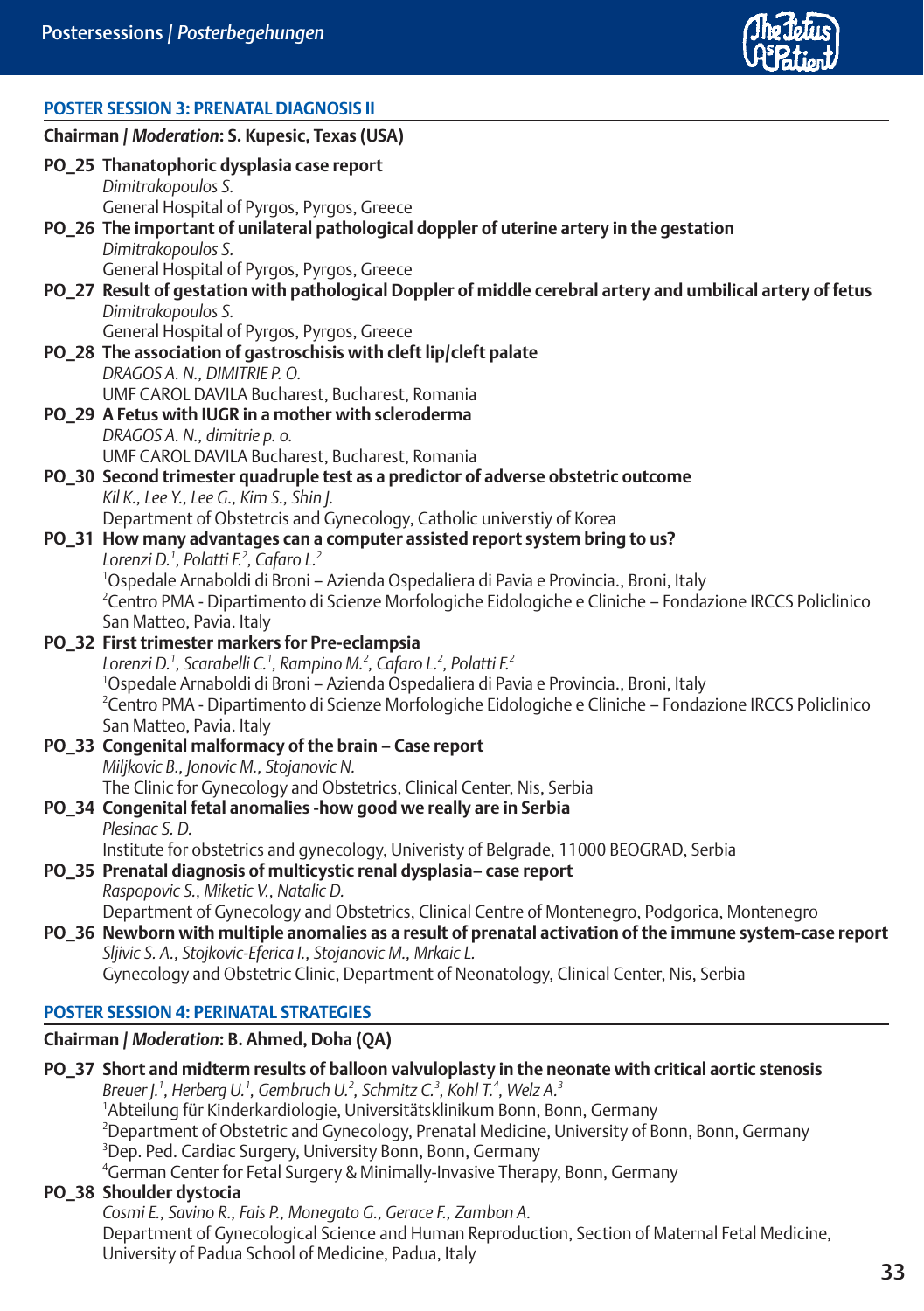

- **PO\_39 The Impact of neuraxial analgesia on the dynamic of labor and neonatal outcome** *frigo m., todde c., bernardini e., celleno d.* Department of Anaesthesia, Fatebenefratelli General Hospital Isola Tiberina Rome, Piazza Fatebenefratelli, Rome, Italy **PO\_40 Changes in ARCR, protein S,C and antithrobin III in women with preeclampsia and other hypertensive disorders of pregnancy** *Hatziioannou L.<sup>1</sup> , Daskalakis G.1 , Kyriakopoulos N.<sup>2</sup> , Pilalis A.<sup>3</sup> , Papantoniou N.<sup>1</sup> , Mesogitis S.1 , Antsaklis A.1* 1 Alexandra, Hospital, Greece 2 Hospital of Kos, Clinic, Greece 3 Lito Hospital, Clinic, Greece **PO\_41 Trisomy 20 mosaicism detected prenatally: a case report of phenotypically normal male liveborn**  *Heljic S.1 , Maksic H.<sup>1</sup> , Dizdarevic J.<sup>2</sup> , Uzicanin S.1 , Kalkan I.<sup>1</sup>* 1 Department of Neonatology, Clinical University Center, Sarajevo, Bosnia and Herzegovina 2 Department of Gynecology and Obstetrics, University Clinical Center, Kosevo, Sarajevo, Bosnia and Herzegovina **PO\_42 Assessment of left ventricular size and function in neonates with critical aortic stenosis or severe left ventricular outflow tract obstruction** *Herberg U.<sup>1</sup> , Breuer T.2 , Krötz A.<sup>1</sup> , Schmitz C.3 , Breuer J.1* 1 Abteilung für Kinderkardiologie, Universitätsklinikum Bonn, Bonn, Germany 2 Technische Informatik, FH Bonn Rhein Sieg, St. Augustin Bonn, Germany 3 Dep. Ped. Cardiac Surgery, University Bonn, Bonn, Germany **PO\_43 "Failing" right ventricle – follow up after severe dysfunction of the fetal right ventricle** *Herberg U.<sup>1</sup> , Gembruch U.<sup>2</sup> , Berg C.2 , Geipel A.2 , Heep A.3 , Schmitz C.4 , Breuer J.1* 1 Abteilung für Kinderkardiologie, Universitätsklinikum Bonn, Bonn, Germany 2 Department of Obstetric and Gynecology, Prenatal Medicine, University of Bonn, Bonn, Germany 3 Department of Neonatology, University Bonn, Bonn, Germany 4 Dep. Ped. Cardiac Surgery, University Bonn, Bonn, Germany **PO\_44 Pränatale Diagnostik und operative Therapie einer "giant omphalocele" mit kompletter Eventeration** *Kaczmarek A.1 , Meyer G.1 , Kühnapfel B.<sup>2</sup> , Mußwessels E.<sup>3</sup> , Thiel M. T.3 , Mackowiak B.3 , Dercks M.<sup>3</sup>* <sup>1</sup>Evang. Krankenhaus Hamm, Perinatalzentrum, Hamm, Germany<br><sup>2</sup>Evang, Krankenhaus Hamm, Klinik für Kinder, und Jugendmedizir Evang. Krankenhaus Hamm, Klinik für Kinder- und Jugendmedizin, Abt. für Kinderchirurgie, Hamm, Germany 3 Evang. Krankenhaus Hamm, Perinatalzentrum - Neonatologische Intensivstation, Hamm, Germany **PO\_45 Evaluation of fetal hypoxia during the 1st stage of labor, based on the combination of Cardiotocography, Fetal Pulse Oximetry and Fetal Doppler Velocimetry, using self-organising neural networks** *Kassanos D.<sup>1</sup> , Hintipas E.1 , Vasios G.2 , Thomopoulos P.<sup>1</sup> , Kallinteri C.1 , Loghis C.1 , Prentza A.2* 1 3rd Department of Obstetrics and Gynecology, University of Athens, Attikon University Hospital, Athens, **Greece** 2 Biomedical Engineering Laboratory, Department of Electrical and Computer Engineering, National Technical University of Athens, Athens, Greece **PO\_46 Expression of Cytokine-related genes and Oxido-reduction related genes using DNA microarray in Severe Preeclamptic Placenta** *Lee G.1 , Kim Y.2 , ahn H.<sup>3</sup> , Lee Y.4 , Shin J.<sup>3</sup>* <sup>1</sup>st. Vincent's Hospital, Department of Obstetrcis and Gynecology, Catholic universtiy of Korea, suwon, Republic of Korea Department of Obstetrcis and Gynecology, Catholic universtiy of Korea 3 Department of Obstetrcis and Gynecology, Catholic universtiy of Korea 4 Department of Obstetrcis and Gynecology, Catholic universtiy of Korea **PO\_47 The study for expression of VEGF and soluble FLT-1 gene in Korean preeclamptic placenta** *Oh K.<sup>1</sup> , Baik H.<sup>2</sup>* 1 Department of Obstetric & Gynecology, Eulji medical school, 1306. Doonsan-Dong Seo-Ku, Daejon, Daejon, Korea Department of Biochemistry, Eulji medical school, Korea **PO\_48 Relationship of hyperemesis gravidarum on the weights of school age children**  *Que g. m.*
- 34
- department of obstetrics and gynaecology, davao doctors hospital, e. quirino avenue,davao city, philippines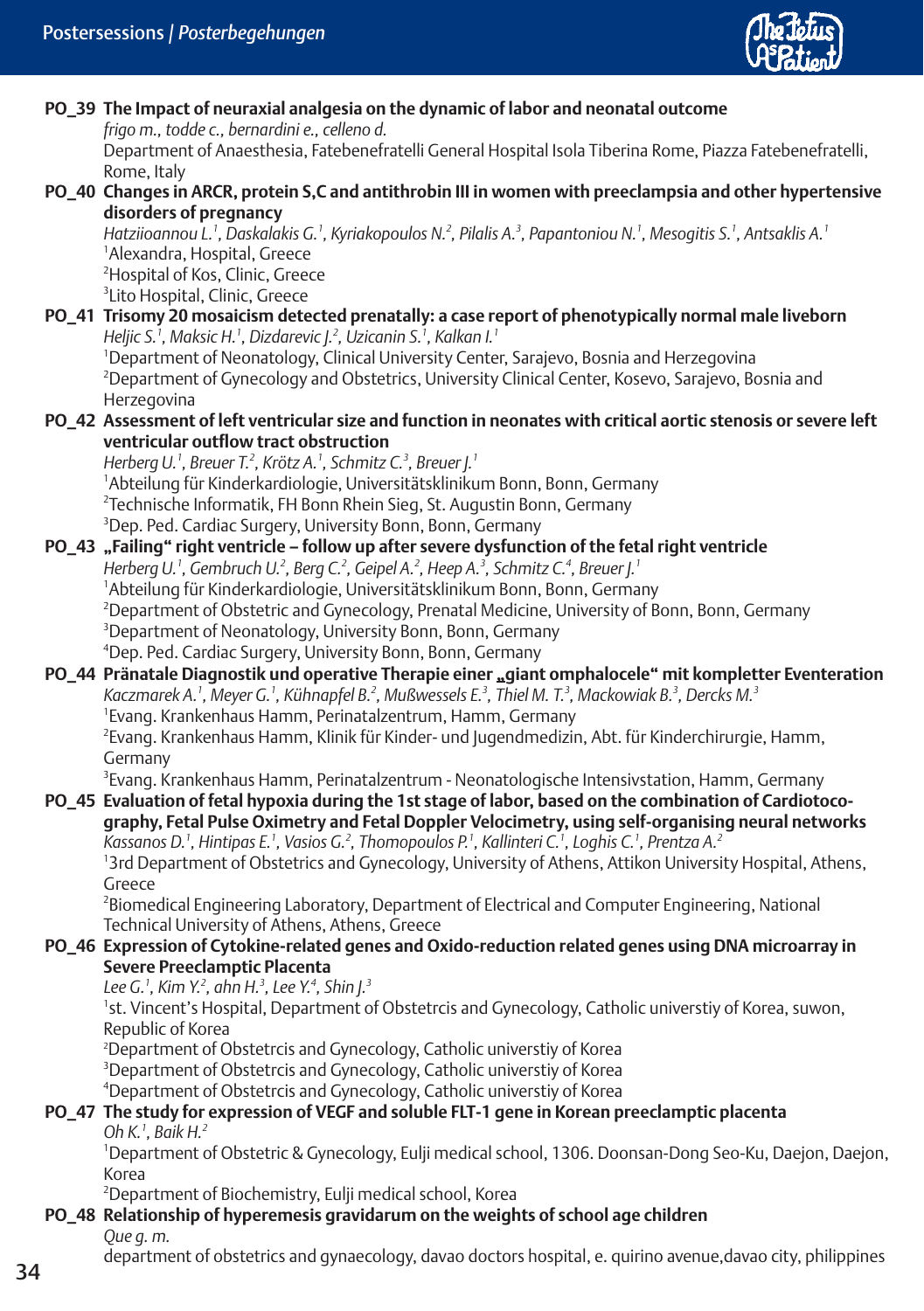

#### **POSTER SESSION 5: PRENATAL THERPY II**

#### **Chairman /** *Moderation***: W. Holzgreve, Basel (CH)**

**PO\_49 Antepartum transabdominal amnioinfusion in uncomplicated term pregnancies with isolated oligohydramnios**

| dramnios                                                                                                                                                                                  |
|-------------------------------------------------------------------------------------------------------------------------------------------------------------------------------------------|
| Ahn H. <sup>1</sup> , Kim Y. <sup>2</sup> , Kim A. <sup>3</sup> , Kil K. <sup>3</sup> , Seo M. <sup>3</sup> , Kim S. <sup>2</sup> , Lee G. <sup>3</sup> , Shin J. <sup>2</sup>            |
| <sup>1</sup> Department of Obstetrcis and Gynecology, Catholic universtiy of Korea                                                                                                        |
| <sup>2</sup> Department of Obstetrcis and Gynecology, Catholic universtiy of Korea                                                                                                        |
| <sup>3</sup> Department of Obstetrcis and Gynecology, Catholic universtiy of Korea                                                                                                        |
| - PO_50 Antenatal steroids administered to induce fetal lung maturation affect higher cortical functions                                                                                  |
| a fetal magnetoencephalography (fMEG) study                                                                                                                                               |
| Schneider U. <sup>1</sup> , Arnscheidt C. <sup>1</sup> , Schwab M. <sup>2</sup> , Haueisen J. <sup>3</sup> , Seewald H. <sup>1</sup> , Schleussner E. <sup>1</sup>                        |
| luniversitätsklinikum Jena, Klinik für Frauenheilkunde und Geburtshilfe, Universitätsklinikum Jena,                                                                                       |
| 07740 Jena, Germany                                                                                                                                                                       |
| <sup>2</sup> Universitätsklinikum Jena, Klinik für Neurologie, Jena, Germany                                                                                                              |
| <sup>3</sup> Biomagnetisches Zentrum, Universitätsklinikum Jena, Jena, Germany                                                                                                            |
| PO_51 The psychological impact of 3D US on maternal attachment                                                                                                                            |
| Fujiwaki S.                                                                                                                                                                               |
| Yokohama Central Hospital, 268 Yamashita-cho, Yokohama, Japan                                                                                                                             |
| PO_52 Fetoscopic laser ablation of pathological placental vessels in TTTS- Outcome of the first 50 cases at                                                                               |
| the German Center for Fetal Surgery & Minimally-Invasive Therapy                                                                                                                          |
| Kohl T., Tchatcheva K., Geipel A., Stressig R., Gindorf S., Herberg U., Gembruch U.                                                                                                       |
| German Center for Fetal Surgery & Minimally-Invasive Therapy, Bonn, Germany                                                                                                               |
| PO_53 Percutaneous fetoscopic closure of spina bifida in a human fetus– Refinements in surgical approach                                                                                  |
| may now avoid the need for definitive neonatal repair                                                                                                                                     |
| Kohl T. <sup>1</sup> , Tchatcheva K. <sup>1</sup> , Van de Vondel P. <sup>1</sup> , Heep A. <sup>1</sup> , Willinek W. <sup>2</sup> , Stressig R. <sup>1</sup> , Gembruch U. <sup>1</sup> |
| <sup>1</sup> German Center for Fetal Surgery & Minimally-Invasive Therapy, Bonn, Germany                                                                                                  |
| <sup>2</sup> Department of Radiology, University of Bonn, Bonn, Germany                                                                                                                   |
| PO_54 Fetoscopic surgery in amniotic band syndrome– A tale of two cases and conclusions drawn for fetal                                                                                   |
| selection                                                                                                                                                                                 |
| Stressig R., Tchatcheva K., Van de Vondel P., Berg C., Geipel A., Gembruch U., Kohl T.                                                                                                    |
| German Center for Fetal Surgery & Minimally-Invasive Therapy, Bonn, Germany                                                                                                               |
| PO_55  Single-trocar alleviation of congenital high airway obstruction syndrome (CHAOS) in a human fetus                                                                                  |

### **with laryngeal atresia** *Stressig R.1 , Heep A.1 , Müller A.1 , Fröhlich S.1 , Jäger U.2 , Gembruch U.<sup>1</sup> , Kohl T.1*

1 German Center for Fetal Surgery & Minimally-Invasive Therapy, Bonn, Germany 2 Department of Radiology, University of Bonn, Bonn, Germany

- **PO\_56 Encephalomalacia as result of twin to twin transfusion** *Gveric-Ahmetasevic S., Colic A., Krivanek-Milicic I.* Neonatal Intensive Care Unit, University Hospital for Obstetrics and Gynecology, University Hospital Center Zagreb, Zagreb, Croatia
- **PO\_57 Ultrasound of obstetrical emergencies** *Kupesic S., Plavsic S.* Texas Tech Health Sciences Center, Paul L. Foster School of Medicine, El Paso, TX, USA **PO\_58 Placenta increta: Conservative management of placenta increta in 5 cases**
- *Müller K., Gonser M.* Klinik für Geburtshilfe und Pränatalmedizin der Dr. Horst Schmidt Klinik, Wiesbaden, Germany

#### **POSTER SESSION 6: PRENATAL DIAGNOSIS III**

#### **Chairman /** *Moderation***: T.K. Lau, Hong Kong (CN)**

#### **PO\_59 Huge sacrococcygeal teratoma in association with massive syringomyelia**

*Stenzel M.<sup>1</sup> , Beer M.<sup>1</sup> , Krauß J.2 , Wirbelauer J.<sup>3</sup> , Girschick G.<sup>4</sup>*

 Department of Radiology/Paediatric Section, University Hospital of Wuerzburg, Wuerzburg, Germany Department of Neurosurgery/Paediatric Section, University Hospital of Wuerzburg, Wuerzburg Department of Pediatrics/Paediatric Intensive Care, University Hospital of Wuerzburg, Wuerzburg Department of Gynaecology and Obstetrics/Praenatal Diagnostics, University Hospital of Wuerzburg, Wuerzburg, Germany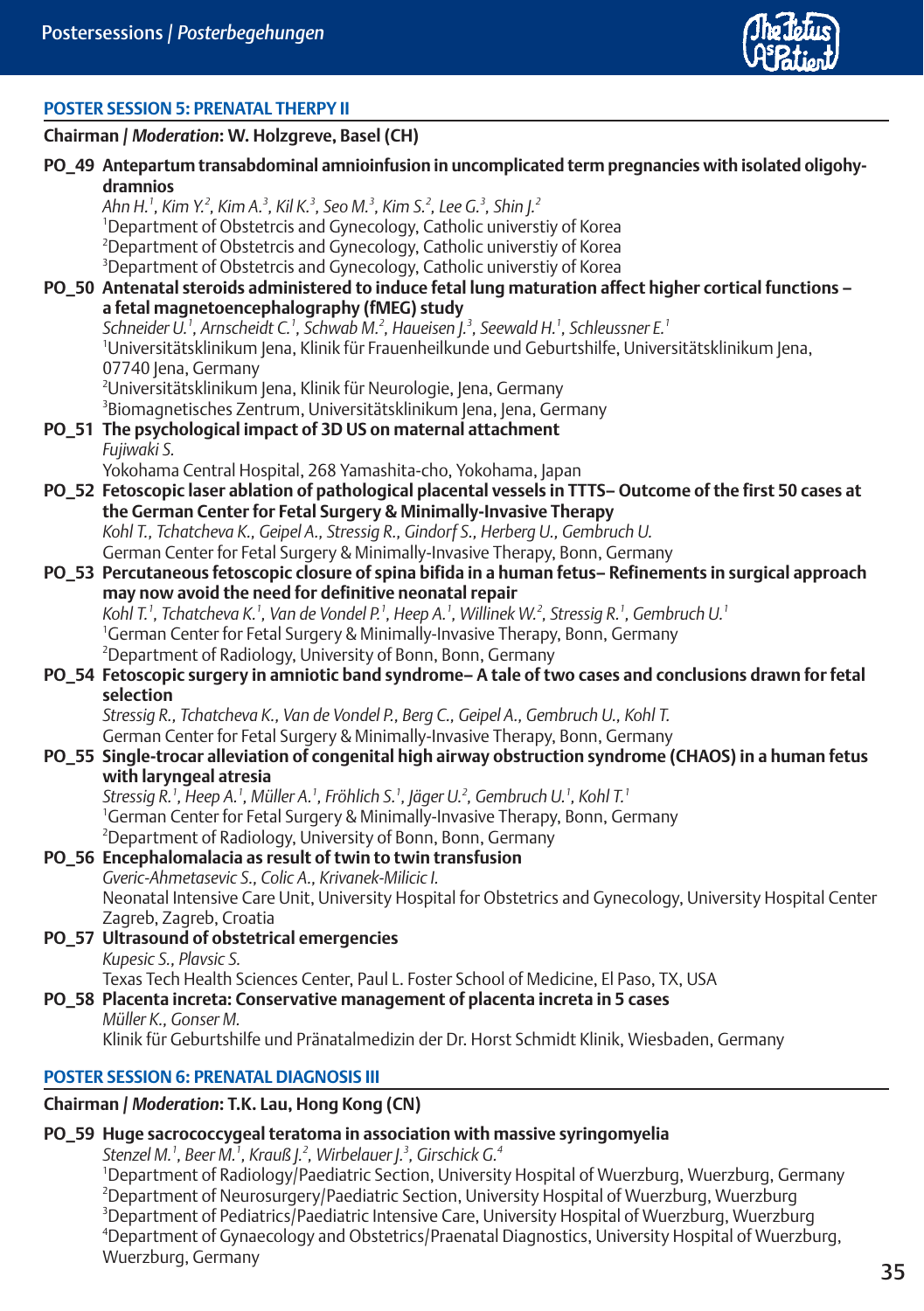

| PO_60 Severe Doppler alterations, placental mass and preeclampsia                                                                                                                 |
|-----------------------------------------------------------------------------------------------------------------------------------------------------------------------------------|
| Spreu A. <sup>1</sup> , Raio L. <sup>1</sup> , Baumann M. <sup>1</sup> , Cromi A. <sup>2</sup> , Körner M. <sup>3</sup> , Meyer-Wittkopf M. <sup>1</sup> , Surbek D. <sup>1</sup> |
| <sup>1</sup> Department of Obstetrics and Gynecology, University of Bern - Inselspital, Bern, Switzerland                                                                         |
| <sup>2</sup> Department of Obstetrics and Gynecology, University of Insubria, Del Ponte Hospital                                                                                  |
| <sup>3</sup> Department of Pathology                                                                                                                                              |
| PO_61 Satyas dancetherapy for pregnant woman                                                                                                                                      |
| AV S.                                                                                                                                                                             |
| SHRISTI INSTITUTE OF DANCETHERAPY, 77/11, BANGALORE, INDIA                                                                                                                        |
| PO_62 IUGR fetuses< 32 weeks: from timing to delivery to medico-legal aspects                                                                                                     |
| Cosmi E., Fais P., Monegato G., Savino R., Gerace F.                                                                                                                              |
| Department of Gynecological Science and Human Reproduction, Section of Maternal Fetal Medicine,                                                                                   |
| University of Padua School of Medicine, Padua, Italy                                                                                                                              |
| PO_63 Live-birth deliveries of dichorionic triplet pregnancy                                                                                                                      |
| Shiqetomi H., Oonoqi A., Yoshida S., Sakata M., Sado T., Oi H., Kobayashi H.                                                                                                      |
| Department of Obstetrics and Gynecology, Nara Medical University, Kashihara-city, Nara-Prefecture, Japan                                                                          |
| PO_64 Neonatales Outcome von Drillingen/Vierlingen in der Schweiz: Ist eine Embryoreduktion noch zu recht-                                                                        |
| fertigen?                                                                                                                                                                         |
| Wueest A. R. <sup>1</sup> , Capoccia R. <sup>1</sup> , Raio L. <sup>1</sup> , Nelle M. <sup>2</sup> , Meyer-Wittkopf M. <sup>1</sup> , Surbek D. <sup>1</sup>                     |
| <sup>1</sup> Department of Obstetrics and Gynecology, University of Bern - Inselspital, Bern, Switzerland                                                                         |
| <sup>2</sup> Departement Frau, Kind und Endokrinologie, Bern, Switzerland                                                                                                         |
| PO_65 Cystic fibrosis: from prenatal to preimplantation genetic diagnosis                                                                                                         |
| Tsompos C., Stamou A.                                                                                                                                                             |
| Trikala County & Alexandra Maternity Hospital, Trikala, Greece                                                                                                                    |
| PO_66 Screens of optical depiction and work in pregnancy                                                                                                                          |
| <b>DIMITRAKOPOULOS S.</b>                                                                                                                                                         |
| GENERAL HOSPITAL OF PYRGOS, SYNTRIADA, PYRGOS, GREECE                                                                                                                             |
| PO_67 A case report of the hydrops fetalis associated with chorioanginoma                                                                                                         |
| oonogi a., sigetomi h., yosida s., sakata m., sadou t., ooi h., kobayashi h.                                                                                                      |
| 1st Department of Obsterics and Gynecology, Semmelweis University Medical School, Budapest,                                                                                       |
| Budapest, Hungary                                                                                                                                                                 |
| PO_68 Saturimetry                                                                                                                                                                 |
| Zambon A., Fais P., Savino R., Monegato G., Gerace F., Cosmi E.                                                                                                                   |
| Department of Gynecological Science and Human Reproduction, Section of Maternal Fetal Medicine,                                                                                   |
| University of Padua School of Medicine, Padua, Italy                                                                                                                              |
| PO_69 Prenatal Diagnosis of VACTERL association                                                                                                                                   |
| Jang P., Kim S., Jung Y.                                                                                                                                                          |
| Obstetrics & Gynecology, Hallym Sacred Heart Hospital, Anyang, Republic of Korea                                                                                                  |
| PO_70 MR Assessment of fetal lung in feti with severe genitourinary anomalies: Correlation between                                                                                |
| pulmonary volume and signal intensity and survival at birth                                                                                                                       |
| Perrone A., La Barbera L., Fierro F., Sollazzo P., Ballesio L., Manganaro L.                                                                                                      |
| Department of Radiological Sciences, Umberto I Hospital, University of Rome Sapienza,                                                                                             |
| Viale del Policlinico 155, 00161 Rome, Italy                                                                                                                                      |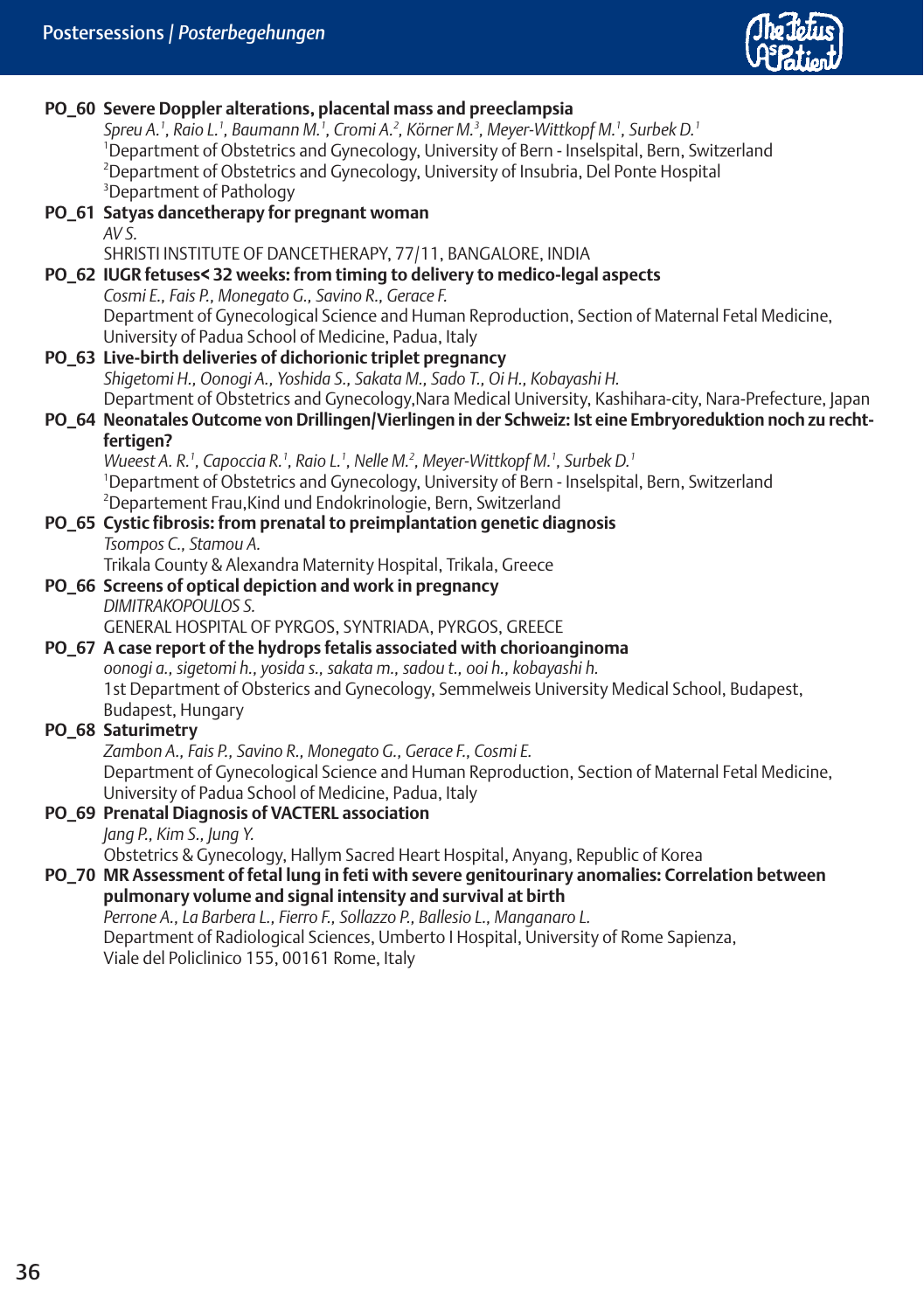

#### **Congress Date: 12th –14th June, 2008** */ Kongressdatum: 12. bis 14. Juni 2008*

#### **Congress Venue** */ Kongressort*

Congress Center Messe Frankfurt Venue GmbH & Co. KG Ludwig-Erhard-Anlage 1 60327 Frankfurt a. M. Germany

#### **Congress Office** */ Kongressbüro*

The congress office will be at the main entrance of the congress center Messe Frankfurt. The congress office will be open daily 1 hour before the session starts and will close 30 minutes after the last session.

*Das Kongressbüro befindet sich direkt im Eingangsbereich des Congress Centers der Messe Frankfurt. Das Kongressbüro ist täglich 1 Stunde vor Vortragsbeginn bis 30 Minuten nach Kongressende geöffnet.*

## **Congress phone** */ Kongresstelefon* **Congress fax /** *Kongressfax*

 $+49(0)$  69/75 75 - 7 30 40

#### **Congress Language** */ Kongresssprache*

English - Simultaneous translation (English/German) at room Harmonie I *Englisch – Simultanübersetzung (deutsch/englisch) im Saal Harmonie I*

#### **Scientific Supervision** */ Wissenschaftliche Leitung*

Prof Dr. med. Eberhard Merz, M. D. Northwest Hospital Department of Obstetrics and Gynecology Frankfurt/Main, Germany

#### **Organization/Information** */ Kongressorganisation/Information*

Thieme.congress in Georg Thieme Verlag KG Mrs. Bettina Bischoff Rüdigerstraße 14 70469 Stuttgart (Germany) Tel.: +49 (0) 711/89 31 - 650 Fax: +49 (0) 711/89 31 - 370 eMail: fetus@thieme.de

#### **Exhibition** */ Ausstellung*

Thieme.congress in Georg Thieme Verlag KG Mr. Thilo Hübner Rüdigerstraße 14 70469 Stuttgart (Germany) Tel.: +49 (0) 711/89 31 - 166 Fax: +49 (0) 711/89 31 - 370 eMail: fetus@thieme.de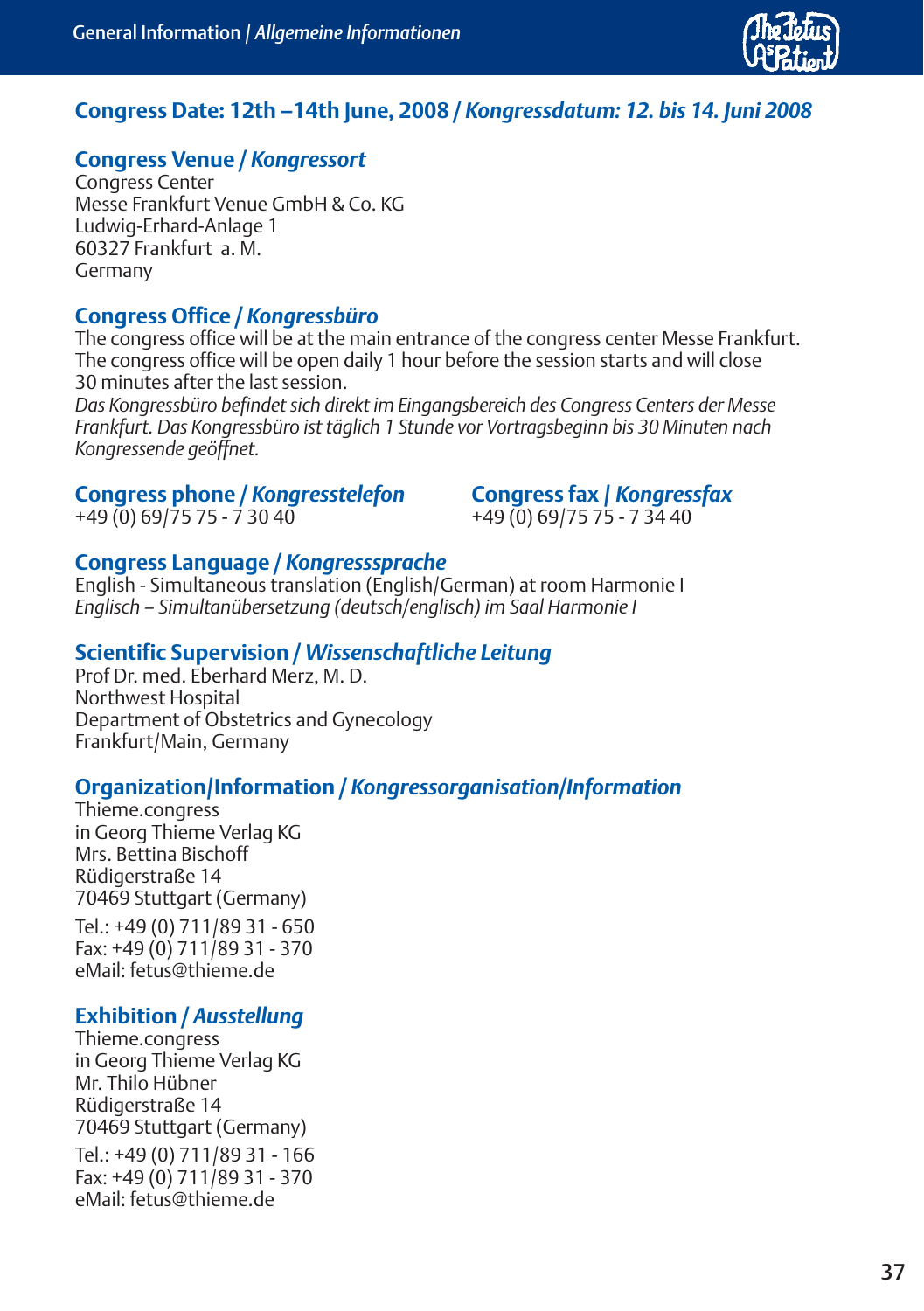

#### **Participation fees**

| <b>Participation fees</b>                                                                                                                                                            | <b>Congress ticket</b><br>Until<br>Apr. 15, 2008 | As from<br>Apr. 16, 2008                         | Day ticket<br>Valid June<br>12, 13, 14, 2008    |
|--------------------------------------------------------------------------------------------------------------------------------------------------------------------------------------|--------------------------------------------------|--------------------------------------------------|-------------------------------------------------|
| Physicians<br>Trainees, Students*<br>Nurses, Midwives*<br>Accomp. Person                                                                                                             | $∈ 400,-$<br>$∈ 250,-$<br>$∈ 150,-$<br>$∈ 100,-$ | $∈ 450,-$<br>$∈ 300,-$<br>$∈ 200,-$<br>$∈ 150,-$ | $€ 235,-$<br>$∈ 160,-$<br>$∈ 105,-$<br>$∈$ 80,- |
| <b>Courses</b> (only in combination with a congress ticket)<br><b>FMF-Course</b><br>$∈ 210,-$<br>3D-Ultrasound<br>$∈$ 80,-<br>Fetal echocardiography<br>$∈$ 80.-<br>* proof required |                                                  |                                                  |                                                 |

#### **Conditions of participation**

Registrations can only be made in writing. The confirmation of registration and the invoice will then be sent to you. The admission tickets will be sent after payment of the participation fee by May 30, 2008. After this date, tickets will be left ready for collection from the conference office. Registration is binding. Cancellations will incur an administrative charge of EUR 50,- per participant. No participation fees will be refundable after two weeks prior to the date of the meeting, i.e. the cancellation charge shall then correspond to the participation fee. Cancellations are only possible in writing.

**Catering** is available for self-pay patient.

#### **Changes**

The programme, topics and speakers correspond to the status at the time of printing. The organiser reserves the right to make changes to the programme or to the prices, to relocate or cancel the meeting for pressing reasons.

#### **On-site registration is possible.**

#### **Certification:**

#### **Thursday, June 12th, 2008:**

| Course: 3D Ultrasound                       | 4 CME points |
|---------------------------------------------|--------------|
| Course: fetal echocardiography 4 CME points |              |
| Scientific programme                        | 5 CME points |

#### **Friday, June 13th, 2008:**

| Scientific programme | 8 CME points |
|----------------------|--------------|
|                      |              |

#### **Saturday, June 14th, 2008**

Course: FMF (Germany) 9 CME points Scientific programme 8 CME points

The congress will also be certificate by the EACCME (European Accreditation Council for Continuing Medical Education).

#### **Notes for speakers**

Please consider with regard to the following speakers that the presentation time limit is set as follows:

| Scientific programme: | 15 min. talk time + 5 min. discussion |
|-----------------------|---------------------------------------|
| Oral presentation:    | 5 min. talk time + 2 min. discussion  |
| Poster:               | 3 min. talk time + 2 min. discussion  |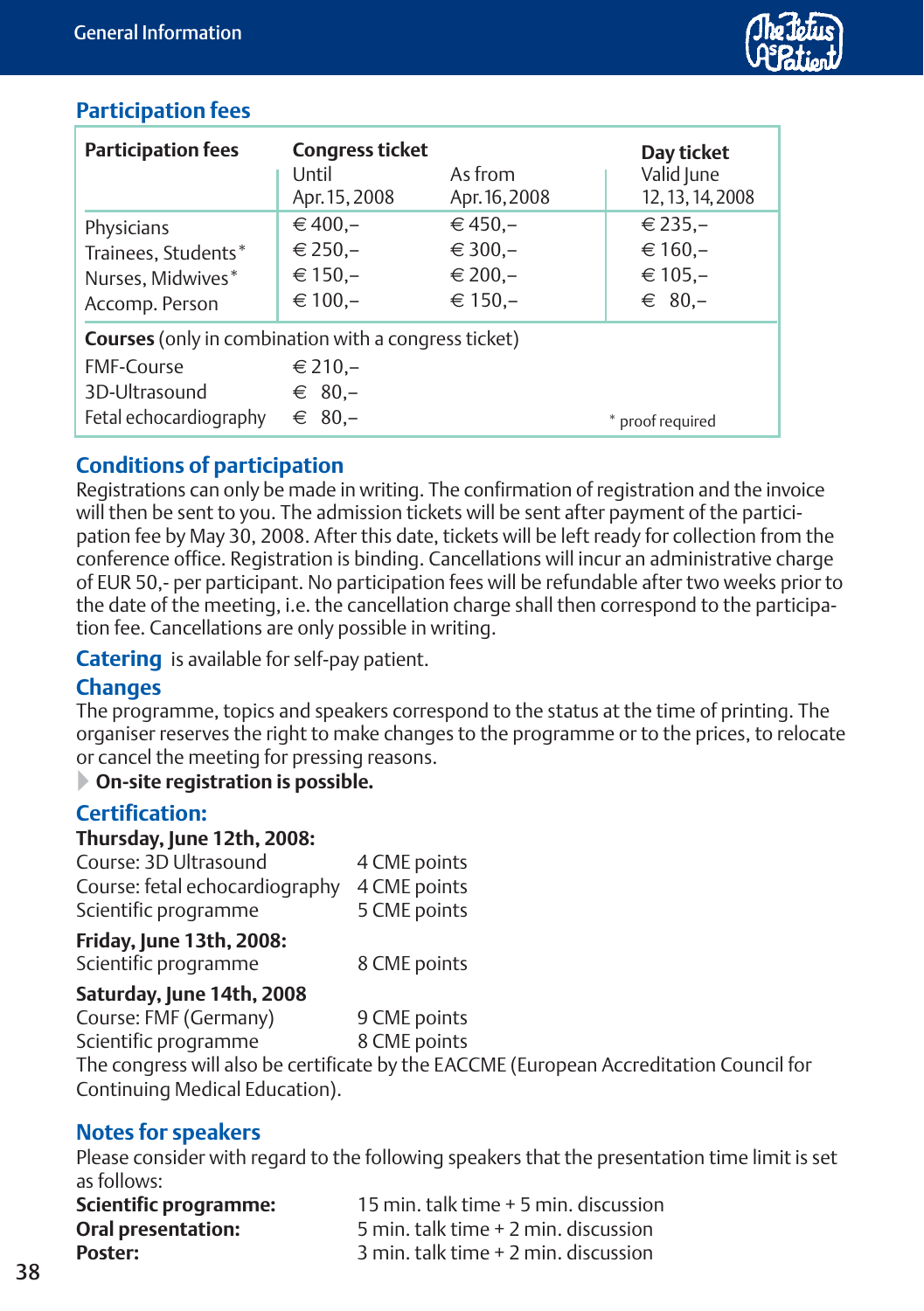

#### **Teilnahmegebühr:**

| Teilnahmegebühr                                                                                                          | Kongress ticket<br>Bis<br>15. Apr. 2008          | Ab<br>16. Apr. 2008                                | <b>Tagesticket</b><br>Gültig am<br>12., 13., 14.6. 2008 |
|--------------------------------------------------------------------------------------------------------------------------|--------------------------------------------------|----------------------------------------------------|---------------------------------------------------------|
| Ärzte<br>Auszubildende, Studenten*<br>Krankenschw., Hebammen*<br>Begleitperson                                           | $∈ 400,-$<br>$∈ 250,-$<br>$∈ 150,-$<br>$∈ 100,-$ | $∈ 450,-$<br>$\in$ 300,-<br>$∈ 200,-$<br>$∈ 150,-$ | $€ 235,-$<br>$∈ 160,-$<br>$∈ 105,-$<br>$∈ 80,-$         |
| <b>Kurse</b> (nur in Kombination mit einem Kongress-Ticket)<br><b>FM-Kurs</b><br>$∈ 210,-$<br>3D-Ultraschall<br>$∈$ 80,- |                                                  |                                                    |                                                         |
| Fetale Echokardiographie                                                                                                 | $∈$ 80.-                                         |                                                    | * Nachweis erforderlich                                 |

#### **Teilnahmebedingungen**

Anmeldungen können nur schriftlich vorgenommen werden. Die Anmeldebestätigung und Rechnung wird Ihnen dann zugesandt. Die Zusendung der Eintrittskarten erfolgt nach Zahlung der Teilnahmegebühr bis zum 30. Mai 2008. Nach diesem Termin liegen die Karten am Tagungsbüro für Sie bereit. Die Anmeldung ist verbindlich. Bei Stornierung wird eine Bearbeitungsgebühr von € 50, - pro Teilnehmer berechnet. Ab zwei Wochen vor Veranstaltungstermin erfolgt keine Erstattung der Teilnahmegebühren, d.h. die Stornierungsgebühr entspricht der Teilnahmegebühr. Stornierungen sind nur schriftlich möglich.

#### **Verpflegung** auf Selbstzahlerbasis.

#### **Änderungen**

Das Programm, Themen und Referenten entsprechen dem Stand zum Zeitpunkt der Drucklegung. Der Veranstalter behält sich Programmänderungen, Preisänderungen, Verlegung oder Absage der Veranstaltung aus dringendem Anlass vor.

#### **Grundsätzlich ist auch die Anmeldung vor Ort möglich.**

#### **Zertifizierung:**

| Donnerstag, 12. Juni 2008:<br>Kurs: 3D Ultraschall<br>Kurs: Fetale Echokardiographie<br>Wissenschaftliches Programm<br>Freitag, 13. Juni 2008:<br>Wissenschaftliches Programm<br>Samstag, 14. Juni 2008<br>Kurs: FMF (Deutschland) | 4 Punkte<br>4 Punkte<br>5 Punkte<br>8 Punkte<br>9 Punkte | Für die Erfassung Ihrer Fortbildungspunkte zum wis-<br>senschaftlichen Programm kleben Sie bitte einmal am<br>Tag Ihren Strichcode in die ausliegenden Teilnehmer-<br>listen am Kongressbüro ein. Im Gegenzug erhalten Sie<br>Ihre Teilnahmebescheinigung. Für die Erfassung Ihrer<br>Fortbildungspunkte zu den Kursen kleben Sie bitte<br>Ihren Strichcode in die ausliegende Teilnehmerliste im<br>Kursraum ein. Die Teilnahmebescheinigung erhalten<br>Sie am Ende des Kurses im jeweiligen Kursraum.<br>Von der FBA Frauenärztlichen Bundesakademie<br>empfohlen. |
|------------------------------------------------------------------------------------------------------------------------------------------------------------------------------------------------------------------------------------|----------------------------------------------------------|-----------------------------------------------------------------------------------------------------------------------------------------------------------------------------------------------------------------------------------------------------------------------------------------------------------------------------------------------------------------------------------------------------------------------------------------------------------------------------------------------------------------------------------------------------------------------|
| Wissenschaftliches Programm                                                                                                                                                                                                        | 8 Punkte                                                 |                                                                                                                                                                                                                                                                                                                                                                                                                                                                                                                                                                       |

Der Kongress wurde auch bei der EACCME (European Accreditation Council for Continuing Medical Education) zur Zertifizierung beantragt**.**

#### **Hinweis für Referenten**

Bitte achten Sie mit Rücksicht auf die nachfolgenden Vortragenden auf die Einhaltung der folgenden Redezeiten:

|                        | Wissenschaftliches Programm: 15 min. Redezeit + 5 min. Diskussionszeit |
|------------------------|------------------------------------------------------------------------|
| <b>Freie Vorträge:</b> | 5 min. Redezeit + 2 min. Diskussionszeit                               |
| Poster:                | 3 min. Redezeit + 2 min. Diskussionszeit                               |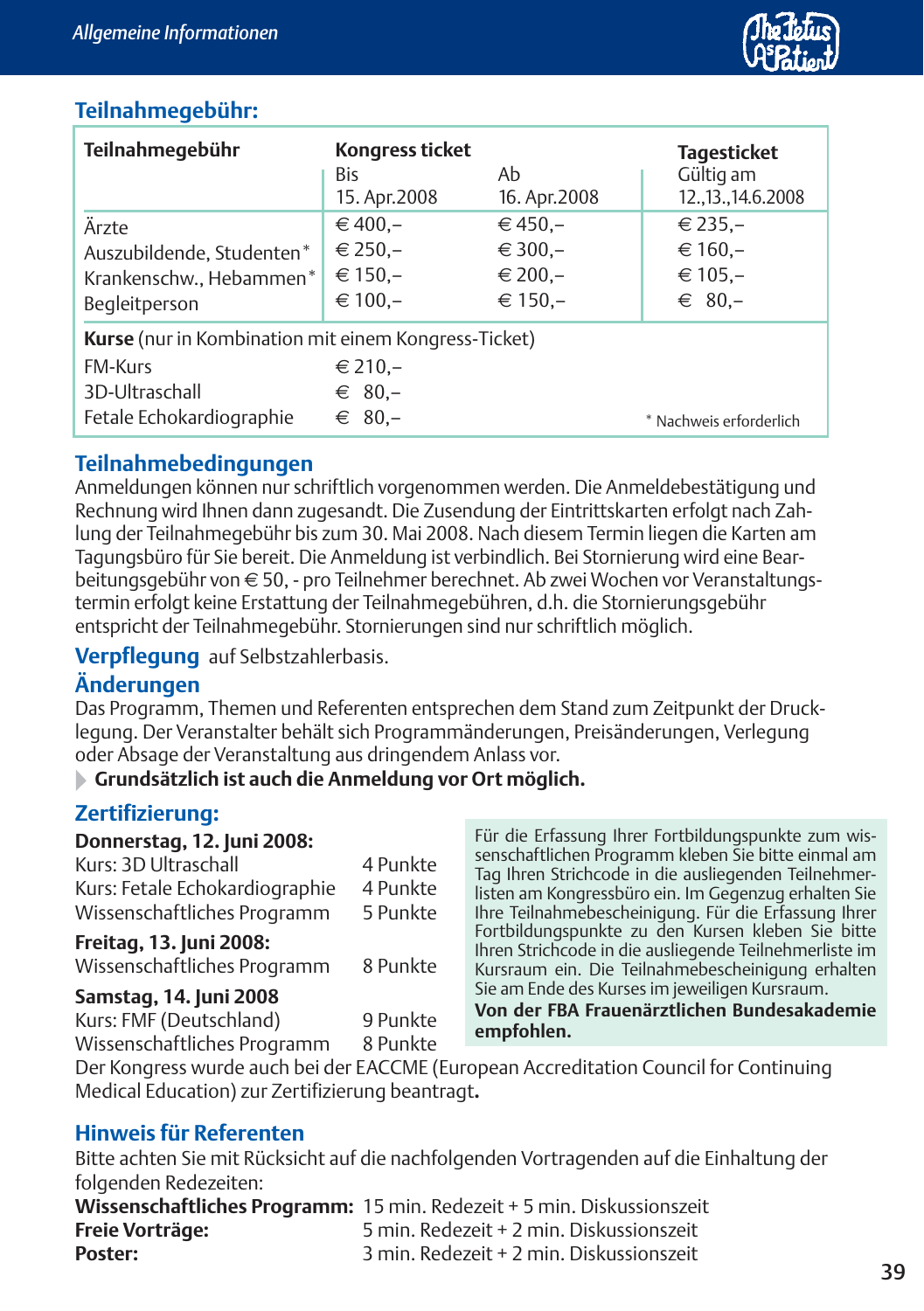

#### **Deadline for Hotel Registration: April 15, 2008**

We have arranged a contingent of rooms in the following hotels for your stay. Room reservations can be made directly with the respective hotels under the keyword "Fetus As A Patient" or "Fetus 2008". Please note that the availability of the rooms can't be guaranteed.

#### **MARITIM Hotel**

Theodor-Heuss-Allee 3, 60486 Frankfurt (Germany) Tel.: +49 (0) 69/7578-11 30 • Fax: +49 (0) 69/7578-10 00 E-Mail: info.fra@maritim.de www.maritim.de

Room price per night (single): € 150,– incl. breakfast Room price per night (double): € 175,– incl. breakfast

#### **Mövenpick Hotel Frankfurt City**

Den Haager Str. 5, 60327 Frankfurt (Germany) Tel.: +49 (0) 69/788 07 50 • Fax: +49 (0) 69/788 07 58 88 E-Mail: hotel.frankfurt.city@moevenpick.com www.moevenpick-frankfurt-city.com

Room price per night (single): € 124,– incl. breakfast Room price per night (double): € 144,– incl. breakfast

#### **Fleming's Hotel Frankfurt-Messe**

Mainzer Landstr. 87-89, 60329 Frankfurt (Germany) Tel.: +49 (0) 69/370 03 00 • Fax: +49 (0) 69/370 033 33 E-Mail: frankfurt-messe@flemings-hotels.com www.flemings-hotels.com

Room price per night (single): € 145,– incl. breakfast

#### **Courtyard by Marriott Frankfurt Messe**

Oeserstr. 180, 65933 Frankfurt (Germany) Tel.: +49 (0) 69/390 50 • Fax: +49 (0) 69/380 82 18 E-Mail: cy.fracv.ebc@courtyard.com www.marriott.de

Room price per night (double rooms for use as single): € 149,– incl. breakfast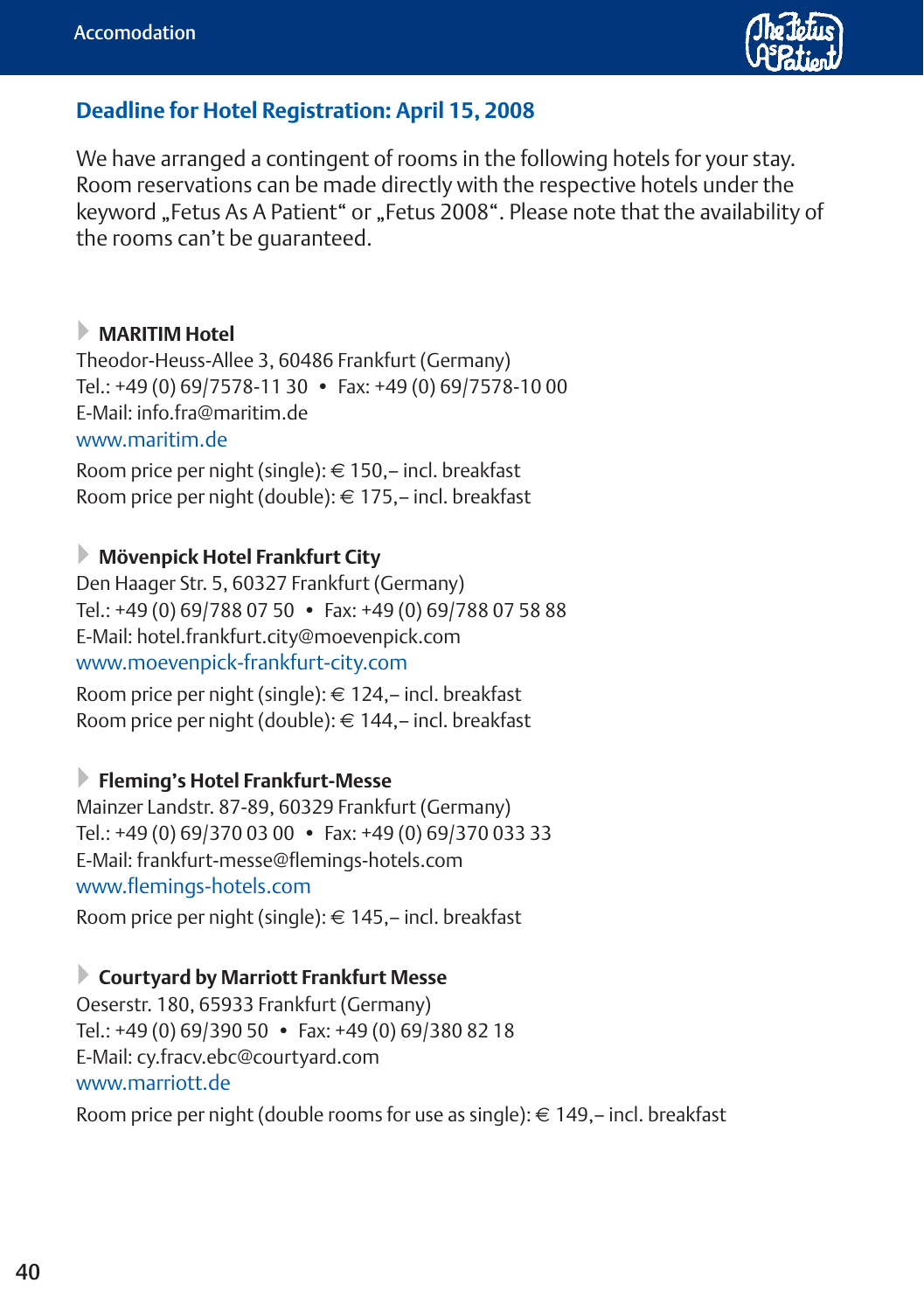

#### **Anmeldefrist für die Unterkünfte ist der 15. April 2008**

Für Ihre Unterbringung haben wir Zimmerkontingente in verschiedenen Hotels eingerichtet. Zimmerreservierungen können bitte direkt bei den entsprechenden Hotels unter Nennung der Stichworte "Fetus As A Patient" oder "Fetus 2008" vorgenommen werden. Bitte beachten Sie, dass die Verfügbarkeit der Zimmer nicht garantiert werden kann.

**MARITIM Hotel**

Theodor-Heuss-Allee 3, 60486 Frankfurt Tel.: +49 (0) 69/7578-11 30 • Fax: +49 (0) 69/7578-10 00 E-Mail: info.fra@maritim.de www.maritim.de Einzelzimmer pro Nacht: € 150,– inkl. Frühstück Doppelzimmer pro Nacht: € 175,– inkl. Frühstück

#### **Mövenpick Hotel Frankfurt City**

Den Haager Str. 5, 60327 Frankfurt Tel.: +49 (0) 69/788 07 50 • Fax: +49 (0) 69/788 07 58 88 E-Mail: hotel.frankfurt.city@moevenpick.com www.moevenpick-frankfurt-city.com

Einzelzimmer pro Nacht: € 124,– inkl. Frühstück Doppelzimmer pro Nacht: € 144,– inkl. Frühstück

#### **Fleming's Hotel Frankfurt-Messe**

Mainzer Landstr. 87-89, 60329 Frankfurt Tel.: +49 (0) 69/37 00 33 00 • Fax: +49 (0) 69/37 00 33 33 E-Mail: frankfurt-messe@flemings-hotels.com www.flemings-hotels.com

Einzelzimmer pro Nacht: € 145,– inkl. Frühstück

#### **Courtyard by Marriott Frankfurt Messe**

Oeserstr. 180, 65933 Frankfurt Tel.: +49 (0) 69/390 50 • Fax: +49 (0) 69/380 82 18 E-Mail: cy.fracv.ebc@courtyard.com www.marriott.de Einzelzimmer pro Nacht: € 149,– inkl. Frühstück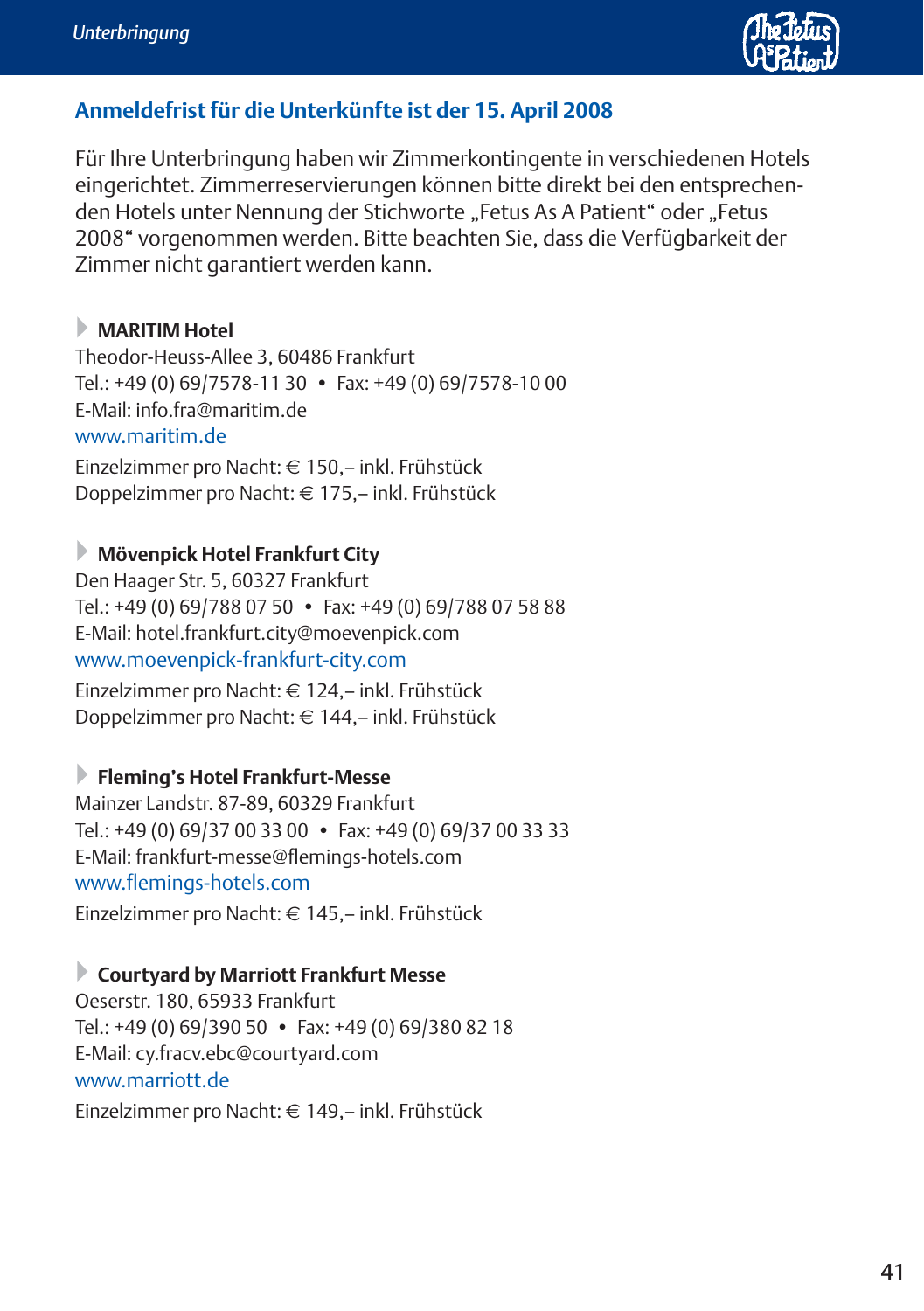

#### **InterCity Hotel Frankfurt**

Poststr. 8, 60329 Frankfurt (Germany) Tel.: +49 (0) 69/27 39 10 • Fax: +49 (0) 69/27 39 19 99 E-Mail: frankfurt@intercityhotel.de www.frankfurt.intercityhotel.de

Room price per night (single): € 95,– incl. breakfast

#### **ibis Frankfurt Friedensbrücke**

Speicherstr. 4, 60327 Frankfurt (Germany) Tel.: +49 (0) 69/27 30 30 • Fax: +49 (0) 69/23 70 24 E-Mail: h1445@accor.com www.jbishotel.com

Room price per night (single): € 85,50 incl. breakfast Room price per night (double): € 95,– incl. breakfast

#### **Mercure Hotel Frankfurt**

Voltastr. 29, 60486 Frankfurt (Germany) Tel.: +49 (0) 69/79 26 27 21 • Fax: +49 (0) 69/79 26 27 07 E-Mail: H1204-R34@accor.com www.mercure.com

Room price per night (single): € 104,– incl. breakfast Room price per night (double): € 144,– incl. breakfast

#### **B&B Hotel Frankfurt-Niederrad**

Colmarer Str. 3, 60528 Frankfurt-Niederrad (Germany) Tel.: +49 (0) 69/67 86 53 90 • Fax: +49 (0) 69/67 86 53 95 55 E-Mail: frankfurt-niederrad@hotelbb.com www.hotelbb.de

Room price per night (single): € 52,90 incl. breakfast Room price per night (double for use as single): € 62,90 incl. breakfast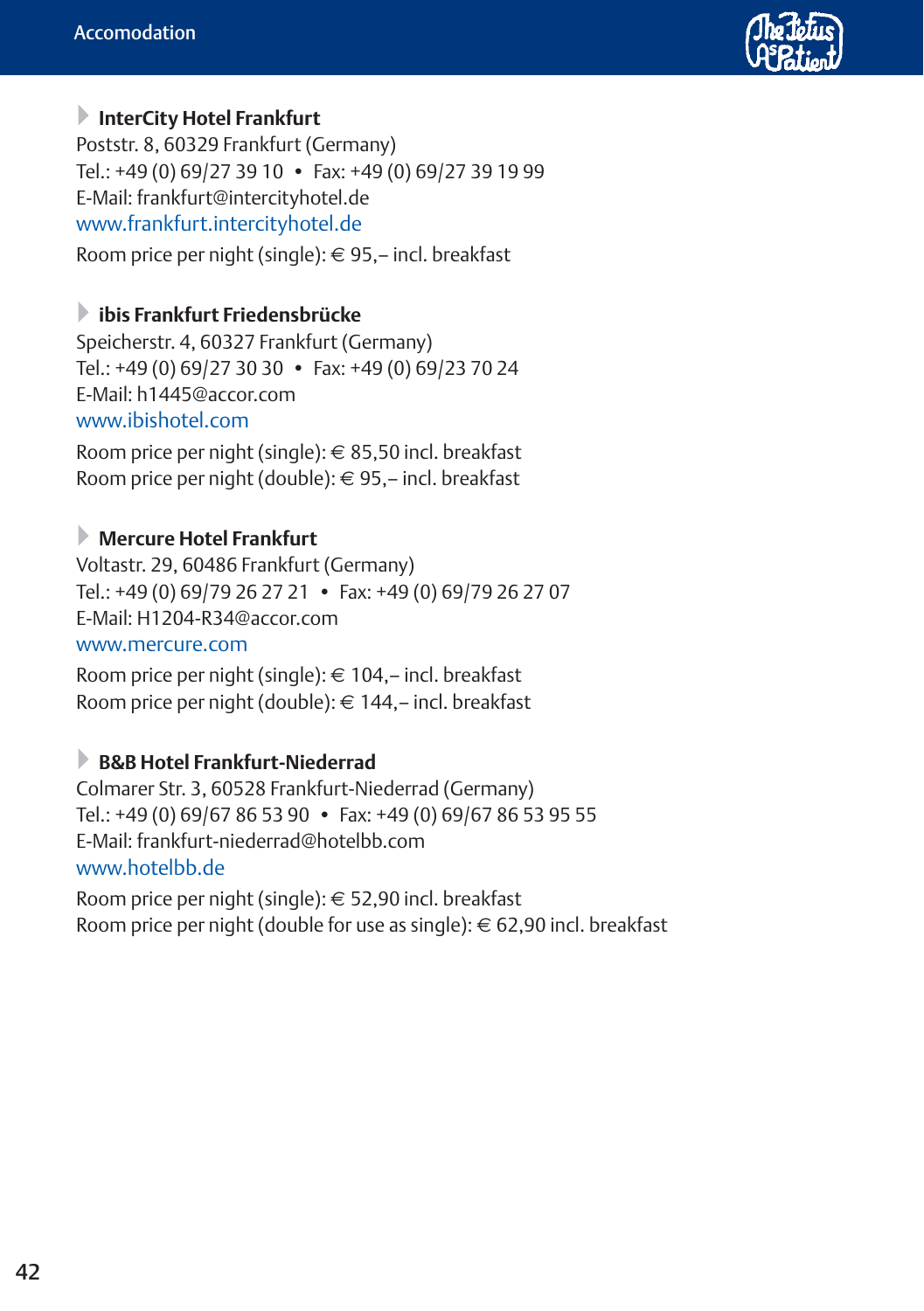

#### **InterCity Hotel Frankfurt** Poststr. 8, 60329 Frankfurt (Germany) Tel.: +49 (0) 69/27 39 10 • Fax: +49 (0) 69/27 39 19 99 E-Mail: frankfurt@intercityhotel.de www.frankfurt.intercityhotel.de

Einzelzimmer pro Nacht: € 95,– inkl. Frühstück

#### **ibis Frankfurt Friedensbrücke**

Speicherstr. 4, 60327 Frankfurt Tel.: +49 (0) 69/27 30 30 • Fax: +49 (0) 69/23 70 24 E-Mail: h1445@accor.com www.jbishotel.com

Einzelzimmer pro Nacht: € 85,50 inkl. Frühstück Doppelzimmer pro Nacht: € 95,– inkl. Frühstück

#### **Mercure Hotel Frankfurt**

Voltastr. 29, 60486 Frankfurt Tel.: +49 (0) 69/79 26 27 21 • Fax: +49 (0) 69/79 26 27 07 E-Mail: H1204-R34@accor.com www.mercure.com Einzelzimmer pro Nacht: € 104,– inkl. Frühstück

Doppelzimmer pro Nacht: € 144,– inkl. Frühstück

#### **B&B Hotel Frankfurt-Niederrad**

Colmarer Str. 3, 60528 Frankfurt-Niederrad Tel.: +49 (0) 69/67 86 53 90 • Fax: +49 (0) 69/67 86 53 95 55 E-Mail: frankfurt-niederrad@hotelbb.com www.hotelbb.de

Einzelzimmer pro Nacht: € 52,90 inkl. Frühstück Doppelzimmer pro Nacht: € 62,90 inkl. Frühstück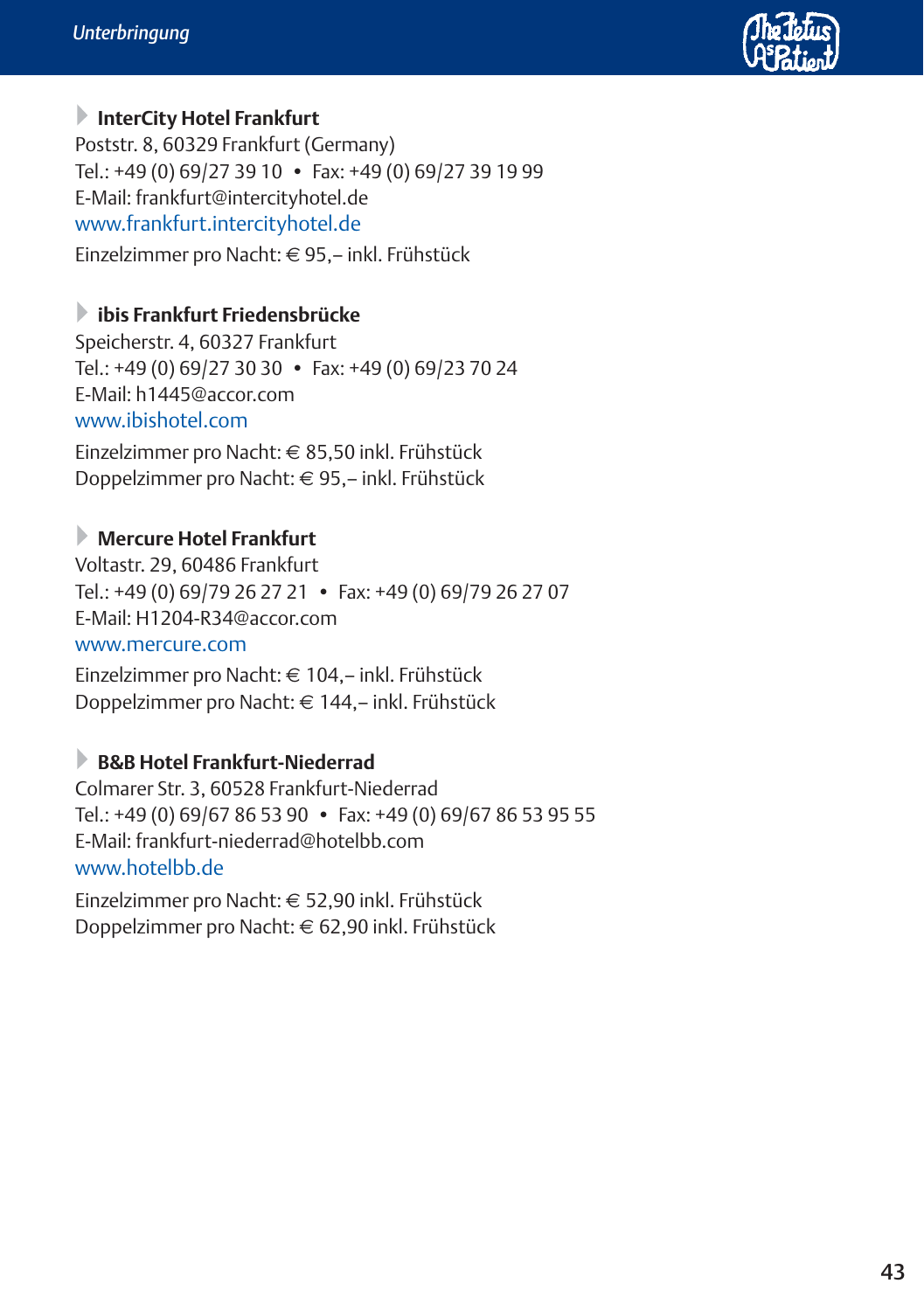

#### **Thursday, June 12th, 2008**

#### **Opening ceremony at Room Harmony I, Start: 4:00 p.m.**

| $16:00 - 16:15$ | Musical Pickup: String orchestra                                                                                                           |
|-----------------|--------------------------------------------------------------------------------------------------------------------------------------------|
| $16:15 - 17:00$ | Addresses:                                                                                                                                 |
|                 | • Eberhard Merz - Germany,                                                                                                                 |
|                 | President of the Congress and President of the German Society for                                                                          |
|                 | Ultrasound in Medicine                                                                                                                     |
|                 | • Dr. Renate Sterzel, councillor of Frankfurt/Main                                                                                         |
|                 | • Frank A. Chervenak – USA, President of the Society "The Fetus as a<br>Patient"                                                           |
|                 | • Asim Kurjak, Founding President of the Society "The Fetus as a<br>Patient"                                                               |
| $17:00 - 17:15$ | Delivery of the William Liley medals 2008                                                                                                  |
| $17:15 - 17:45$ | Opening Lecture: Ralph Naumann - Dresden, Germany<br>"A Remarkable Comeback from a Tragic Past - the History of Thalidomide<br>since 1957" |
| $17:45 - 18:00$ | Choir                                                                                                                                      |

#### **Welcome Party at the exhibition, Start: 6:00 p.m.**

We would like to invite you to a Gettogether with your colleagues on Thursday, 12th June 2008, at 6.00 p.m. in the exhibition of the the XXIV International Congress "The Fetus as a Patient", which is situated in the Foyer of hall Harmonie, Congress Center of Messe Frankfurt, Level C2.

Snacks and drinks will be served.

– free of charge –

#### **Friday, June 13th, 2008**

#### **Social evening at Frankfurter Römer, Paulsplatz 7, 60311 Frankfurt a. M. Start: 8:00 p.m.**

On the occasion of the XXIV International Congress The Fetus as a Patient the congress president Prof. Dr. Eberhard Merz has the honour of inviting you to a festive evening on Friday, 13th June 2008, at 8.00p.m. in the historical Roman Halls. The Roman halls are part of Frankfurts time-honoured city hall, originally built in 1405. The two massive vaulted and adjoining gothic style halls will leave you with an unforgettable experience right in the heart of Frankfurt.

The evening will be provided by the music group "Word up Music".

Price: € 59,–/person

Number of participants is limited.

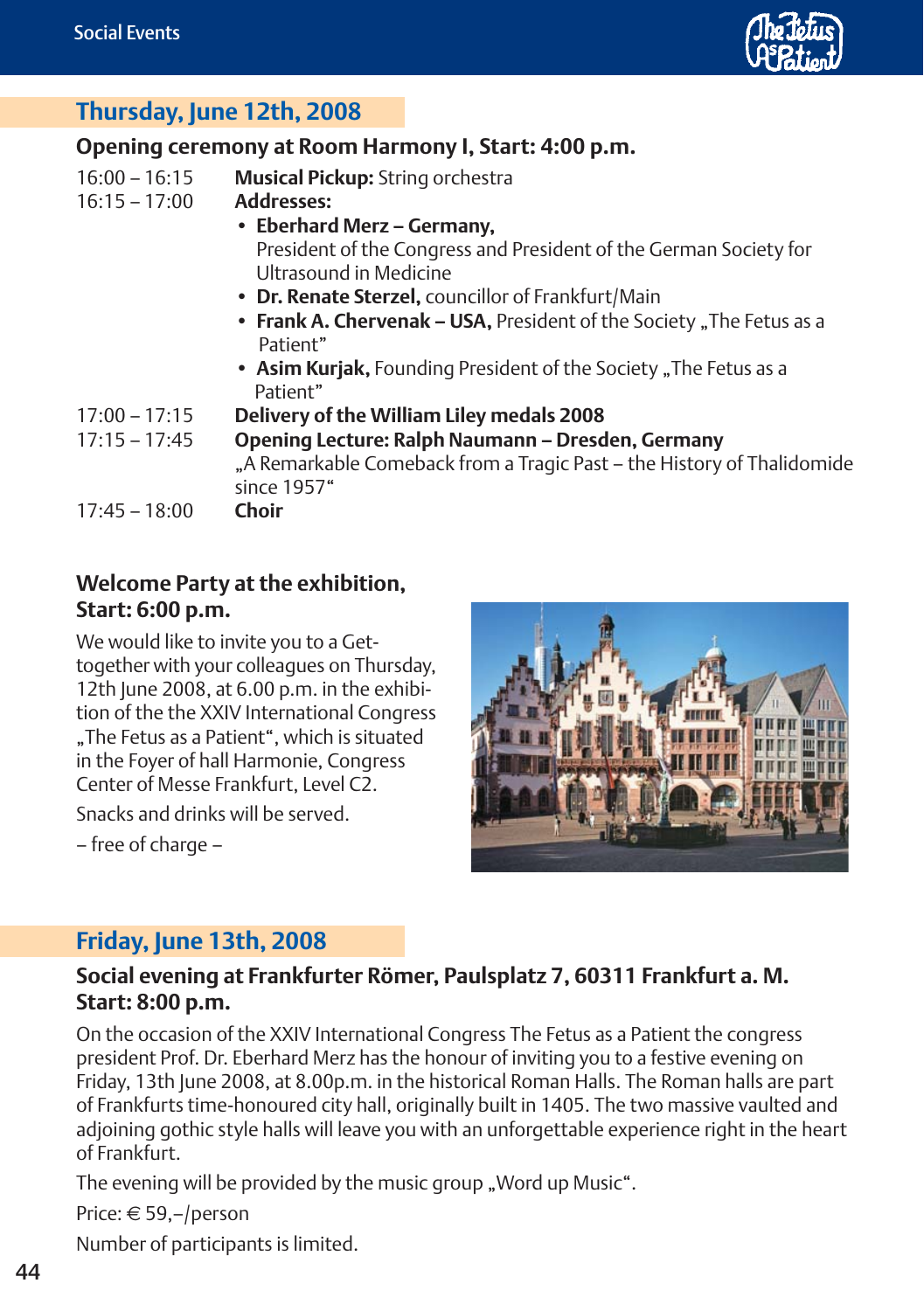

### **Donnerstag, 12. Juni 2008**

#### **Eröffnung und Begrüßung im Raum Harmonie I, Beginn: 16:00 Uhr**

|                 | El'Olinung und begrüßung im Kaum Harmonie I, beginn: 16:00 Onr                                                           |
|-----------------|--------------------------------------------------------------------------------------------------------------------------|
| $16:00 - 16:15$ | <b>Musikalischer Auftakt: Streichorchester</b>                                                                           |
| $16:15 - 17:00$ | Adressen:                                                                                                                |
|                 | · Eberhard Merz - Deutschland, Kongresspräsident, Präsident der<br>deutschen Gesellschaft für Ultraschall in der Medizin |
|                 | • Dr. Renate Sterzel, Stadträtin von Frankfurt/Main                                                                      |
|                 | • Frank A. Chervenak - USA, Präsident der Gesellschaft "The Fetus<br>as a Patient"                                       |
|                 | • Asim Kurjak, Gründungspräsident der Gesellschaft "The Fetus as a<br>Patient"                                           |
| $17:00 - 17:15$ | Verleihung der William Liley Medaillen 2008                                                                              |
| $17:15 - 17:45$ | Eröffnungsrede:                                                                                                          |
|                 | Ralph Naumann - Dresden, Deutschland                                                                                     |
|                 | "Ein beeindruckendes Comeback einer tragischen Vergangenheit-<br>die Geschichte des Kontagans seit 1957"                 |
| $17:45 - 18:00$ | Chor                                                                                                                     |
|                 |                                                                                                                          |

#### **Geselliges Beisammensein in der Industrieausstellung, Beginn: 18:00 Uhr**

Wir laden Sie herzlich ein, am **Get-together** am 12. Juni 2008 ab 18:00 Uhr in der Industrieausstellung im Foyer des Raums Harmonie im Congress Center der Messe Frankfurt teilzunehmen.

Freuen Sie sich auf einen geselligen Abend mit Ihren Kollegen.

Für Snacks und Getränke ist gesorgt.

– kostenfrei –

#### **Freitag, 13. Juni 2008**

#### **Gesellschaftsabend im Frankfurter Römer, Paulsplatz 7, 60311 Frankfurt a. M. Beginn: 20:00 Uhr**

Herr Professor Merz, Kongresspräsident des XXIV. Internationalen Kongresses "The Fetus as a Patient" freut sich, mit Ihnen den Festabend am 13. Juni 2008, ab 20.00 Uhr in den historischen Römerhallen zu feiern. Die Römerhallen sind Teil der altehrwürdigen Frankfurter Stadthalle, die 1405 erbaut wurde. Die zwei gewölbten und nebeneinander stehenden Hallen im gotischen Stil werden einen unvergesslichen Eindruck hinterlassen.

Für die musikalische Untermalung sorgt die Musikband "Word up Music".

Preis: € 59,–/Person

Die Teilnehmerzahl ist begrenzt.

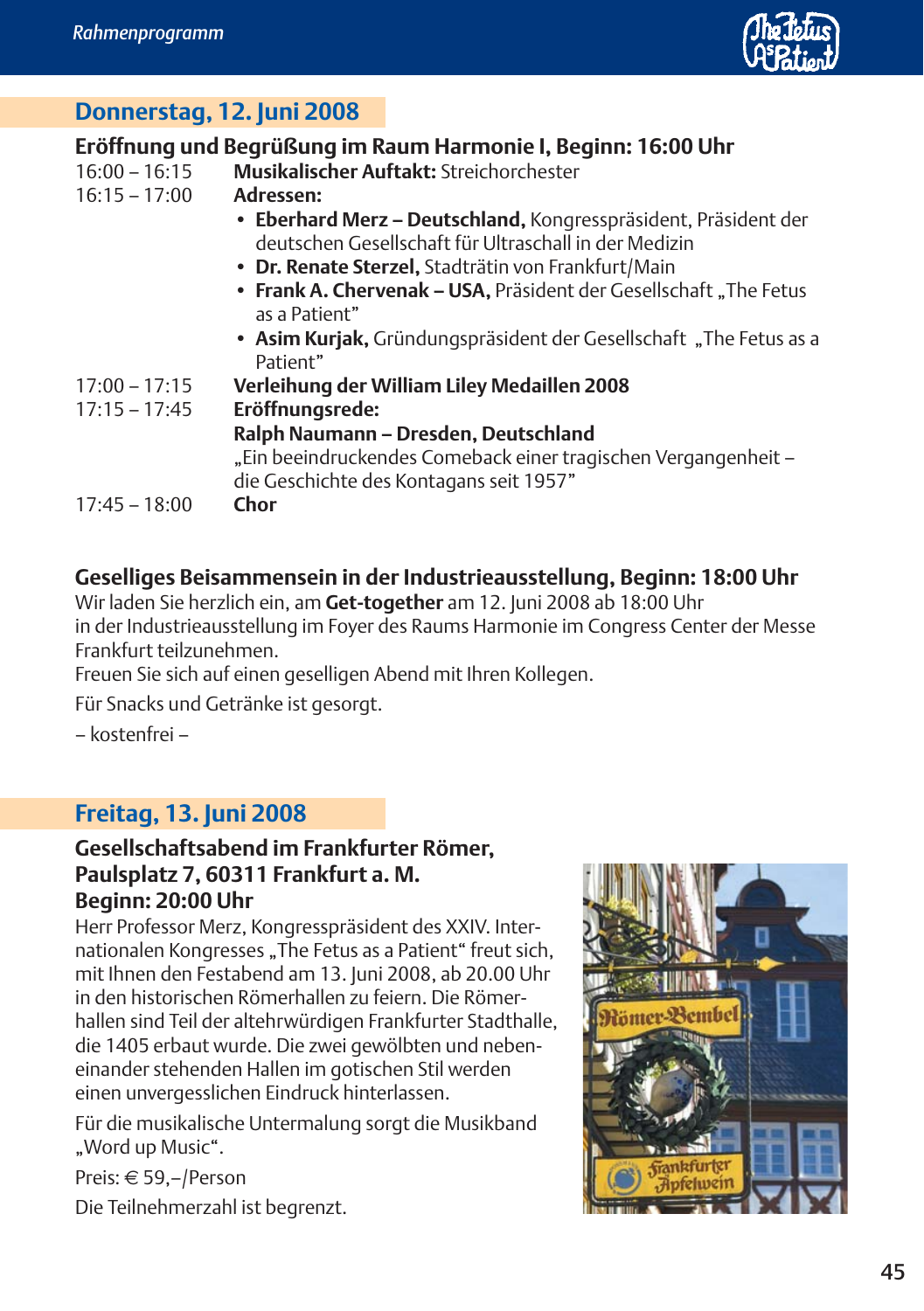



#### **Frankfurt am Main**

Frankfurt a. M. is an international and trade fair city with the most imposing skyline in Germany. But the city can offer many other facets and contrasting variety. Near to the skyscrapers you can find the heart of the city centre and Frankfurt's famous historical sights.

*Die internationale Finanz- und Messestadt Frankfurt am Main hat neben seiner berühmten Skyline und dem imposanten Bankenviertel noch weitere Facetten und vielseitige Kontraste zu bieten. Unweit der Hochhäuser befindet sich die Innenstadt mit vielen von Frankfurts berühmten historischen Sehenswürdigkeiten.*

#### **Sights/** *Sehenswertes***:**

**Römer** Römerberg 27, 60311 Frankfurt a. M.

**Paulskirche** Paulsplatz 11, 60311 Frankfurt a. M.

#### **Freies Deutsches Hochstift Frankfurter Goethe-Museum**

Großer Hirschgraben 23-25 60311 Frankfurt a. M. Phone: +49 (0) 69/13 88 00 E-mail: info@goethehaus-frankfurt.de www.goethehaus-frankfurt.de

#### **Museums /** *Museen***:**

#### **Museumsufer**

Sachsenhäuser Mainufer, between Iron Bridge and Friedensbrücke / *Am Sachsenhäuser Mainufer, zwischen Eiserner Steg und Friedensbrücke* Iron Bridge, Mainkai, 60311 Frankfurt a. M. Transport connection: U4/5, tram line 11/12 Römer www.frankfurt.de,

**EXPLORA Museum + Wissenschaft + Technik** Bunker Glauburgplatz, Frankfurt a. M. Phone: +49 (0)69/78 88 88 / Fax: +49 (0)69/78 77 77 E-mail: info@exploramuseum.de / E-mail: email@explora.info http://www.EXPLORA.info

**Geldmuseum der Deutschen Bundesbank Deutsche Bundesbank – Hauptverwaltung Frankfurt am Main**  Wilhelm-Epstein-Straße 14, 60431 Frankfurt a. M. Phone: +49 (0)69/95 66 30 73 / Fax: +49 (0)69/95 66 40 59 E-mail: geldmuseum@bundesbank.de http://www.geldmuseum.de



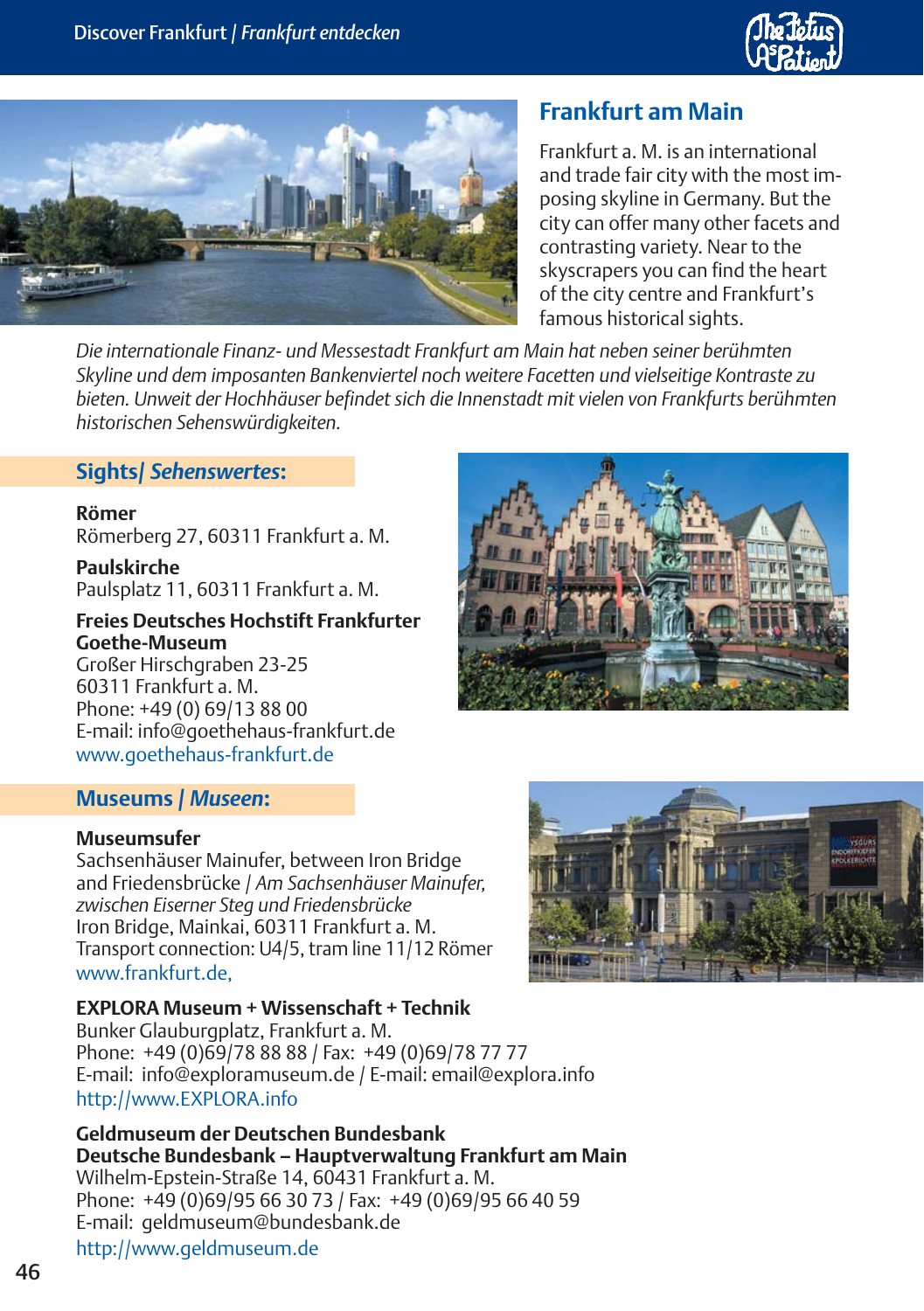

#### **Opera and ballet/** *Oper und Ballett*

#### **Alte Oper Frankfurt** –

Konzert- und Kongresszentrum GmbH Opernplatz 1, 60313 Frankfurt a. M. Phone: +49 (0)69 134 00 Phone: +49 (0)69 134 04 00 Tickets Fax: +49 (0)69 1340284 Fax: +49 (0)69 1340444 Tickets E-mail: info@alteoper.de E-mail: info@frankfurt-ticket.de http://www.alteoper.de



**Ballett Frankfurt** – Städtische Bühnen, Untermainanlage 11, 60311 Frankfurt a. M. Phone: +49 (0) 69/21 23 75 55 www.ballett-frankfurt.de

#### **Others***/ Sonstiges*

#### **Palmengarten Frankfurt**

Siesmayerstr. 61, 60323 Frankfurt a. M. Transprt connection: U4/6/7 Bockenheimer Warte Phone:+49 (0) 69 21 23 66 89 E-mail:info.palmengarten@stdt-frankfurt.de palmengarten-frankfurt.de

#### **Main Tower (Aussichtsplattform)**

Neue Mainzer Str. 52-58, 60311 Frankfurt a. M. Transport connection: S1-6 Taunusstraße Phone: +49 (0) 69/36 50 47 40 www.maintower.helaba.de



#### **City tours/** *Stadtrundfahrten*



**ViaTour Germany Incoming** (theme guided tour) Arndtstrasse 34-36, 60325 Frankfurt a. M. Phone: 49 (0)69/97 78 17 85 / Fax: 49 (0)69/28 98 59 E-Mail:info@viatour.de www.viatour.de

#### **Frankfurt Sightseeing**

Daily City Tours**,** Pick-up service twice a day, at tourist Information Office Römer or tourist Information, Office Main Train Station *Tägliche Stadtrundfahrten, Pick-up Service 2 mal täglich, vom Römer oder Hauptbahnhof.*

Phone: +49 (0) 69/21 23 89 53 E-mail: citytours@infofrankfurt.de www.frankfurt-tourismus.de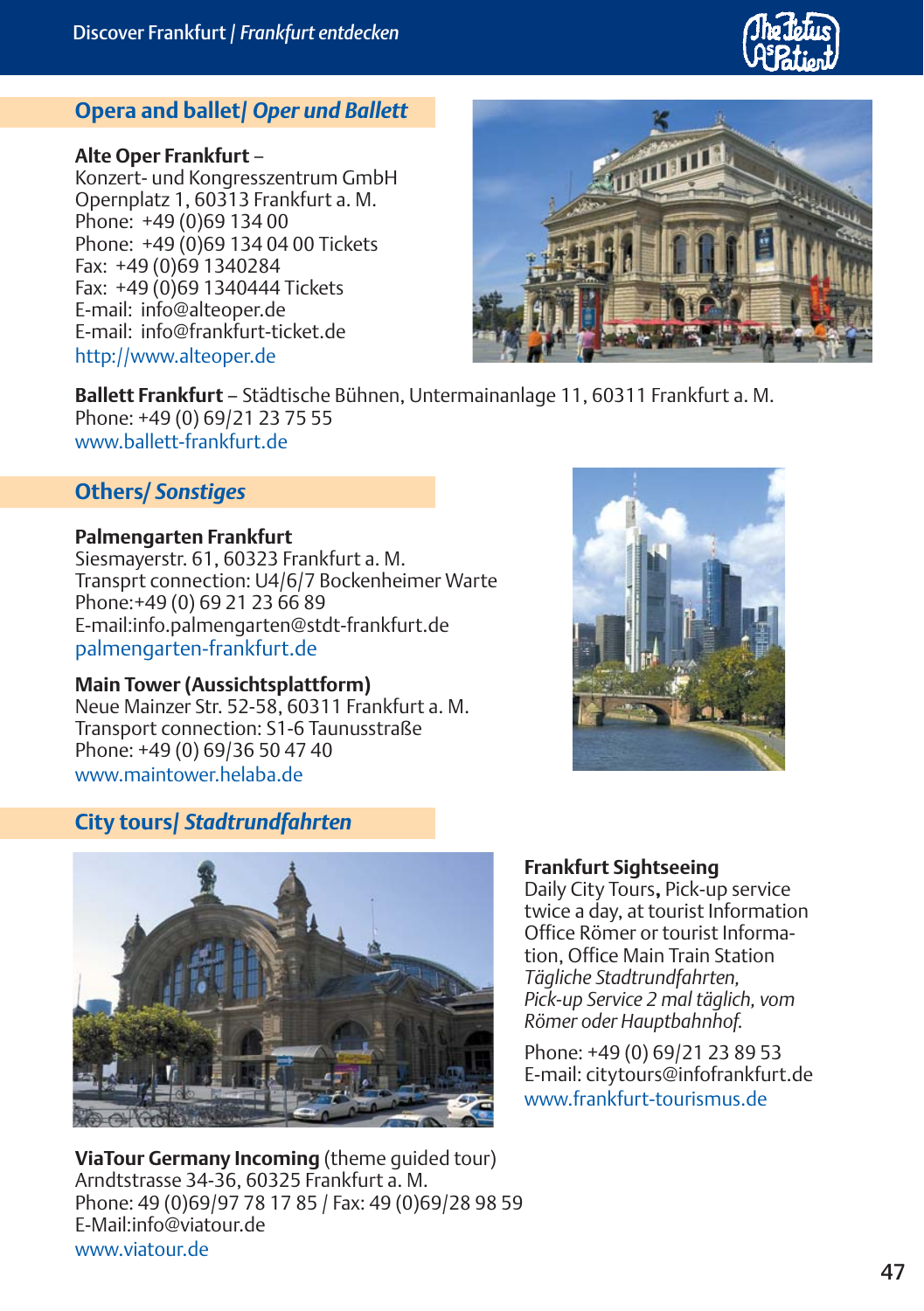

#### **By air**

When you arrive at Frankfurt Airport, you are only 15 km away from Messe Frankfurt. Frankfurt Airport has two terminals (1+2). For the sake of greater clarity, these are divided into separate areas. Terminal 1 is divided into A, B, and C, Terminal 2 into D and E. Take the cab directly to Messe Frankfurt, "Eingang City" (Festhalle, Congress Center, Forum, Halls 1, 3, 4, 5, 6, 7) or "Eingang Galleria" (Hall 8, 9, 10, Torhaus). The Eingang Galleria is only open when there are major trade fairs.

Every eight minutes an S 8 or S 9 suburban train (direction Hanau) leaves the station below Terminal 1, stopping at the Central station (Hauptbahnhof). The journey takes approx. ten minutes. Upon arrival, follow the green "S" signs and turn left towards the underground station. From here it is only two stops on the S 3 (Bad Soden), S 4 (Kronberg), S 5 (Bad Homburg/Friedrichsdorf), or S 6 (Friedberg) to the "Messe"stop. The journey takes approx. three minutes.

#### **By car**

The A5 interstate via the Westkreuz Frankfurt interchange takes you directly to Messe Frankfurt. Follow the signposts "Messe Frankfurt" or "Messe". These will take you to the "Rebstock" grounds, where there are 15,000 parking lots located right next to the interstate. From there a free shuttle bus will take you to the trade fair grounds.

#### **Please enter the street name in your satellite navigation system:**

**Tor West / Gate West:** Old navigation system: Am Römerhof; new navigation system: Straße der Nationen, follow from here the sign-posting

#### **Messe Parkhaus Rebstock / Rebstock parking garage:**

Ursinusstraße or Zum Rebstockbad

**Tor Nord / Gate North:** Katharinenkreisel, follow from here the sign-posting **Tor 8 und 9 / Gate 8 and Gate 9:** Katharinenkreisel, follow from here the sign-posting **Tor Ost / Gate East:** old navigation system: Hemmerichsweg; new navigation system: Brüsseler Straße (street has been renamed)

#### **Tor Süd / Gate South:** Europa-Allee

interchange junction Heidelberg or HD-Schwetzingen. Traffic signs in the town show the way to the Convention Center ("Stadthalle"). Ample parking spaces are available for exhibitors and visitors; follow the parking guidance system P8/P6.

#### **By rail**

ICE, IC, and EC connections from all over Germany and Europe converge at Frankfurt Central Station.

#### **The conference ticket – Our special offer for rail travellers**

Travel comfortably and conveniently with the "VeranstaltungsTicket" of the Deutsche Bahn to the conference "The Fetus As A Patient" for as little as  $\in$  69! The German Railway offers a special price for return journeys to Frankfurt with the ICE from all DB railway stations:

- Þ up to 300 km distance € 69,– in 2nd class/€ 99,– in 1st class
- Þ from 301 km distance € 109,– in 2nd class/€ 159,– in 1st class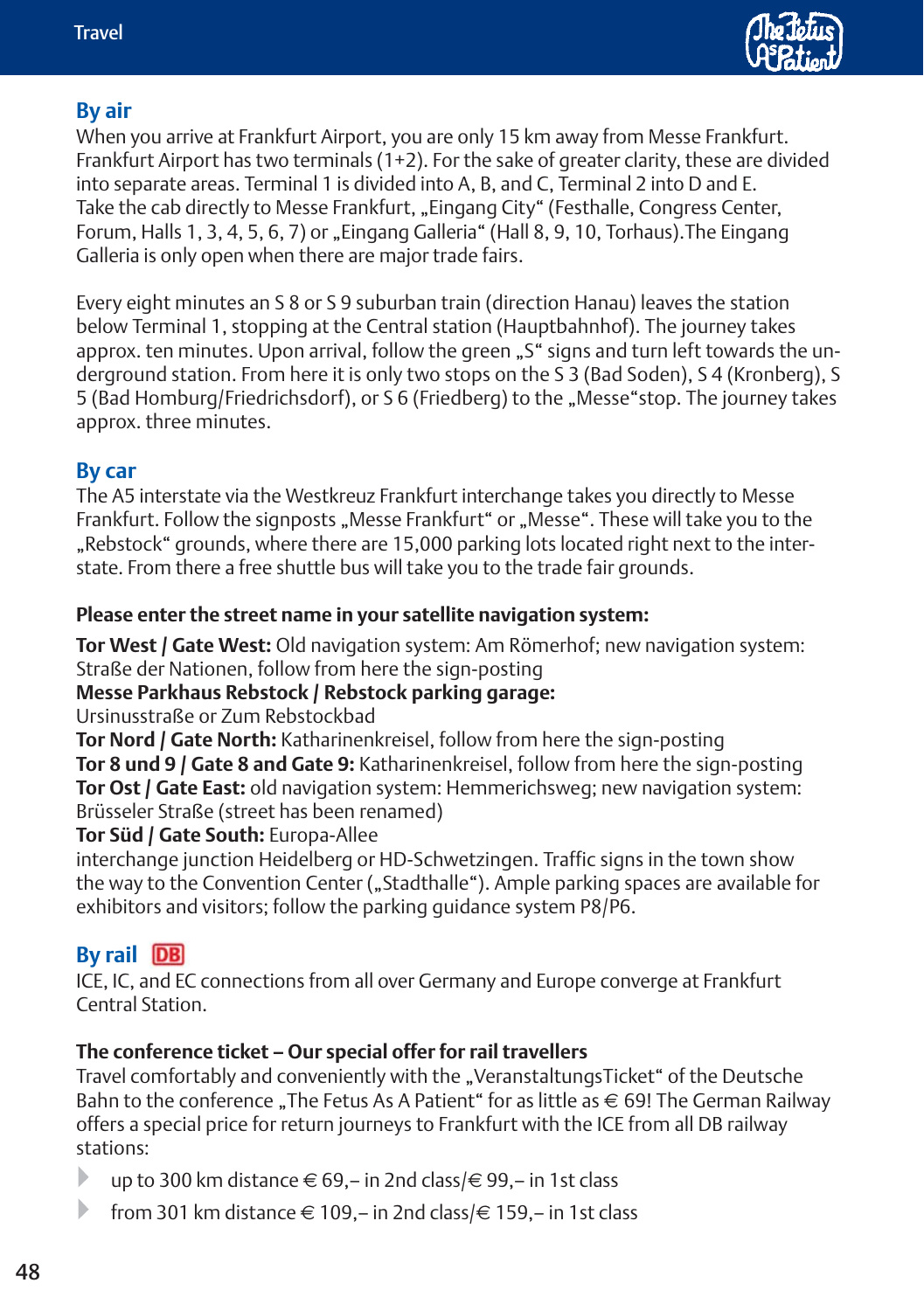

#### **Anreise mit dem Flugzeug**

Bei Ihrer Ankunft am Flughafen Frankfurt sind Sie nur 15km von der Messe Frankfurt entfernt.

#### **... weiter mit dem Taxi zur Messe Frankfurt**

Fahren Sie direkt zur Messe Frankfurt, "Eingang City" (Festhalle, Congress Center, Forum, Hallen 1, 3, 4, 5, 6, 7) oder "Eingang Galleria" (Halle 8, 9, 10, Torhaus). Der Eingang Galleria ist nur bei großen Messen geöffnet.

#### **... weiter mit der S-Bahn zur Messe Frankfurt**

Vom Regionalbahnhof unter Terminal 1 können Sie alle acht Minuten mit der S 8 und S 9 Richtung Hanau direkt zum Hauptbahnhof Frankfurt fahren. Fahrzeit ca. zehn Minuten. Folgen Sie am Hauptbahnhof den grünen Wegweisern "S" auf dem Querbahnsteig nach links zum Tiefbahnhof. Von dort sind es nur noch zwei Stationen mit der S 3 (Bad Soden), S 4 (Kronberg), S 5 (Bad Homburg/Friedrichsdorf), S 6 (Friedberg) zur Haltestelle Messe. Fahrzeit von Frankfurt Hauptbahnhof ca. drei Minuten.

#### **Anreise mit dem Auto**

Der direkte Weg zur Messe führt über die A5 zum Westkreuz Frankfurt. Folgen Sie den Hinweisschildern "Messe Frankfurt" oder "Messe", die Sie zum Rebstockgelände mit 15.000 Parkplätzen direkt an der Autobahn führen. Ein kostenloser Shuttle-Bus bringt Sie zum Messegelände.

#### **Verkehrsführung**

#### **Bitte geben Sie die entsprechenden Straßennamen in Ihrem Navigationssystem ein:**

**Tor West:** altes Navigationsgerät: Am Römerhof, folgen Sie ab dort der Beschilderung; neues Navigationssystem: Straße der Nationen (Straße wurde umbenannt). **Messe Parkhaus Rebstock:** Ursinusstraße oder Zum Rebstockbad; neues Navigationsgerät: Zum Messeparkhaus Rebstock (Straße wurde umbenannt) **Tor Nord:** Katharinenkreisel, folgen Sie ab dort der Beschilderung **Tor 8 und 9:** Katharinenkreisel, folgen Sie ab dort der Beschilderung **Tor Ost:** altes Navigationsgerät: Hemmerichsweg, neues Navigationssystem: Brüsseler Straße (Straße wurde umbenannt)

**Tor Süd:** Europa-Allee, folgen Sie ab dort der Beschilderung

#### **Anreise mit der Bahn**

Im Frankfurter Hauptbahnhof treffen ICE-, IC-, EC-Verbindungen aus Deutschland und Europa zusammen. Der Tiefbahnhof unter dem Hauptbahnhof bietet den direkten und schnellsten Anschluss zur Messe mit den S- und U-Bahnen des Rhein-Main-Verkehrsverbundes (RMV).

Reisen Sie mit dem "VeranstaltungsTicket der Deutschen Bahn" günstig und bequem zu dem Kongress "The Fetus as a Patient" schon ab  $\ddot{A}$  69,-!

Die Deutsche Bahn bietet Ihnen einen Spezialpreis zur An- und Abreise mit dem ICE für die Hin- und Rückfahrt von allen DB Bahnhöfen nach Frankfurt:

- Þ Bis 300 km Entfernung € 69,– in der 2. Klasse / € 99,– in der 1. Klasse
- Þ Ab 300 km Entfernung  $\in$  109, – in der 2. Klasse /  $\in$  159, – in der 1. Klasse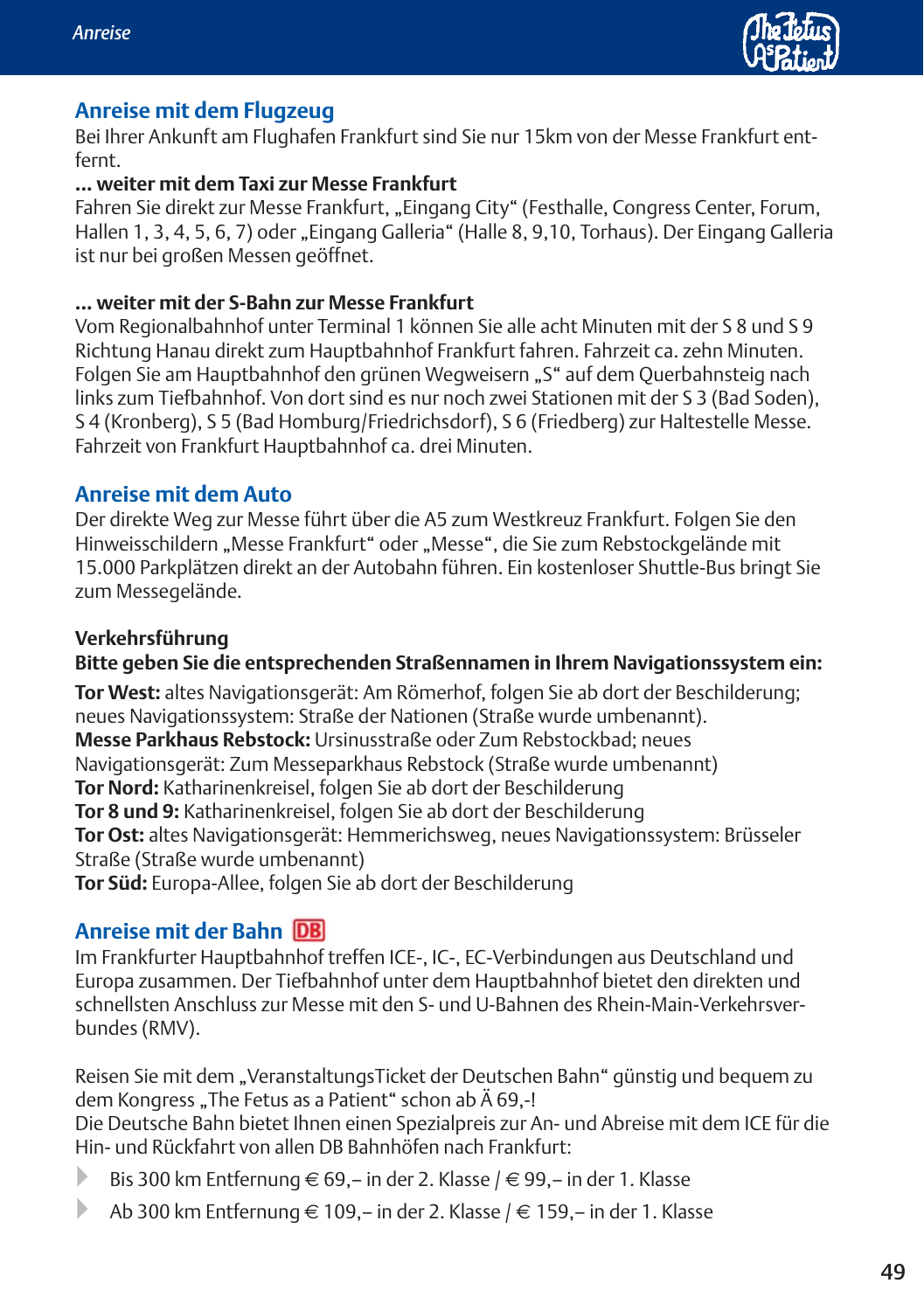

#### **And this is how you obtain your ticket simply and easily as of December 12th 2007:**

- Dial the hotline number +49 (0) 1805/31 11 53 of the DB (14 ct. per min from the conventional telephone network in Germany; participants from abroad just contact fetus@thieme.de for booking)
- Ouote the keyword . The Fetus As A Patient"
- No sooner have you conveyed your travel request (current rail connections can be found on the Internet page www.bahn.de) and you will be on your way to the conference in Frankfurt with the "VeranstaltungsTicket"!

We recommend a seat reservation for your journey, which you can book at the same time!

#### **Conditions:**

Valid for return travel from/to all DB railway stations with local and long-distance services to Frankfurt.

Book three days in advance (specific trains) as long as seats are available.

Further discounts (e.g. BahnCard) cannot be granted.

Seat reservation is not included in the price.

Exchange/reimbursement up to the first day of validity  $\in$  15, thereafter not possible.

#### **With public transport**

You can buy tickets for the subway, suburban trains and streetcars at the RMV ticket machines. Here's a tip: If you are going to make more than three trips in any one day it's worth buying a day ticket.

The subway station below the Central Station provides the most direct and fastest connection to the "Messe" stop by the Rhein-Main Public Transportation Authority (RMV) suburban (S-Bahn) and subway (U-Bahn) trains.

The taxi ranks at Frankfurt Central Station are well sign-posted. The largest is just a few steps away from the main exit.

From the Central Station, walk along Düsseldorfer Strasse heading towards Platz der Republik. Carry straight on, along Friedrich-Ebert-Anlage, which will lead you directly to the trade fair grounds, "Entrance City".

Follow the "S" signs and turn left toward the subway station. It is only two stops from the suburban railway station at the Central Station, platform 104, to the Messe Frankfurt stop. The Messe Frankfurt has its own station, which you can reach via the four suburban train lines S 3, (Bad Soden), S 4 (Kronberg), S 5 (Bad Homburg/Friedrichsdorf), S 6 (Friedberg).

The U 4 line leaves the Central Station for Bockenheimer Warte, stopping at "Festhalle / Messe" ("Eingang City") at regular intervals.

From the railway platform, proceed to the main exit, cross the station forecourt and go to the streetcar stops immediately in front of you. No. 16 and 17 will take you directly to the "Festhalle/Messe" ("Eingang City") stop.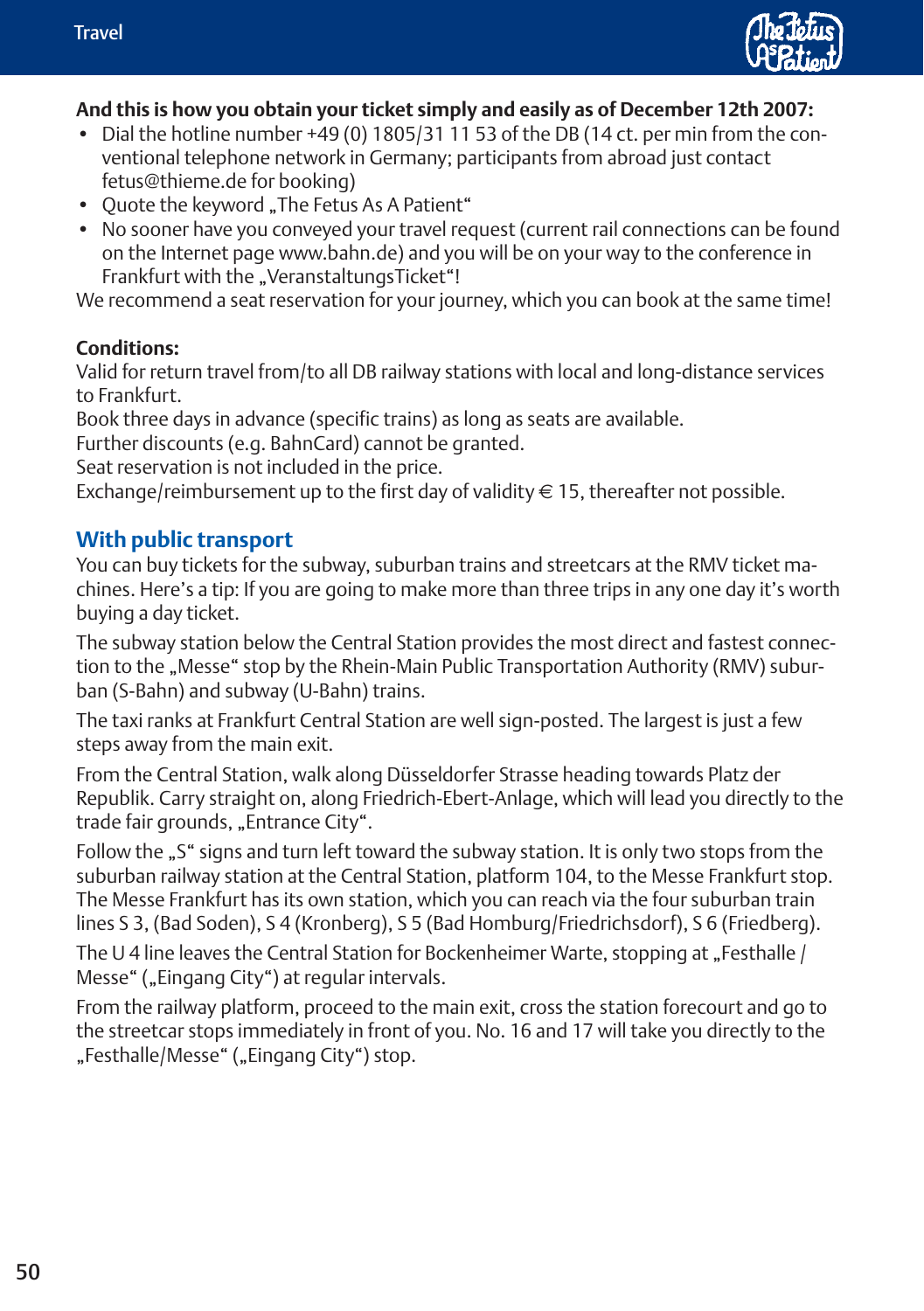

#### **Und so erhalten Sie einfach und bequem ab dem 12. Dezember 2007 Ihr Ticket:**

- Sie wählen die Hotline-Nummer 01805-31 11 53 der DB (14 ct./min aus dem dt. Telefonnetz). Teilnehmer aus dem Ausland schreiben bitte eine Email an fetus@thieme.de.
- Sie nennen das Stichwort: "The Fetus as a patient"
- Sie teilen Ihren Reisewunsch (aktuelle Bahnverbindung finden Sie auf der Internetseite: www.bahn.de) mit und schon sind Sie mit dem "VeranstaltungsTicket" bei Ihrem Kongress in Frankfurt.

Wir empfehlen für Ihre Reise eine Platzreservierung, die Sie gleich mitbuchen können!

#### **Konditionen:**

Buchung 3 Tage im Voraus, Weitere Rabatte (z.B. BahnCard) können nicht gewährt werden, Die Sitzplatzreservierung ist im Preis nicht enthalten.

Umtausch/Erstattung bis zum 1. Geltungstag € 15,–, ab dem 1. Geltungstag ausgeschlossen

#### **Weiterreise mit dem öffemtlichen Nahverkehr**

#### **... weiter mit dem Taxi zur Messe Frankfurt**

Die Taxistände sind am Hauptbahnhof gut ausgeschildert. Der größte Halteplatz befindet sich nur wenige Schritte vom Hauptportal des Bahnhofs entfernt.

Telefon Taxizentralen: +49 69/23 00 01 +49 69/23 00 33

#### **... weiter zu Fuß zur Messe Frankfurt**

Vom Bahnhof aus gehen Sie auf der Düsseldorfer Straße über den Platz der Republik und die Friedrich-Ebert-Anlage bis zum Messegelände, "Eingang City".

#### **... weiter mit der S-Bahn zur Messe Frankfurt**

Folgen Sie den Wegweisern "S" auf dem Querbahnsteig nach links zum Tiefbahnhof. Von der S-Bahn-Haltestelle Hauptbahnhof Gleis 104 sind es nur noch zwei Stationen bis zur Messe Frankfurt. Die Messe Frankfurt besitzt eine eigene S-Bahnstation, die Sie vom Hauptbahnhof mit den vier Linien S 3 (Bad Soden), S 4 (Kronberg), S 5 (Bad Homburg/Friedrichsdorf), S 6 (Friedberg) erreichen.

#### **... weiter mit der U-Bahn zur Messe Frankfurt**

Die Linie U 4 fährt in kurzen Abständen vom Hauptbahnhof Richtung Bockenheimer Warte direkt zur Haltestelle "Festhalle/Messe" (Eingang City).

#### **... weiter mit der Straßenbahn zur Messe Frankfurt**

Vom Bahnsteig aus gehen Sie zum Hauptausgang und überqueren den Bahnhofsplatz bis zur Straßenbahnhaltestelle. Die Linien 16 und 17 fahren direkt zur Haltestelle "Festhalle/ Messe" (Eingang City).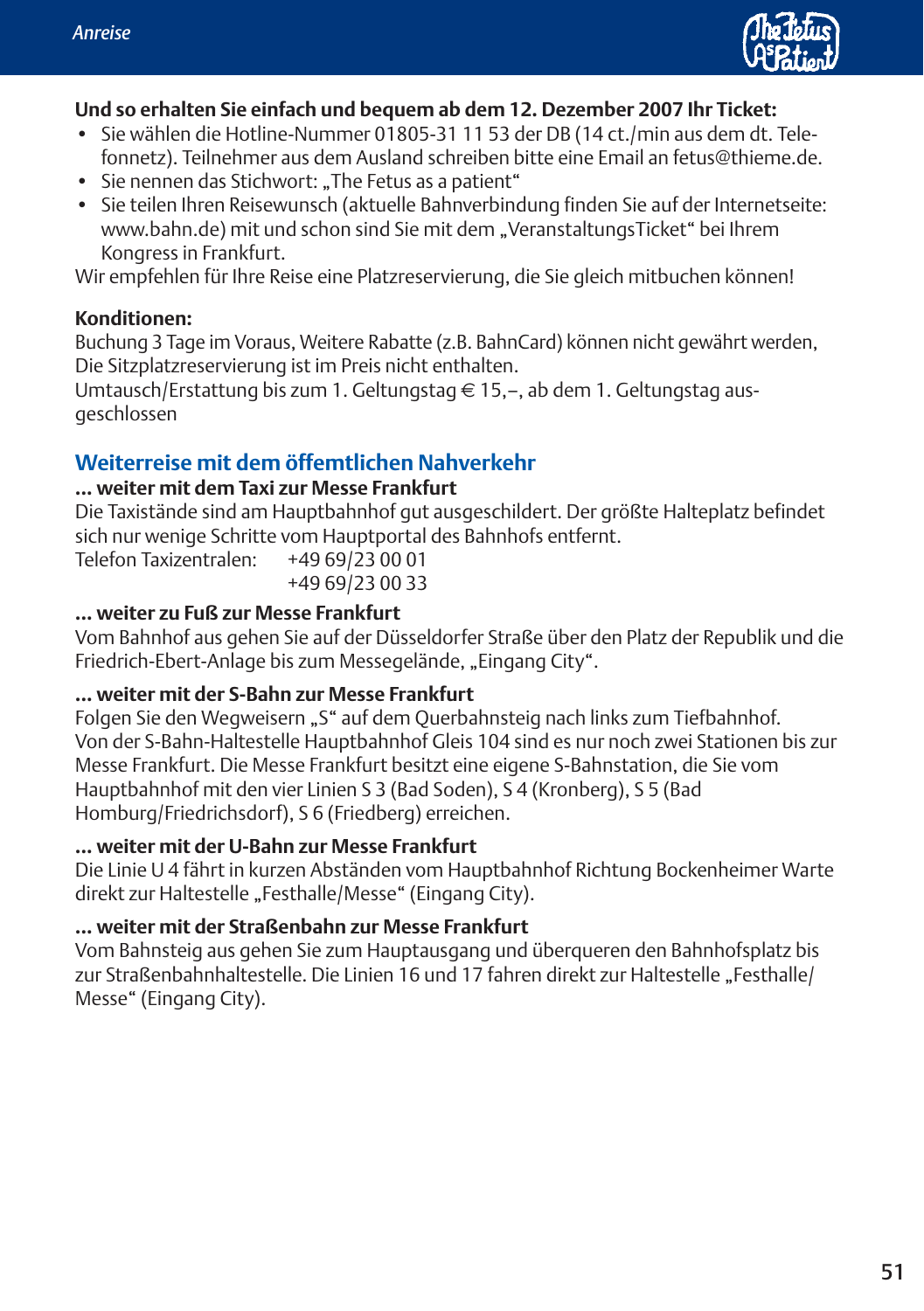

|                          | Ahmed Badreldeen, MRCOG, MD., Doha - Qatar, Quatar                                                                                           |
|--------------------------|----------------------------------------------------------------------------------------------------------------------------------------------|
| <b>Antsaklis</b>         | Aris, 1st Dept. of Obstetrics and Gynecology, University of<br>Athens - Alexandra Hospital, Vas Sophia 80,11528 Athens,<br>Greece            |
| <b>Bianchi</b>           | Ana, Dr., Rambla Peru 1519, apt. 201, 113000 Montevideo,<br>Uruguay                                                                          |
| <b>Blickstein</b>        | Saac, MD, Dept. of Obstetrics and Gynecology, Kaplan<br>Medical Center, 76100 Rehovot, Israel                                                |
| <b>Breborowicz</b>       | Grzegorz, Prof., Dept. of Perinatology and Gynaecology<br>Poznan, University of Medical Sciences, Polna Str. 33,<br>Poznan, Poland           |
| Brent                    | Robert L., MD, Ph.D, D.Sc., Box269, 19899 Wilmington, DE,<br><b>USA</b>                                                                      |
| <b>Carbonell-Estrany</b> | MD, X, PhD, Hospital Clinic, C/Sabino Arana 1,<br>8028 Barcelona, Spain                                                                      |
| <b>Carrapato</b>         | Manuel R. G., Hospital Sao Sebastiao, Rua Dr. Candido Pinho<br>4520-211, Santa Maria da Feira, Portugal                                      |
| <b>Carrera</b>           | José M., Ganduxer, 8 - àtic, Barcelona, Spain                                                                                                |
| <b>Chaoui</b>            | Rabih, Prof. Dr. med., Friedrichstr. 147, 10117 Berlin,<br>Germany                                                                           |
| <b>Chervenak</b>         | Frank, MD, Weill Medical College of Cornell University, 525 E<br>68th ST, Room J-130 NY, 10021 New York, USA                                 |
| <b>D'Addario</b>         | Vincenzo, Clinica Ostertrica e Ginecologica 4, Policlinico,<br>Piazza G. Cesare, 70124 Bari, Italy                                           |
| Di Renzo                 | Gian Carlo, Prof., Dept. Of Ob/Gyn and Centre for Perinatal<br>and Reproductive Medicine, University of Perugia, Perugia,<br>Italy           |
| <b>Divon</b>             | Michael, Prof., Lenox Hill Hospital, 130 E. 77th ST NY,<br>10021 New York, USA                                                               |
| <b>Duan</b>              | Tony, Shanghai 1st Maternity and Infant Health Hospital of<br>Tongji University, China                                                       |
| <b>Dudenhausen</b>       | Joachim, Prof. Dr. med., Klinik für Geburtsmedizin, Charité,<br>Campus Virchow Klinikum, Augustenburger Platz 1,<br>13353 Berlin, Germany    |
| <b>Ebrashy</b>           | Alaa, Prof., Cairo University, Consultant Fetal medicine,<br>Cairo, Egypt                                                                    |
| <b>Eiben</b>             | Bernd, Prof. Dr. med., Institut für Labormedizin und Klinische<br>Genetik Rhein/Ruhr MVZ GmbH, Willy-Brandt-Platz 4,<br>45127 Essen, Germany |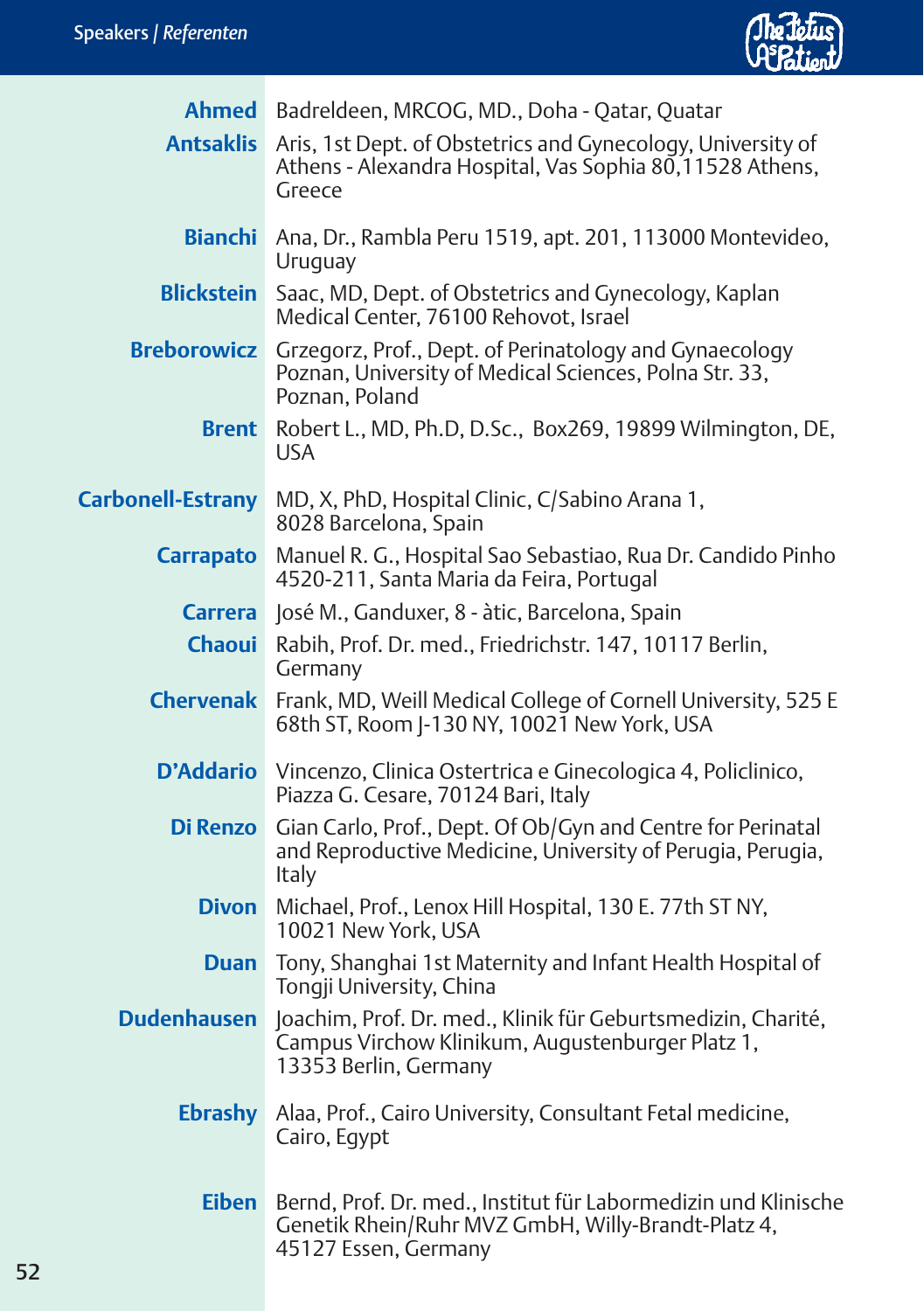

| <b>Eik-Nes</b>   | Sturla, National Center for Fetal Medicine St. Olavs University<br>Hospital, 7006 Trondheim, Norway                                                                                                                     |
|------------------|-------------------------------------------------------------------------------------------------------------------------------------------------------------------------------------------------------------------------|
| <b>Evans</b>     | Mark I., MD, Comprehensive Genetics & Mt. Sinai School of<br>Medicine, 131 E65th St., NY, 10065 New York, USA                                                                                                           |
| <b>Farine</b>    | Dan, MD, FRCSC, Dept. Of OB/Gyn and Medicine, Mt. Sinai<br>Hospital, 600 University Ave., M5G 1X5 Toronto,<br>Ontario/Canada                                                                                            |
| <b>Gembruch</b>  | Ulrich, Prof. Dr. med., Department of Obstetics & Prenatal<br>Medicine University of Bonn, Sigmund-Freud-Str. 25,<br>53105 Bonn, Germany                                                                                |
| Gonser           | Markus, PD Dr. med., Dr. Horst-Schmidt-Kliniken GmbH,<br>Klinik für Geburtshilfe und Pränatalmedizin, Ludwig-Erhard-<br>Str. 100, 65199 Wiesbaden, Germany                                                              |
| <b>Hackelöer</b> | Bernhard-Joachim, Prof. Dr. med., Asklepios Klinik Barmbek,<br>Rübenkamp 220, 22291 Hamburg, Germany                                                                                                                    |
| <b>Hajek</b>     | Zdenek, Prof., Praque 2, Apolinarska 18, 12808 Praha,<br>Czech Republic                                                                                                                                                 |
| Hansmann         | Manfred, Prof. Dr. med., University of Bonn, Prenatal<br>Medicine, Martinsplatz 2a, 53113 Bonn, Germany                                                                                                                 |
| <b>Hecher</b>    | Kurt, Prof. Dr. med., Universitätsklinikum Hamburg-<br>Eppendorf, Zentrum für Frauen-, Kinder-, Jugendmedizin,<br>Klinik und Poliklinik für Geburtshilfe und Pränatalmedizin,<br>Martinistr. 52, 20246 Hamburg, Germany |
| <b>Holzgreve</b> | Wolfgang, Prof. Dr. med. Dr.h.c. mult., Universitätsspital<br>Basel, Vorsteher Frauenklinik, Spitalgasse 21, 4031 Basel,<br>Switzerland                                                                                 |
| <b>Hyett</b>     | Jon, Associate Prof., Royal Brisbane Women's Hospital,<br>Butterfield Street, Herston, 4029 Queenland, Australia                                                                                                        |
| <b>Kagan</b>     | Karl Oliver, Dr. med., Universitätsklinikum Tübingen,<br>Frauenklinik, Calwerstr. 7, 72076 Tübingen, Germany                                                                                                            |
| <b>Kavak</b>     | Nese, Dr., Marmara Üniversitesi Fakültesi, 34668<br>Haydarpasa-Istanbul, Turkey                                                                                                                                         |
| <b>Kupesic</b>   | Sanja, Texas Tech University Health Sciences Center,<br>4800 Alberta Avenue, 79905 El Paso Texas, USA                                                                                                                   |
| <b>Kurjak</b>    | Asim, Prof., Dept. Of Ob-Gyn, Medical School University of<br>Zagreb, Sveti Duh 64, 10000, Zagreb, Croatia                                                                                                              |
| Lau :            | Tze Kin, Department of Obstetrics and Gynaecology, Prince<br>of Wales Hospital, Shatin, Hong Kong SAR, China                                                                                                            |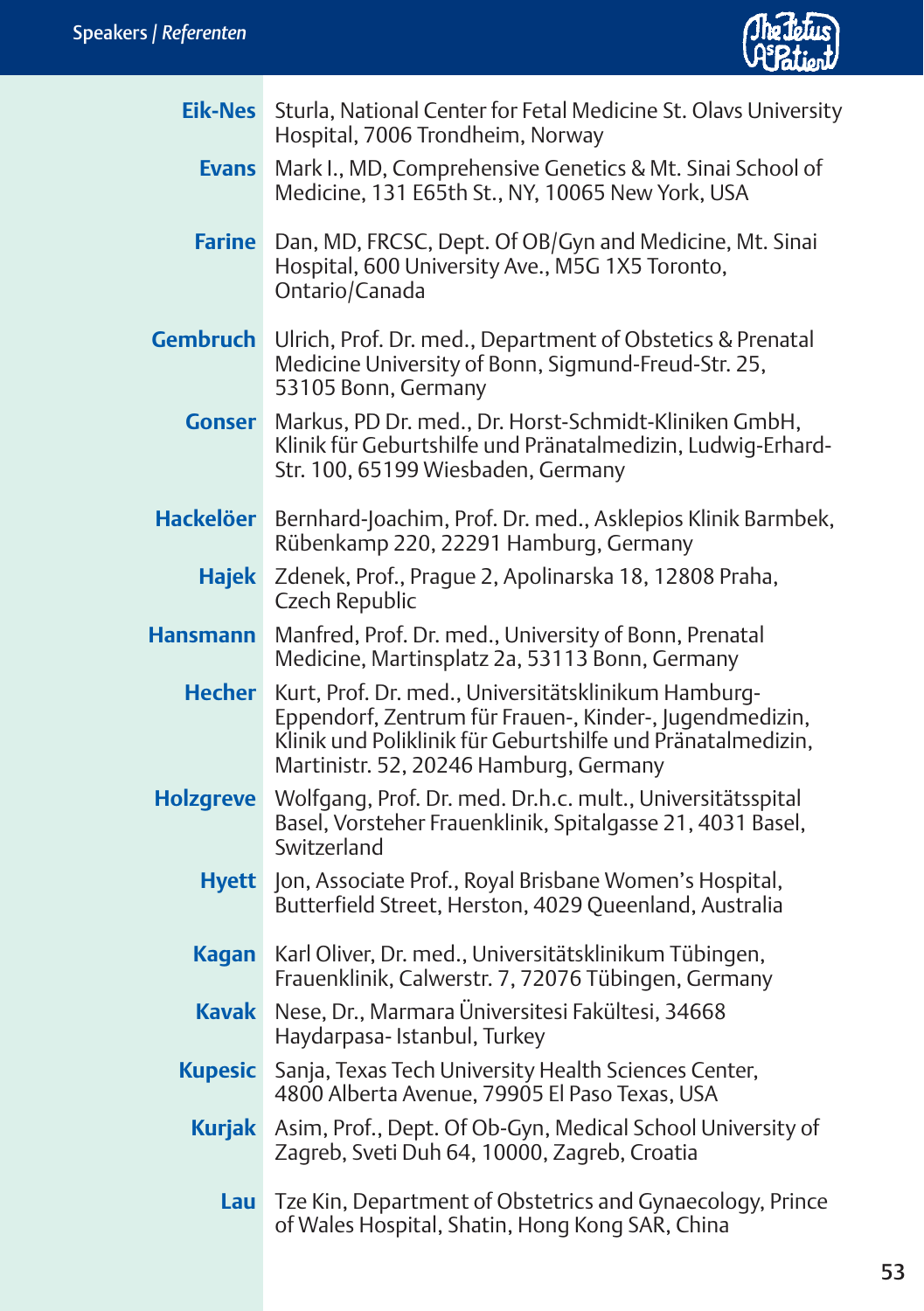

| Laurini            | Ricardo, Prof., University Hospital, Department OB/GYN,<br>22185 Lund. Sweden                                                                                                   |
|--------------------|---------------------------------------------------------------------------------------------------------------------------------------------------------------------------------|
| <b>Levene</b>      | Malcolm, Prof., Adacemic Dept of Paediatrics, D Floor,<br>Clarendon Wing, Leeds General Infirmary, LS29NS Leeds,<br>Vereinigtes Königreich                                      |
| <b>Louwen</b>      | Frank, Prof. Dr. med., Klinikum der Johann Wolfgang-Goethe-<br>Universität, Klinik für Frauenheilkunde und Geburtshilfe,<br>Theodor-Stern-Kai 7, 60596 Frankfurt a. M., Germany |
| <b>Maeda</b>       | Kazuo, Nadamachi 3-125, Yonago, Tottoriken 683-0835, Japan                                                                                                                      |
| <b>Mandruzzato</b> | Gian Paolo, Lazzaretto Vecchio 9, Trieste, Italy                                                                                                                                |
| <b>Marsal</b>      | Karel, University Hospital, Department of Obstetrics and<br>Gynaecology, 22185 Lund, Sweden                                                                                     |
|                    | Merz Eberhard, Prof. Dr. med., Krankenhaus Nordwest GmbH,<br>Frauenklinik, Steinbacher Hohl 2-26, 60488 Frankfurt a. M.,<br>Germany                                             |
| <b>Monni</b>       | Giovanni, Microcitemicio Hospital, Via Jenner Sn 0912,<br>Cagliari, Italy                                                                                                       |
| <b>Motrenko</b>    | Tatjana, I Proleterska S53/II, 85310 Budva, Montenegro                                                                                                                          |
| <b>Naumann</b>     | Ralph, PH Dr., Universitätsklinikum an der TU Dresden, Med.<br>Klinik u. Poliklinik I, Fetscherstr. 74, 01307 Dresden, Germany                                                  |
| <b>Newnham</b>     | John, Prof., The University of Western Australia, King Edward<br>Memorial Hospital, 374 Bagot Rd, 6008 Perth, Australia                                                         |
|                    | Papp Zoltán, Prof. Dr., PF.104, H-1442 Budapest, Hungary                                                                                                                        |
| <b>Pooh</b>        | Ritsuko K., 3-7, Vehommachi 7, Tennoji, #543-0001, Osaka,<br>Japan                                                                                                              |
| <b>Prayer</b>      | Daniela, Prof. Dr. med., Medizinische Universität Wien,<br>Universität für Radiodiagnostik, 1090 Wien, Österreich                                                               |
|                    | Queisser-Luft Annette, PD Dr. med., Universitätskinderklinik Mainz,<br>Langenbeckstr. 1, 55131 Mainz, Germany                                                                   |
| <b>Quintero</b>    | Ruben, University of South Florida, 4 Columbia Dr, HMT 259,<br>FL 33606 Tampa, USA                                                                                              |
|                    | Radunovic Nebojsa, MD, PhD, Institute for Ob Gyn, University of Belgrade<br>25, Visegradska, 11000 Belgrad, Serbia                                                              |
| <b>Saling</b>      | Erich, Prof. Dr. med., Ulmenallee 18, 14050 Berlin, Germany                                                                                                                     |
| <b>Schenker</b>    | Joseph, Prof., Hadassa Hospital, Box 1200, Jerusalem, Israel                                                                                                                    |
| <b>Schlösser</b>   | Rolf, MD, PD. Dr., Klinikum der Johann Wolfgang-Goethe-<br>Universität, Dept. Neontologie, Theodor-Stern-Kai 7,<br>60596 Frankfurt a. M., Germany                               |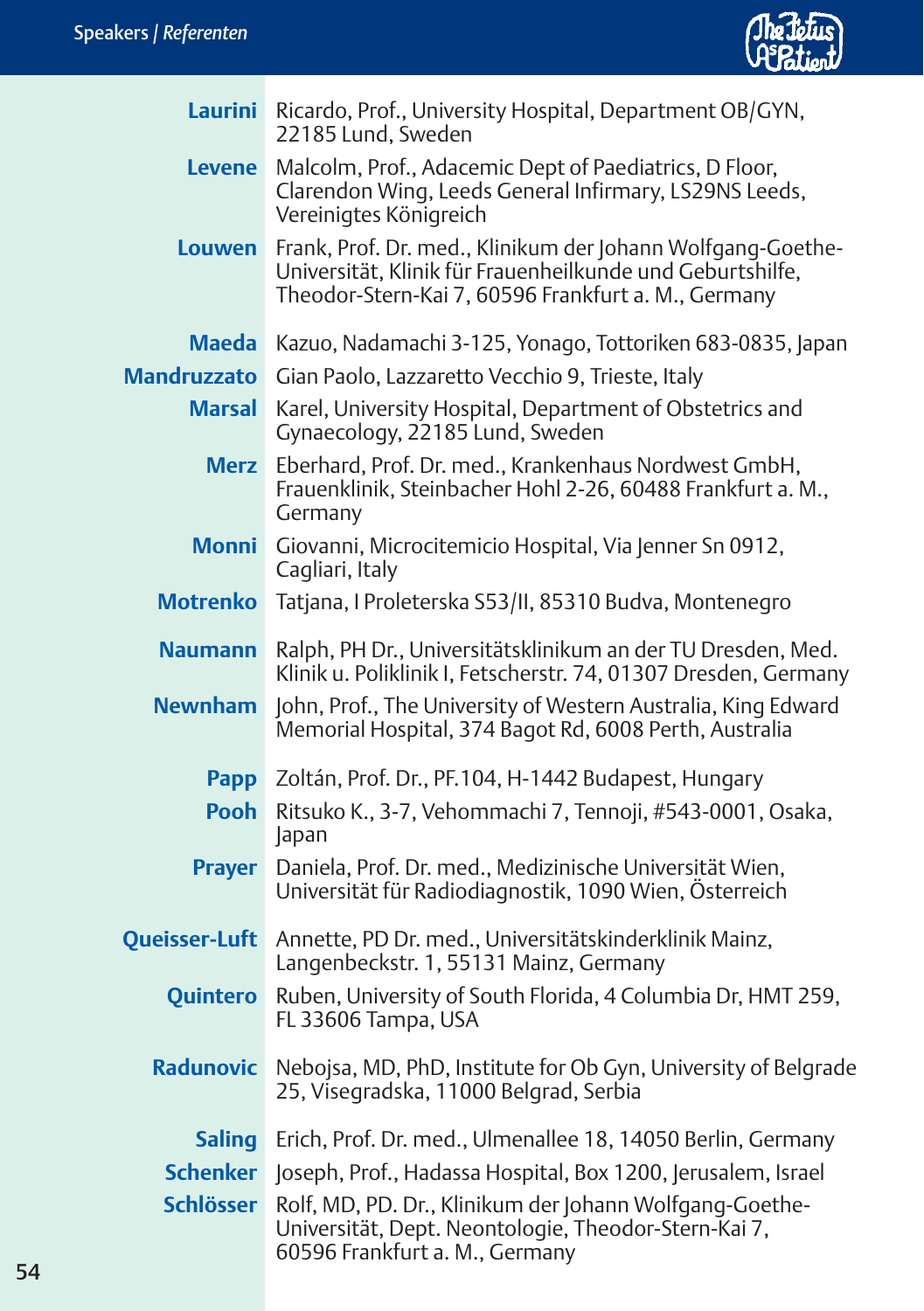

|                        | Schmidt Stefan, Prof. Dr. med., Philipps-Universität, Karl-von-Frisch-<br>Str. 4, 35032 Marburg, Germany                                                    |
|------------------------|-------------------------------------------------------------------------------------------------------------------------------------------------------------|
| <b>Schneider</b>       | KTM, Prof. Dr. med., Frauenklinik u. Poliklinik der TU München,<br>Klinikum r. d. Isar, Abt. Prenatalmedizin, Ismaninger Str. 22,<br>81675 München, Germany |
| <b>Stanojevic</b>      | Milan, Dr., General Hospital, Department Obstetrics and<br>Gynecology Medical School University of Zagreb,<br>10000 Zagreb, Croatia                         |
| <b>Stefos</b>          | Theodor, MD, N. Papadopoulou 3, 4544 Ioannina, Greece                                                                                                       |
| <b>Thode</b>           | Christian, Dr. med., Werner-von-Siemens-Str. 10,<br>37077 Göttingen, Germany                                                                                |
| <b>Timor-Tritsch</b>   | Ilan, Prof., New York University School of Medicine, 550 First<br>Avenue, NBV-9N26, Ob/Gyn Dept., 10016 New York, USA                                       |
| van Geijn              | Herman P., Prof., Dept. Obstetrics and Gynecology Vimc.<br>Mailbox 7057, 1007 MB Amsterdam, Netherlands                                                     |
| <b>Vetter</b>          | Klaus, Prof. Dr. med., Klinik für Geburtsmedizin, Vivantes<br>Klinikum Neukölln, Rudower Str. 48, 12351 Berlin, Germany                                     |
| von Loewenich          | Volker, Prof. Dr. med., Bruno Stuermer Str. 27,<br>60529 Frankfurt a. M., Germany                                                                           |
| <b>Voto</b>            | Liliana, Prof., University of Buenos Aires, Av. Del Libertador<br>4548-14th floor, Buenos Aires, Argentina                                                  |
| <b>Welter</b>          | Christoph, Dr. med., Krankenhaus Nordwest GmbH,<br>Frauenklinik, Steinbacher Hohl 2-26, 60488 Frankfurt a. M.,<br>Germany                                   |
| <b>Were</b>            | Fred, Prof., University of Nairobi, PO Box 20956-00202,<br>Nairobi, Kenya                                                                                   |
| <b>Wladimiroff</b>     | Jura, Erasmus Universiteit Rotterdam, Dept. Of Obstetrics and<br>Gynaecology, 40 Dr Molewater Plein 40, 3015 Rotterdam,<br>Netherlands                      |
| <b>Yabes-Almirante</b> | Corazon, Perinatal Center, Philippine Children's Medical<br>Center, Quezon Ave., Quezon City, Philippine                                                    |
| Yang                   | Young-Ho, Prof., 7-14, Dongbinggo-dong, Yongsan-gu,<br>140-809, Seoul, Korea                                                                                |
| <b>Zador</b>           | Ivan, PhD, Center for Fetal Medicine and Women's Ultrasound,<br>6310 San Vincente Suite 530, CA 90048 Los Angeles, USA                                      |
| <b>Zalud</b>           | Ivica, Dep. Of Obstetrics and Gynecology, John A. Burns<br>School of Medicine, University of Hawaii, 96826 Honolulu,<br>Hawaii, USA                         |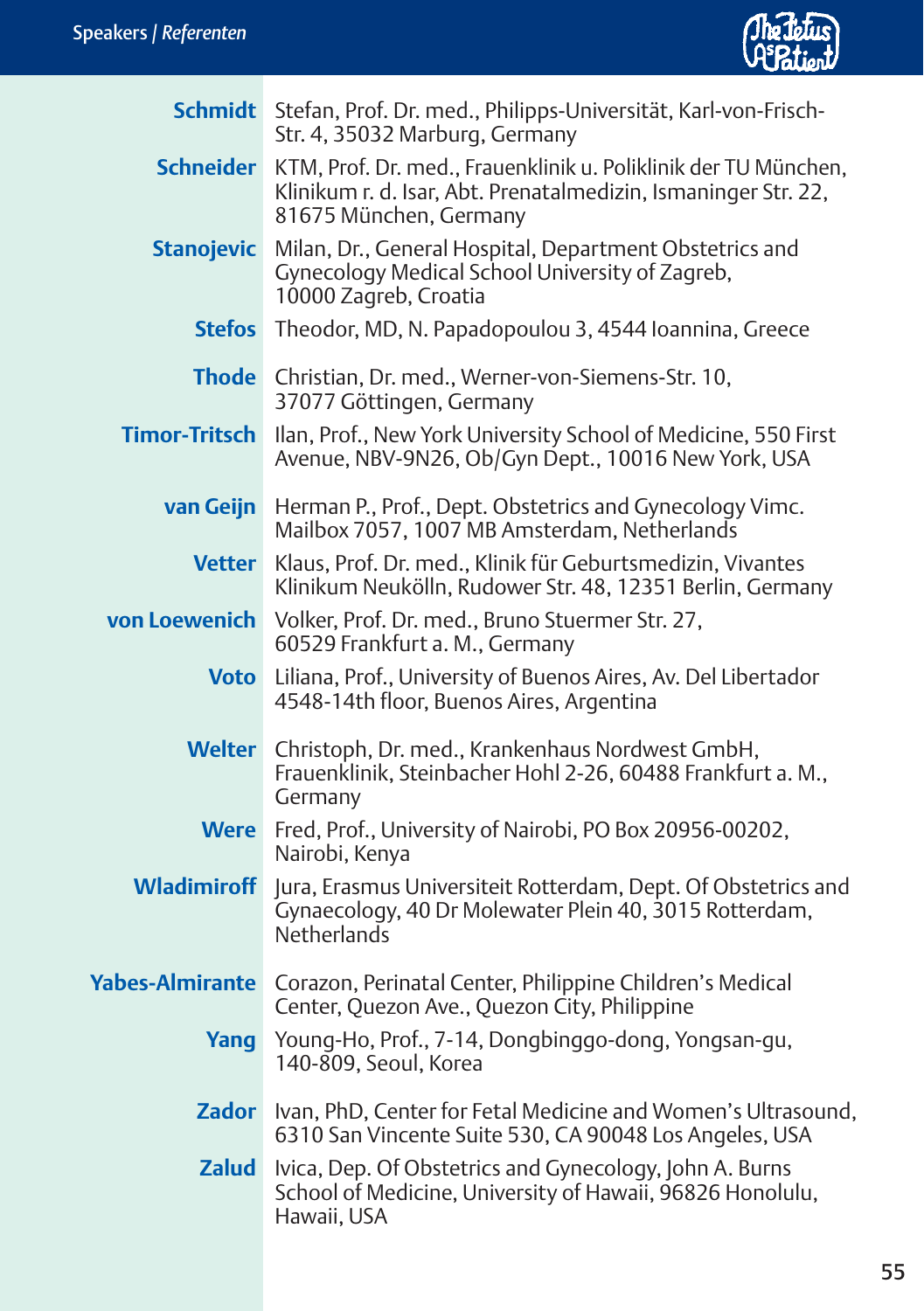### Exhibitors and Sponsors / *Aussteller und Sponsoren*



| Aloka GmbH<br>Mollsfeld 5, 40670 Meerbusch, Germany                                                                                 | www.aloka.de                 |
|-------------------------------------------------------------------------------------------------------------------------------------|------------------------------|
| <b>AmniSure Deutschland</b><br>Kerkrader Straße 11, 35394 Gießen, Germany                                                           | www.amnisure.com             |
| Astraia Software GmbH<br>Occamstr. 20, 80802 München, Germany                                                                       | www.astraia.com              |
| Bioscientia - Zentrum für Humangenetik<br>Konrad-Adenauer-Str. 17, 55218 Ingelheim, Germany                                         | www.bioscientia.de           |
| <b>CTW Congress Organisation</b><br>Hohenzollerndamm 125, 14199 Berlin, Germany                                                     | www.ctw-congress.de          |
| <b>CYTYC Germany GmbH</b><br>Lyoner Str. 15, 60528 Frankfurt am Main, Germany                                                       | www.cytyc.de                 |
| <b>GE Healthcare</b><br>Beethovenstr. 239, 42665 Solingen, Germany                                                                  | www.gehealthcare.com         |
| HNE Healthcare GmbH, Diagnostic Product Division<br>Otto-von-Guericke-Ring 10, 65205 Wiesbaden, Germany                             | www.huntleigh-healthcare.com |
| <b>ICMS Pty Ltd</b><br>84 Queensbridge Street, 3006 Southbank, Australia                                                            | www.icms.com.au              |
| <b>ICON-Initiative zur Prävention Kongenitaler</b><br><b>Cytome Galeninfektionen</b><br>Bockhorn 1, 29664 Walsrode, Germany         | www.icon-cmv.de              |
| <b>Med Care Visions GmbH</b><br>Angerstr. 16, 37120 Bovenden, Germany                                                               | www.medcarevisions.de        |
| <b>Nanosonics Europe GmbH</b><br>Falkenried 88, Haus E, 20251 Hamburg, Germany                                                      | www.nanosonics.eu            |
| <b>Philips Medizin Systeme GmbH</b><br>Röntgenstr. 24, 22335 Hamburg, Germany                                                       | www.medical.philips.com      |
| Pierre Fabre Pharma GmbH<br>Jechtingerstr. 13, 79111 Freiburg, Germany                                                              | www.pierre-fabre.de          |
| <b>Siemens Medical Solutions</b><br>Newton House, Sir William Siemens Square,<br>Frimley, Camerley, Surrey, GU16 8QD, Great Britain | www.medical.siemens.com      |
| <b>Sonoace GmbH</b><br>Elberstr. 10, 45768 Marl, Germany                                                                            | www.sonoace.de               |
| <b>Toshiba Medical Systems GmbH</b><br>Hellersbergstr. 4, 41460 Neuss, Germany                                                      | www.toshiba-medical.de       |
| <b>Ultrasound Technologies Ltd</b><br>Neusser Str. 488, 41065 Mönchengladbach, Germany                                              | www.doppler.co.uk            |
| <b>Zonare Medical Systeme</b><br>Henkestr. 91, 91052 Erlangen, Germany                                                              | www.zonare.de                |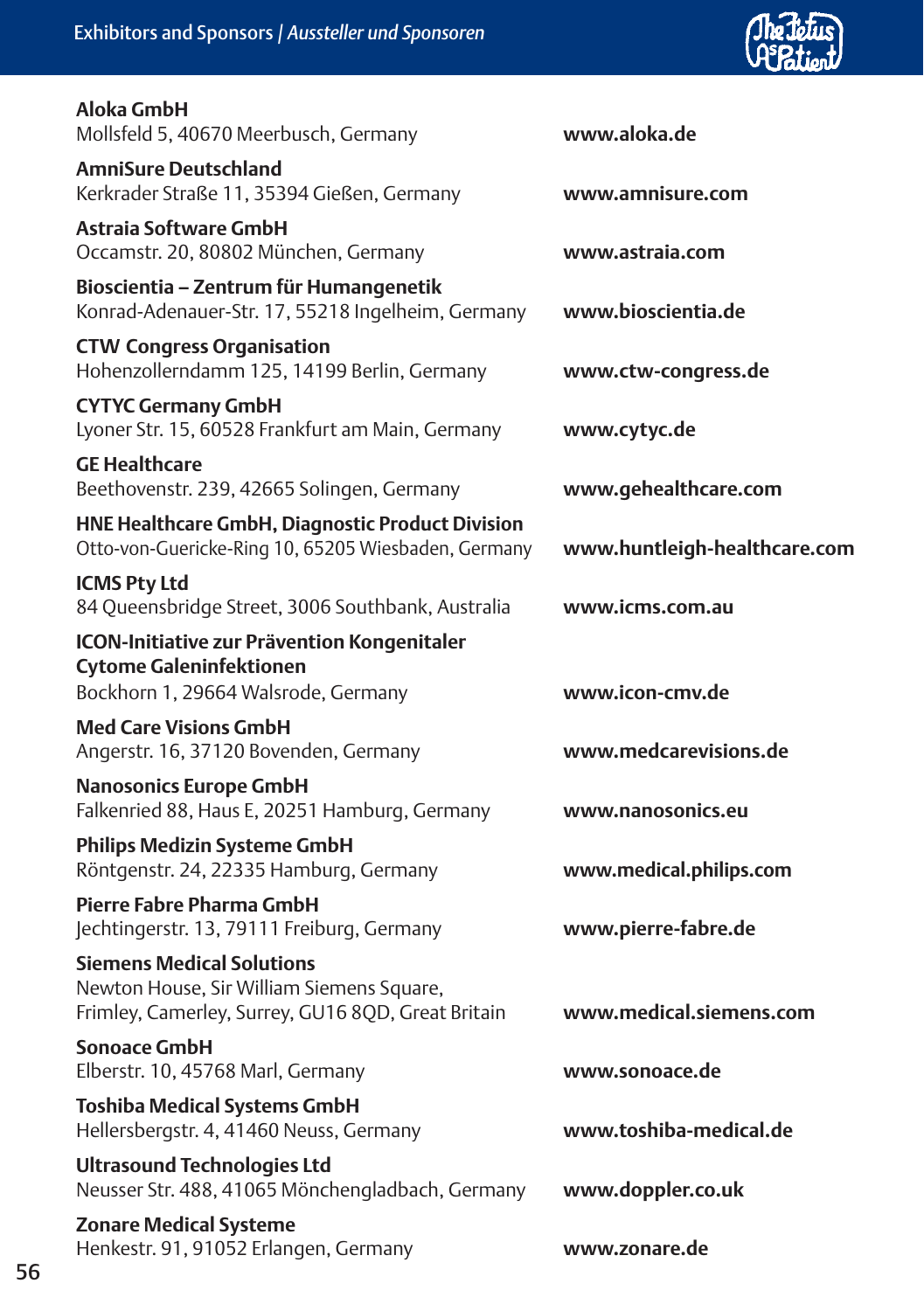

|                       | <b>IMPRESSUM</b>                                                                                                                                                                                               |  |
|-----------------------|----------------------------------------------------------------------------------------------------------------------------------------------------------------------------------------------------------------|--|
| Herausgeber           | und verantwortlich für den redaktionellen Inhalt:<br>Prof. Dr. med. Eberhard Merz, Kongresspräsident, Krankenhaus<br>Nordwest GmbH, Frauenklinik. Steinbacher Hohl 2-26,<br>60488 Frankfurt a. M., Deutschland |  |
| Verlag                | Georg Thieme Verlag KG<br>Rüdigerstraße 14, 70469 Stuttgart                                                                                                                                                    |  |
| Kongressorganisation  | Thieme.congress<br>in Georg Thieme Verlag KG<br>Rüdigerstraße 14, 70469 Stuttgart                                                                                                                              |  |
| Satz                  | DIE MAUS • Petra Hepting, 73728 Esslingen a. N.                                                                                                                                                                |  |
| Druck                 | Offsetdruck • OVS-Druck Strebel GmbH, 71404 Korb                                                                                                                                                               |  |
| Fotos                 | Die Rechte an den Fotos liegen bei der Tourismus+Congress GmbH<br>Frankfurt am Main, der Fraport AG und Bünck+Fehse Visualisierung<br>und Animationsdesign GmbH, Berlin                                        |  |
| Alle Rechte           | behält sich der Verlag vor.<br>Für Programmänderungen, Umbesetzungen von Referaten<br>und Verschiebungen oder für Ausfälle von Veranstaltungen kann<br>keine Gewähr übernommen werden.                         |  |
| Stand bei Drucklegung | Druck auf chlorfrei gebleichtem Papier.<br>April 2008<br>www.fetus2008.com                                                                                                                                     |  |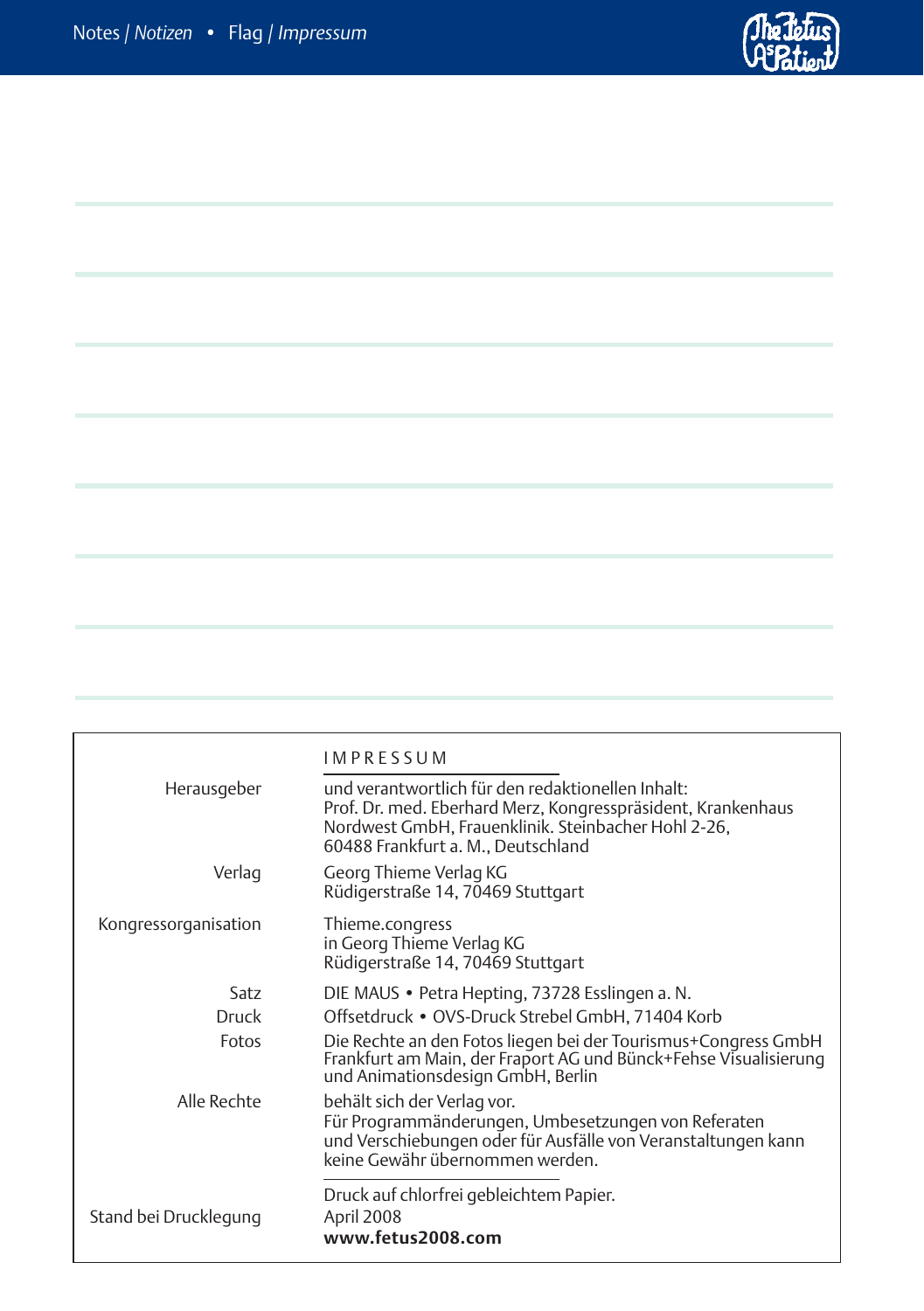

| Registration Form (one form per active participant)<br>You can also register via www.fetus2008.com<br>$\Box$ Day ticket<br>$\Box$ Day ticket<br>June 12-14, 2008<br>June 12, 2008<br>June 13, 2008<br>□ 3D-Ultrasound $\in$ 80,-                                                                                                                                                                                                                         |                                                                           |  |  |  |  |
|----------------------------------------------------------------------------------------------------------------------------------------------------------------------------------------------------------------------------------------------------------------------------------------------------------------------------------------------------------------------------------------------------------------------------------------------------------|---------------------------------------------------------------------------|--|--|--|--|
| $\Box$ Congress ticket<br><b>Courses</b> (only in combination with a congress ticket)                                                                                                                                                                                                                                                                                                                                                                    |                                                                           |  |  |  |  |
|                                                                                                                                                                                                                                                                                                                                                                                                                                                          | $\Box$ Day ticket<br>June 14, 2008                                        |  |  |  |  |
|                                                                                                                                                                                                                                                                                                                                                                                                                                                          | $\Box$ FMF-Course $\in$ 210.-<br>$\Box$ Fetal echocardiography $\in$ 80,- |  |  |  |  |
| □ Social Evening Friday, June 13. 2008, No. of persons $\rule{1em}{0.15mm}$ $\in$ 59,-/person<br>□ Simultaneous translation (English/German) $∈$ 35,-<br>$\Box$ E-Mail Newsletter Please send me further information relating to the congress<br>$\Box$ Congress Programme Please send me the congress programme (free of charge)<br><b>Profession:</b><br>$\Box$ Trainees, Students*<br>$\Box$ Physicians<br>$\Box$ Nurses, Midwives*<br>Accomp. Person |                                                                           |  |  |  |  |
| <b>Participation fees</b><br><b>Congress ticket</b><br>Day ticket<br>As from<br>Until<br>Valid June                                                                                                                                                                                                                                                                                                                                                      |                                                                           |  |  |  |  |
| Apr. 15, 2008<br>Apr. 16, 2008<br>12, 13, 14, 2008<br>$€ 400,-$<br>$€450,-$<br>€ 235,-<br>Physicians<br>$∈ 250,-$<br>$∈ 300,-$<br>$∈ 160,-$<br>Trainees. Students*<br>$∈ 150,-$<br>$∈ 200,-$<br>$€ 105. -$<br>Nurses, Midwives*<br>$∈ 100,-$<br>$∈$ 80,-<br>$∈ 150,-$<br>Accomp. Person                                                                                                                                                                  |                                                                           |  |  |  |  |
| Participant:<br>* proof required<br>$\Box$ Mr<br>$\Box$ Mrs<br>$\Box$ Prof.<br>$\Box$ Dr./MD<br>$\Box$ PD                                                                                                                                                                                                                                                                                                                                                |                                                                           |  |  |  |  |
| Surname / First name<br><b>Invoice address:</b><br>Hospital / Institute / Company                                                                                                                                                                                                                                                                                                                                                                        |                                                                           |  |  |  |  |
| Department                                                                                                                                                                                                                                                                                                                                                                                                                                               |                                                                           |  |  |  |  |
| Street, No.                                                                                                                                                                                                                                                                                                                                                                                                                                              |                                                                           |  |  |  |  |
| PO Box<br>Postal code / Zip code<br>City                                                                                                                                                                                                                                                                                                                                                                                                                 |                                                                           |  |  |  |  |
| Country<br>State                                                                                                                                                                                                                                                                                                                                                                                                                                         |                                                                           |  |  |  |  |
| Email<br>Telephone<br>Fax<br>I have read the general conditions mentioned overleaf and I accept them with my signature on the registration. I agree to my data<br>being saved for conference purposes.                                                                                                                                                                                                                                                   |                                                                           |  |  |  |  |
| Date/Signature                                                                                                                                                                                                                                                                                                                                                                                                                                           |                                                                           |  |  |  |  |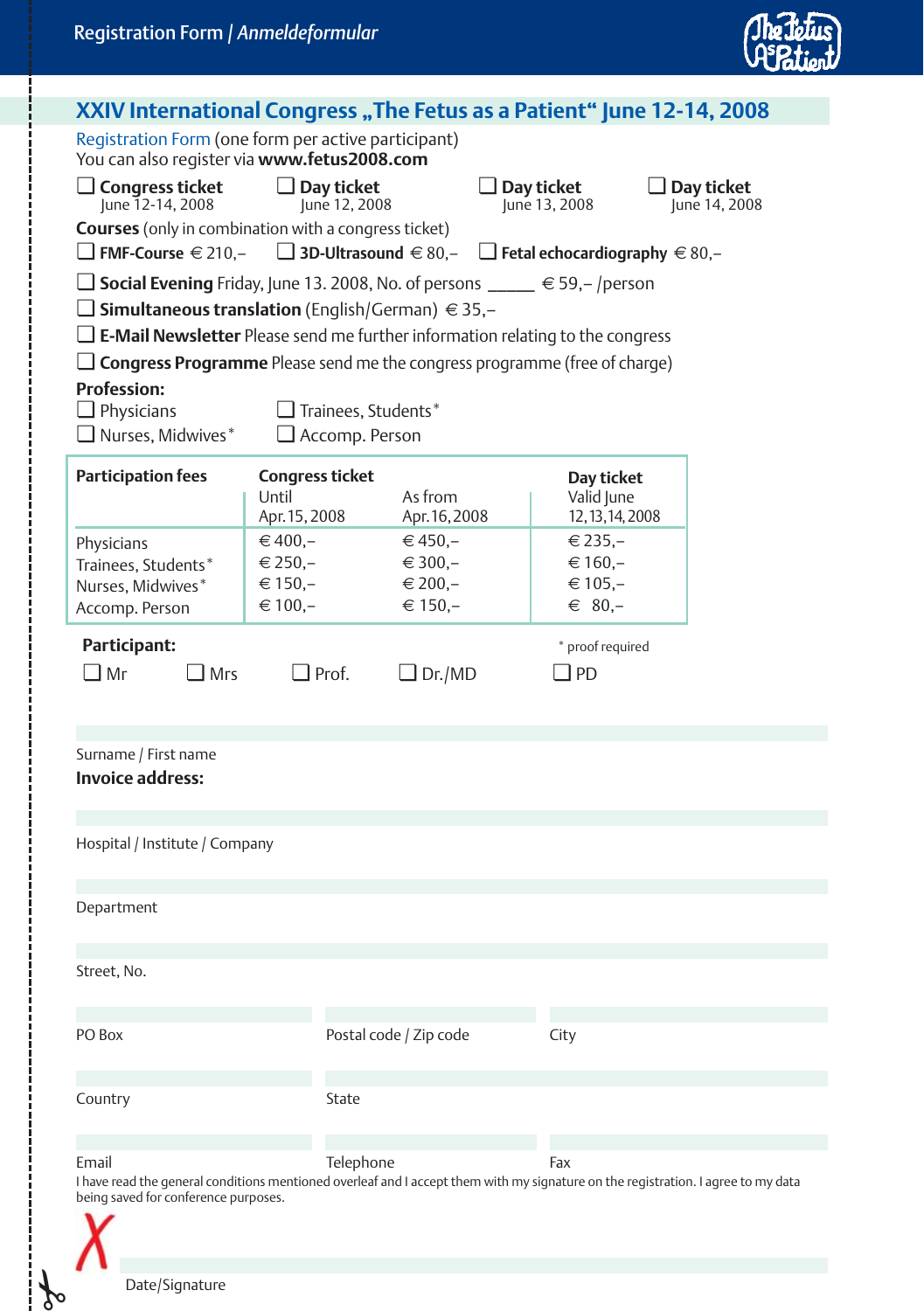#### **Please detach and send back or fax to +49 (0)711/ 8931-370**

- 
- ❏ After receipt of the booking confirmation I will transfer the conference fees.
- ❏ I agree to the congress fee being booked off of my credit card.

| Credit Card<br>Card holder:<br>No.:<br>Exp.date<br>Credit card verification No.:<br>Date / Signature of the credit card holder |                                                                                                |
|--------------------------------------------------------------------------------------------------------------------------------|------------------------------------------------------------------------------------------------|
|                                                                                                                                | The Fetus as a Patient 2008<br>Thieme.congress<br>Rüdigerstr. 14<br>70469 Stuttgart<br>GERMANY |

**• •**